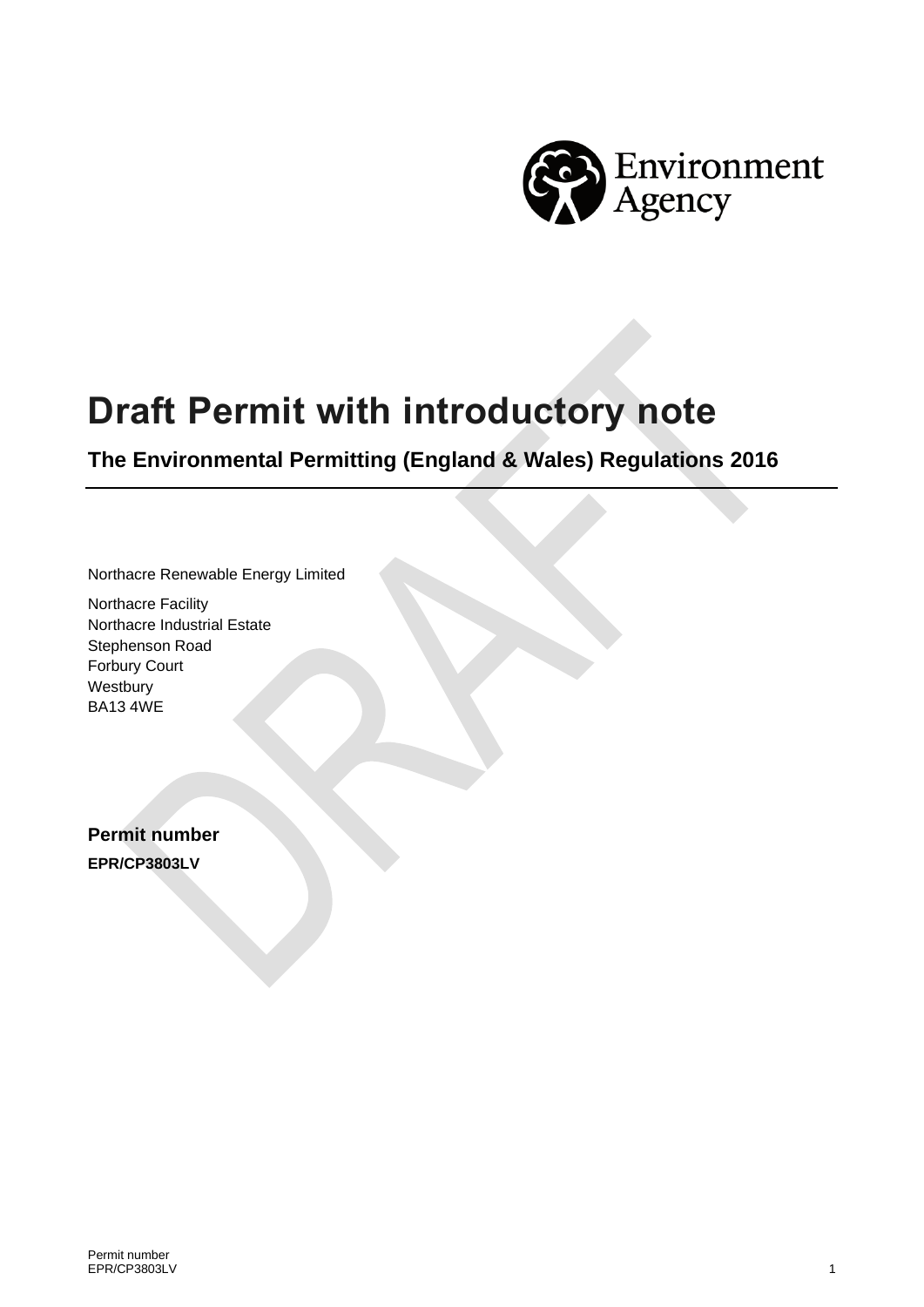## **Northacre Facility Permit number EPR/CP3803LV**

### **Introductory note**

#### **This introductory note does not form a part of the permit**

This permit controls the operation of a waste incineration plant. The relevant listed activity is Section 5.1 A(1)(b) of the Environmental Permitting (England and Wales) Regulations 2016. The permit implements the requirements of the EU Directives on Industrial Emissions and Waste.

The main features of the permit are as follows:

The Installation is located at land off Stephenson Road in the Northacre Trading Estate, approximately 1.5 km to the north-west of Westbury town centre in Wiltshire. The Facility will be located at an approximate National Grid Reference of ST 85723 52037, with the nearest postcode listed as BA13 4WE. The nearest residential properties are on Brook Lane to the east, Brook Farm and Orchard House to the south west, and houses on Storridge Road to the north-east. Biss Brook is ~ 140 m to the west.

Salisbury Plain (SAC & SPA) and River Avon (SAC) are within 10 km of the Installation. Westbury Ironstone Quarry (SSSI) is within 2 km of the Installation; Picket & Clanger Wood (SSSI) is just over 2 km away. There are several Local Wildlife Sites and areas of ancient woodland within 2km of the Installation.

Waste will be delivered either by vehicles or via an enclosed conveyor from an adjacent mechanical biological treatment (MBT) plant. The waste will be tipped by vehicles into the waste bunker in the reception hall; waste via the conveyor will go via a hopper into the bunker.

A grab crane will be used to homogenise the waste and transfer it to a feed hopper that will feed the moving grate furnace where the waste will be burned.

Combustion will be controlled by feeding primary air through the grate and secondary air will be injected above the waste. The furnace will be designed to ensure that the combustion gases are maintained, after the last injection of combustion air, to at least 850 °C for a minimum of two seconds. Combustion air will be drawn from the waste reception area to maintain negative pressure to ensure odour control.

Emissions to air will be via a 75 m high stack and will be minimised by cleaning the waste combustion gases as follows:

- Oxides of nitrogen (NOx) will be abated using Selective Non-Catalytic Reduction (SNCR)
- Acid Gases will be abated using a lime abatement system
- Dioxins, mercury and volatiles abated using activated carbon injection
- Particulate matter and metals abated by bag filters

Hot gases from the incineration of waste will be used to generate steam in a boiler. The design of the boilers, will ensure that the flue gas temperature is quickly reduced to minimise the risk of dioxin reformation. The steam generated in the boilers will be fed to a steam turbine which will generate electricity. Water for steam generation will be sourced from the mains to use in the boilers. Steam will be condensed in an air cooled condenser and recycled to the boiler. Process waste water will be re-used for quenching bottom ash.

After quenching in water, bottom ash will be kept in an indoor storage area, before transferring into vehicles in an enclosed building. Air pollution control (APC) residues will be stored in silos prior to removal from site in sealed tankers.

Under normal operation all process water will be re-used. In the case of abnormal operation, such as emptying of the boiler, effluent will be discharged to sewer or removed from site by tanker.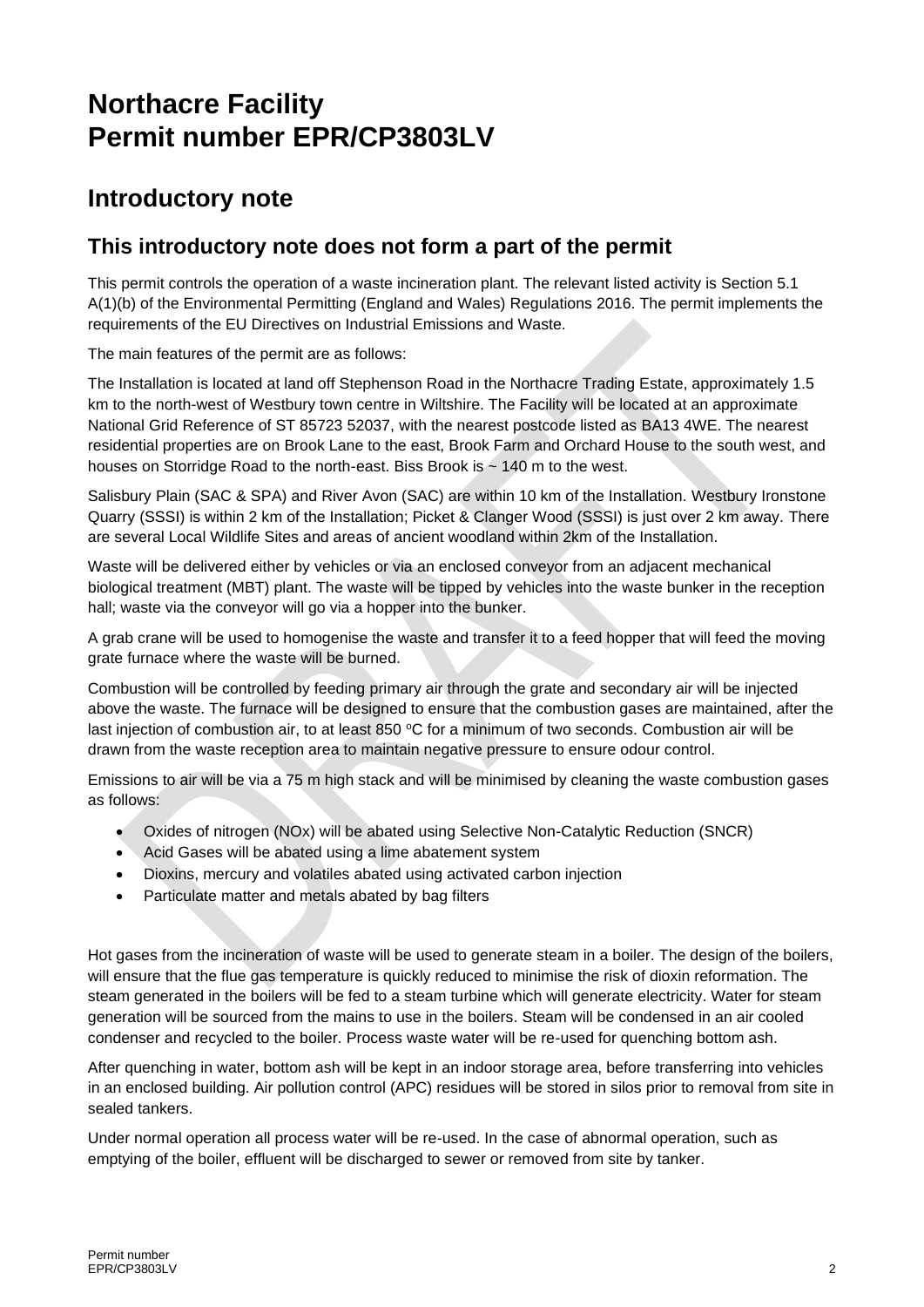Surface water run-off will be collected from areas of hardstanding and building roofs and discharged into the surface water drainage systems. All surface run-off will pass through a petrol interceptor prior to discharge into the attenuation pond, before final discharge into the Northacre Trading Estate drainage system. The Installation will generate electricity at a rate of ~ 28.6 MWe with ~ 25.7 MWe available for export to the national grid.

The operator will have an environmental management system and intends to have it certified to ISO 14001.

The status log of the permit sets out the permitting history, including any changes to the permit reference number.

| Status log of the permit            |                                  |                                                                      |
|-------------------------------------|----------------------------------|----------------------------------------------------------------------|
| <b>Description</b>                  | <b>Date</b>                      | <b>Comments</b>                                                      |
| Application EPR/CP3803LV/A001       | Duly made<br>20/10/2020          | Application a permit for a non-hazardous waste<br>incineration plant |
| Schedule 5 Notice dated<br>20/04/21 | Response<br>received<br>23/08/21 |                                                                      |
| Schedule 5 Notice dated<br>22/11/21 | Response<br>received<br>06/12/21 |                                                                      |
| Additional information              | 10/01/22                         |                                                                      |
| Draft permit for consultation       | 10/03/22                         |                                                                      |

End of introductory note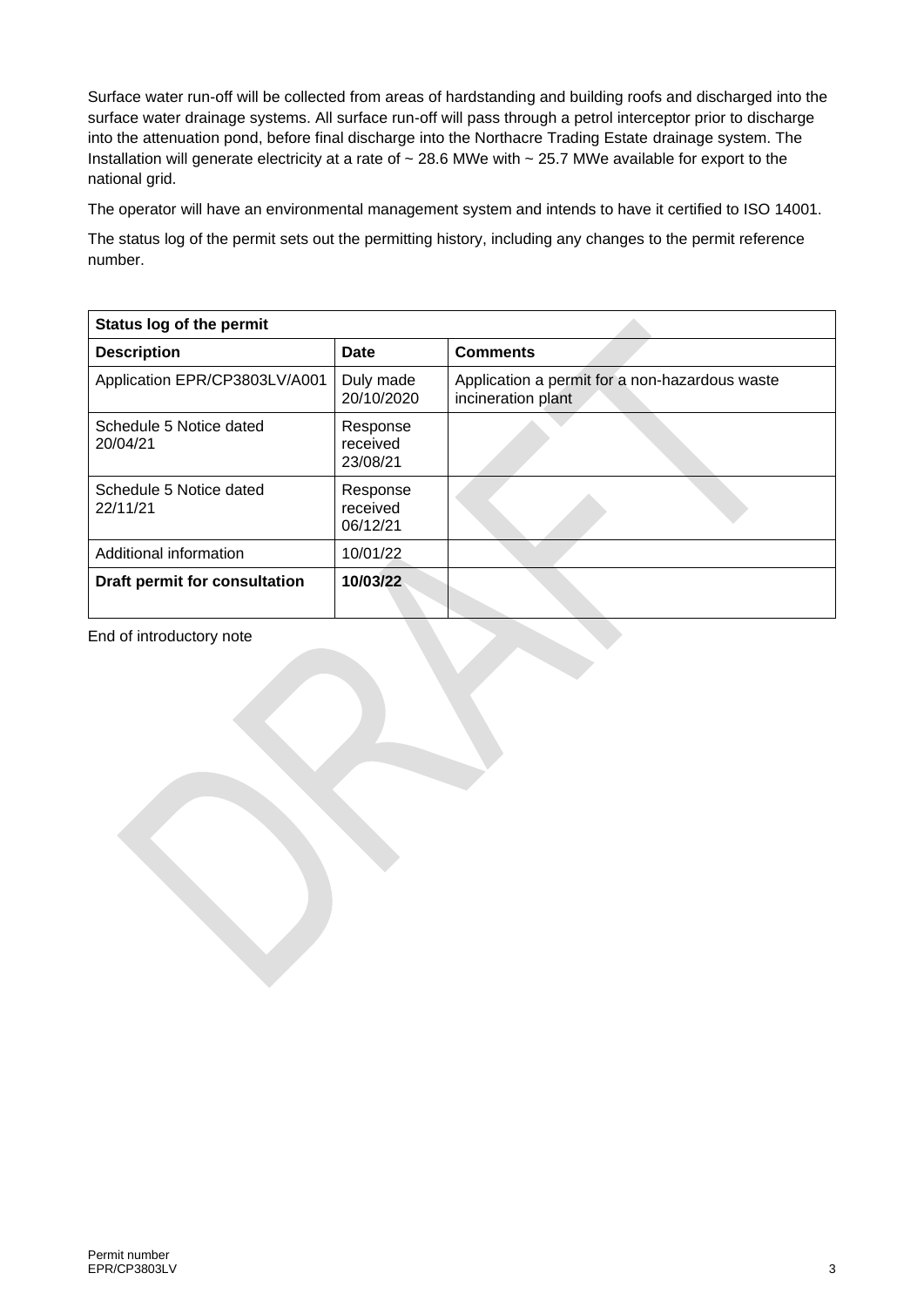### **Permit**

### **The Environmental Permitting (England and Wales) Regulations 2016**

#### **Permit number**

#### **EPR/CP3803LV**

The Environment Agency hereby authorises, under regulation 13 of the Environmental Permitting (England and Wales) Regulations 2016

**Northacre Renewable Energy Limited** ("the operator"),

whose registered office is

**C/O Bioenergy Infrastructure Limited 1650 Arlington Business Park Theale Reading RG7 4SA** company registration number **07594338**

to operate an installation at

**Northacre Facility Northacre Industrial Estate Stephenson Road Forbury Court Westbury BA13 4WE**

to the extent authorised by and subject to the conditions of this permit.

| <b>Name</b>                 | <b>Date</b>  |
|-----------------------------|--------------|
| [name of authorised person] | [DD/MM/YYYY] |

Authorised on behalf of the Environment Agency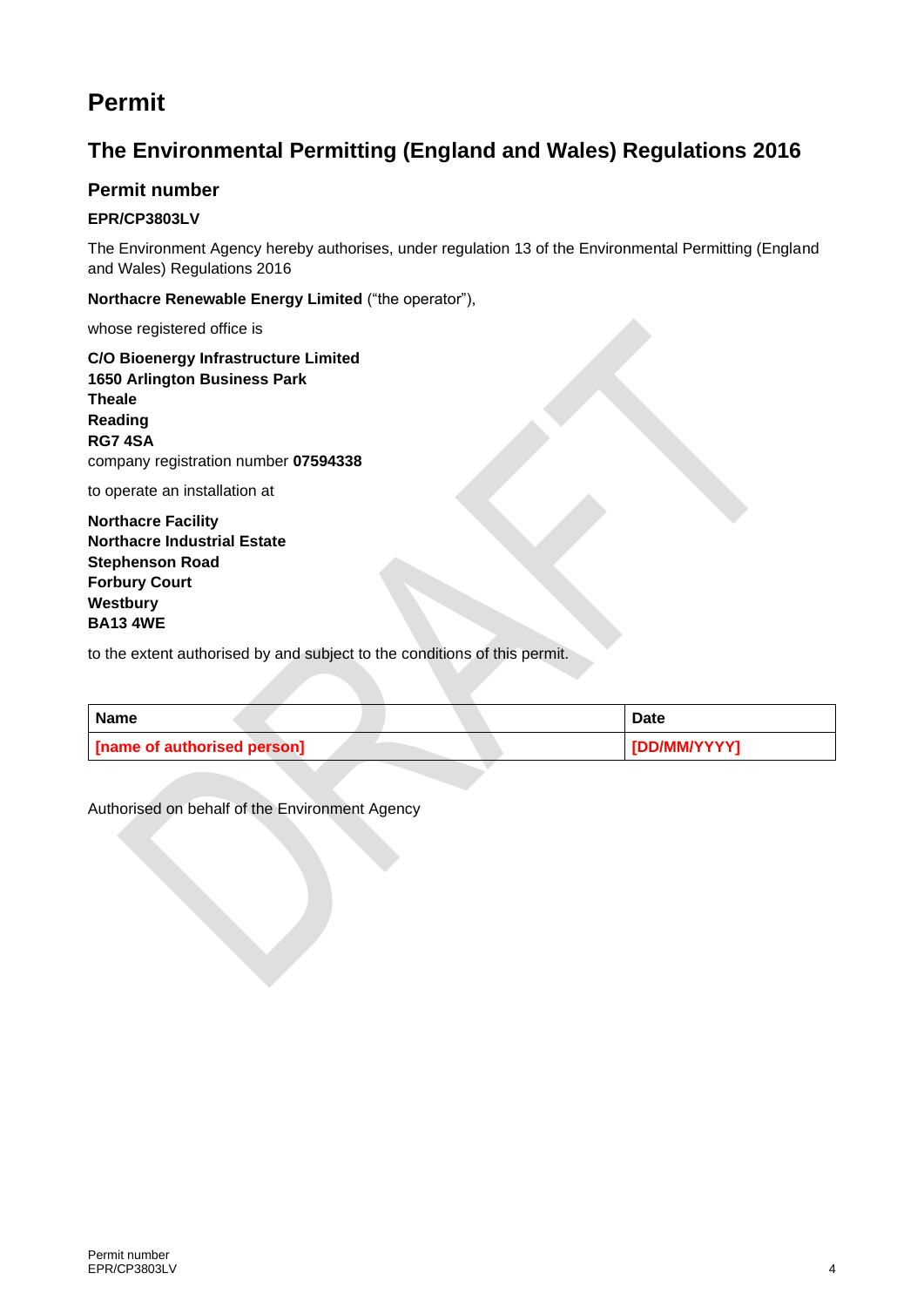## **Conditions**

### **1 Management**

#### **1.1 General management**

- 1.1.1 The operator shall manage and operate the activities:
	- (a) in accordance with a written management system that identifies and minimises risks of pollution, including those arising from operations, maintenance, accidents, incidents, non-conformances, closure and those drawn to the attention of the operator as a result of complaints; and
	- (b) using sufficient competent persons and resources.
	- (c) referenced in schedule 1, table S1.1 (AR1), from 03/12/2023, in accordance with a written other than normal operating conditions (OTNOC) management plan.
- 1.1.2 Records demonstrating compliance with condition 1.1.1 shall be maintained.
- 1.1.3 The operator shall review the written management system at least every 3 years or otherwise as requested by the Environment Agency.
- 1.1.4 Any person having duties that are or may be affected by the matters set out in this permit shall have convenient access to a copy of it kept at or near the place where those duties are carried out.

#### **1.2 Energy efficiency**

- 1.2.1 The operator shall:
	- (a) take appropriate measures to ensure that energy is recovered with a high level of energy efficiency and energy is used efficiently in the activities.
	- (b) review and record at least every four years whether there are suitable opportunities to improve the energy efficiency of the activities; and
	- (c) take any further appropriate measures identified by a review.
- 1.2.2 The operator shall provide and maintain steam and/or hot water pass-outs such that opportunities for the further use of waste heat may be capitalised upon should they become practicable.
- 1.2.3 The operator shall review the viability of Combined Heat and Power (CHP) implementation at least every 4 years, or in response to any of the following factors, whichever comes sooner:
	- (a) new plans for significant developments within 15 km of the installation;
	- (b) changes to the Local Plan;
	- (c) changes to the UK CHP Development Map or similar; and
	- (d) new financial or fiscal incentives for CHP.

The results shall be reported to the Agency within 2 months of each review, including where there has been no change to the original assessment in respect of the above factors

### **1.3 Efficient use of raw materials**

- 1.3.1 The operator shall:
	- (a) take appropriate measures to ensure that raw materials and water are used efficiently in the activities;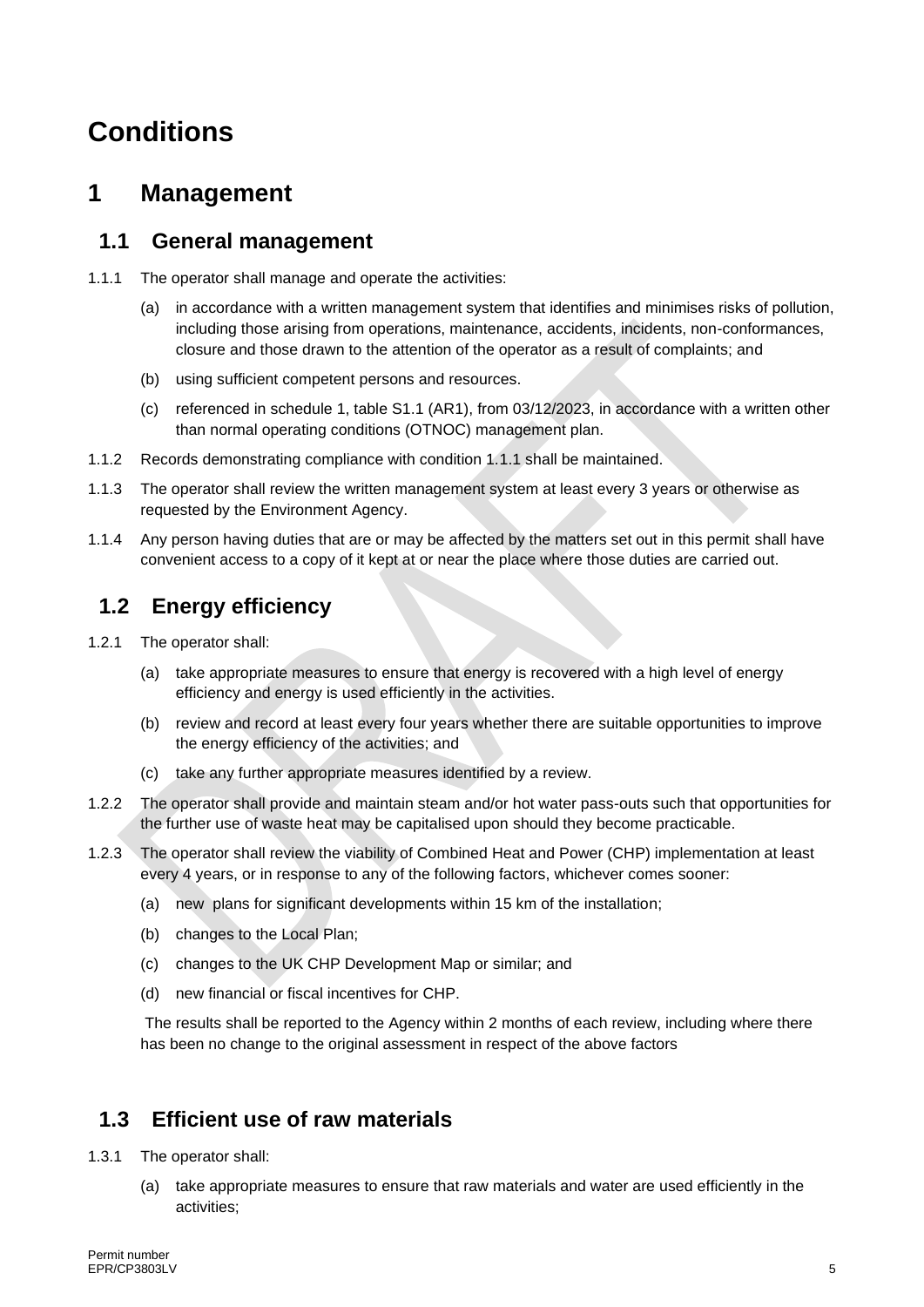- (b) maintain records of raw materials and water used in the activities;
- (c) review and record at least every four years whether there are suitable alternative materials that could reduce environmental impact or opportunities to improve the efficiency of raw material and water use; and
- (d) take any further appropriate measures identified by a review.

#### **1.4 Avoidance, recovery and disposal of wastes produced by the activities**

- 1.4.1 The operator shall take appropriate measures to ensure that:
	- (a) the waste hierarchy referred to in Article 4 of the Waste Framework Directive is applied to the generation of waste by the activities; and
	- (b) any waste generated by the activities is treated in accordance with the waste hierarchy referred to in Article 4 of the Waste Framework Directive; and
	- (c) where disposal is necessary, this is undertaken in a manner which minimises its impact on the environment.
- 1.4.2 The operator shall review and record at least every four years whether changes to those measures should be made and take any further appropriate measures identified by a review.

### **2 Operations**

#### **2.1 Permitted activities**

- 2.1.1 The operator is only authorised to carry out the activities specified in schedule 1 table S1.1 (the "activities").
- 2.1.2 Waste authorised by this permit shall be clearly distinguished from any other waste on the site.

#### **2.2 The site**

2.2.1 The activities shall not extend beyond the site, being the land shown edged in green on the site plan at schedule 7 to this permit.

### **2.3 Operating techniques**

- 2.3.1 The activities shall, subject to the conditions of this permit, be operated using the techniques and in the manner described in the documentation specified in schedule 1, table S1.2, unless otherwise agreed in writing by the Environment Agency.
- 2.3.2 If notified by the Environment Agency that the activities are giving rise to pollution, the operator shall submit to the Environment Agency for approval within the period specified, a revision of any plan specified in schedule 1, table S1.2 or otherwise required under this permit which identifies and minimises the risks of pollution relevant to that plan , and shall implement the approved revised plan in place of the original from the date of approval, unless otherwise agreed in writing by the Environment Agency.
- 2.3.3 Any raw materials or fuels listed in schedule 2 table S2.1 shall conform to the specifications set out in that table.
- 2.3.4 Waste shall only be accepted if: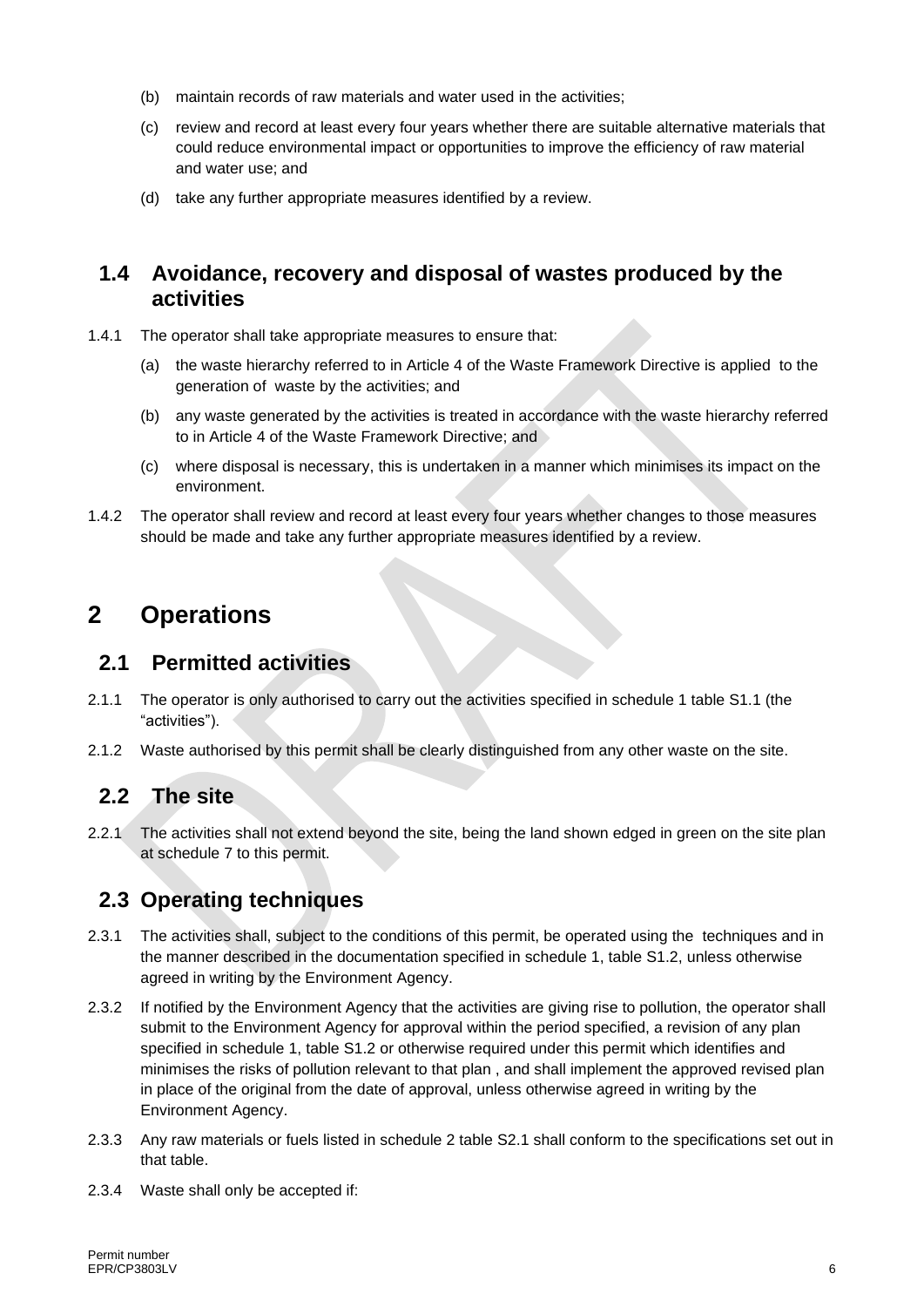- (a) it is of a type and quantity listed in schedule 2 table S2.2; and
- (b) it conforms to the description in the documentation supplied by the producer or holder.
- 2.3.5 Waste paper, metal, plastic or glass that has been separately collected for the purpose of preparing for re-use or recycling shall not be accepted. Waste from the treatment of these separately collected wastes shall only be accepted if incineration delivers the best environmental outcome in accordance with regulation 12 of the Waste (England and Wales) Regulations 2011.
- 2.3.6 Separately collected fractions other than those listed in condition 2.3.5 shall not be accepted unless they are unsuitable for recovery by recycling.
- 2.3.7 The operator shall ensure that where waste produced by the activities is sent to a relevant waste operation, that operation is provided with the following information, prior to the receipt of the waste:
	- (a) the nature of the process producing the waste;
	- (b) the composition of the waste;
	- (c) the handling requirements of the waste;
	- (d) the hazardous property associated with the waste, if applicable; and
	- (e) the waste code of the waste.
- 2.3.8 The operator shall ensure that where waste produced by the activities is sent to a landfill site, it meets the waste acceptance criteria for that landfill.
- 2.3.9 Waste shall not be charged if:
	- (a) the combustion chamber temperature is below 850  $\,^{\circ}C$ ,
	- (b) any continuous emission limit value in schedule 3 table S3.1(a) is exceeded; or
	- (c) any continuous emission limit value in schedule 3 table S3.1 is exceeded, other than during abnormal operation; or
	- (d) continuous emission monitors to demonstrate compliance with any continuous emission limit value in schedule 3 table S3.1 are unavailable other than during abnormal operation; or
	- (e) there is a stoppage, disturbance or failure of the activated carbon abatement system, other than during abnormal operation.
	- (f) continuous emission monitors to demonstrate compliance with the emission limit values for particulates, TOC or CO in schedule 3 are unavailable unless alternative techniques, as agreed in writing with the Environment Agency, are used to demonstrate compliance with those emission limit values.
- 2.3.10 The operator shall record the beginning and end of each period of "abnormal operation".
- 2.3.11 During a period of "abnormal operation", the operator shall restore normal operation of the failed equipment or replace the failed equipment as soon as possible.
- 2.3.12 The operator shall interpret the start of the period of "abnormal operation" as the earliest of the following:
	- (a) a technically unavoidable stoppage, disturbance, or failure of continuous emission monitors.
	- (b) a technically unavoidable stoppage, disturbance, or failure of the activated carbon abatement system
	- (c) Any other technically unavoidable stoppage, disturbance, or failure of the plant which is causing or could lead to an exceedance of an emission limit value in table S3.1.
- 2.3.13 The operator shall interpret the end of the period of "abnormal operation" as the earliest of the following:
	- (a) when the failed equipment is repaired and brought back into normal operation;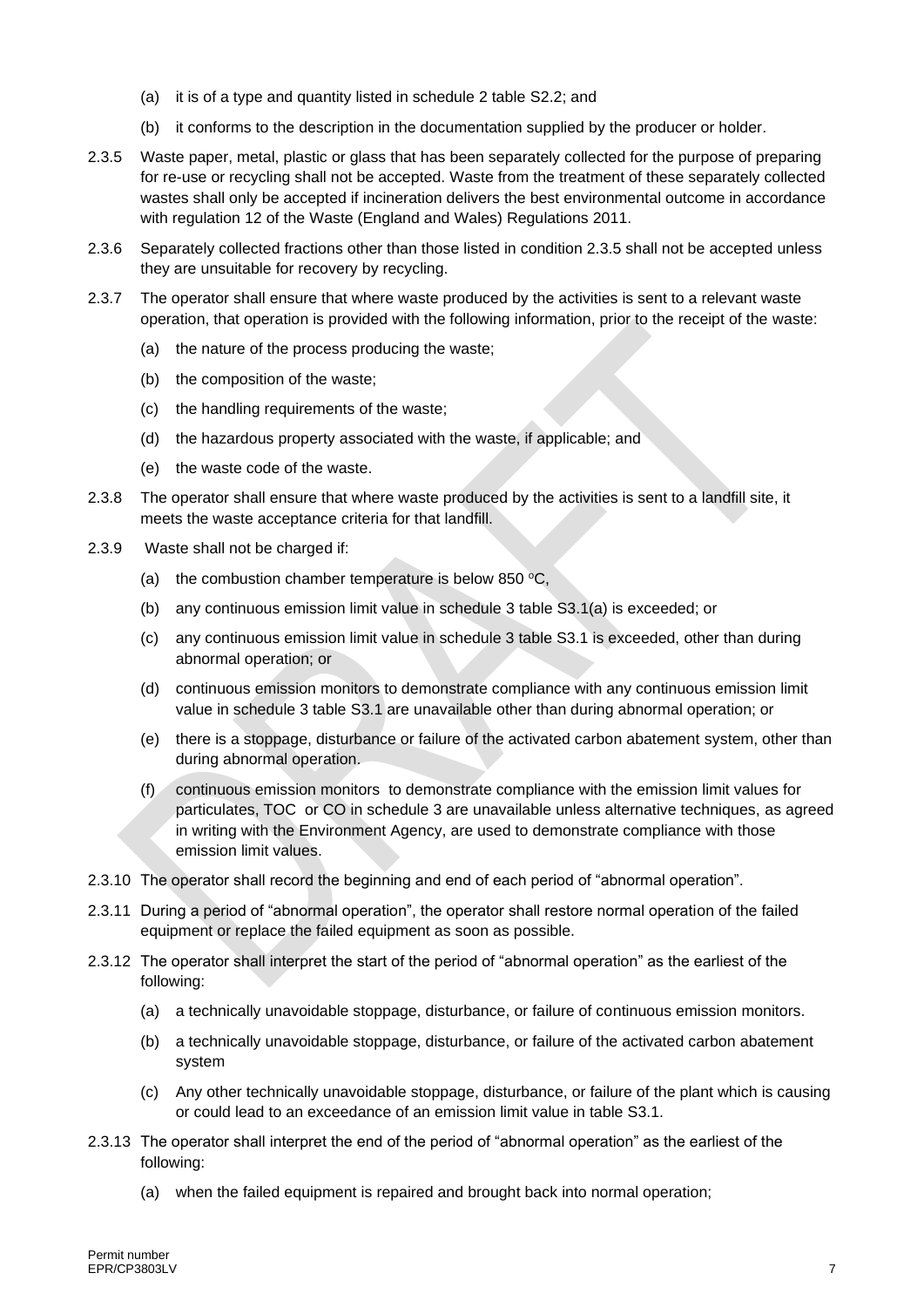- (b) when the operator initiates a shut down of the waste combustion activity, as described in the application or as agreed in writing with the Environment Agency;
- (c) The failed equipment has not been repaired and brought back into normal operation and a single period of abnormal operation reaches a duration of 4 hours after the start of abnormal operation on an incineration line
- (d) Abnormal operation occurs on an incineration line and the cumulative duration of abnormal operation periods over 1 calendar year has reached 60 hours on that incineration line;
- 2.3.14 The operator shall have at least one auxiliary burner in each line which shall be operated at start up, shut down and as required during operation to ensure that the operating temperature specified in condition 2.3.9 is maintained as long as incompletely burned waste is present in the combustion chamber. Unless the temperature specified in condition 2.3.9 is maintained in the combustion chamber, such burner(s) shall be fed only with fuels which result in emissions no higher than those arising from the use of gas oil, liquefied gas or natural gas.
- 2.3.15 Bottom ash and APC residues shall not be mixed.

#### **2.4 Improvement programme**

- 2.4.1 The operator shall complete the improvements specified in schedule 1 table S1.3 by the date specified in that table unless otherwise agreed in writing by the Environment Agency.
- 2.4.2 Except in the case of an improvement which consists only of a submission to the Environment Agency, the operator shall notify the Environment Agency within 14 days of completion of each improvement.

#### **2.5 Pre-operational conditions**

2.5.1 The activities shall not be brought into operation until the measures specified in schedule 1 table S1.4 have been completed.

### **3 Emissions and monitoring**

#### **3.1 Emissions to water, air or land**

- 3.1.1 There shall be no point source emissions to water, air or land except from the sources and emission points listed in schedule 3 tables S3.1, S3.2 and S3.3.
- 3.1.2 The limits given in schedule 3, subject to condition 3.2.1, shall not be exceeded.
- 3.1.3 Wastes produced at the site shall, as a minimum, be sampled and analysed in accordance with schedule 3 table S3.5. Additional samples shall be taken and tested and appropriate action taken, whenever:
	- (a) disposal or recovery routes change; or
	- (b) it is suspected that the nature or composition of the waste has changed such that the route currently selected may no longer be appropriate.

#### **3.2 Emissions limits and monitoring for emission to air for incineration plant**

- 3.2.1 The limits for emissions to air apply as follows:
	- (a) The limits in table S3.1 shall not be exceeded except during periods of abnormal operation.
	- (b) The limits in table S3.1 (a) shall not be exceeded.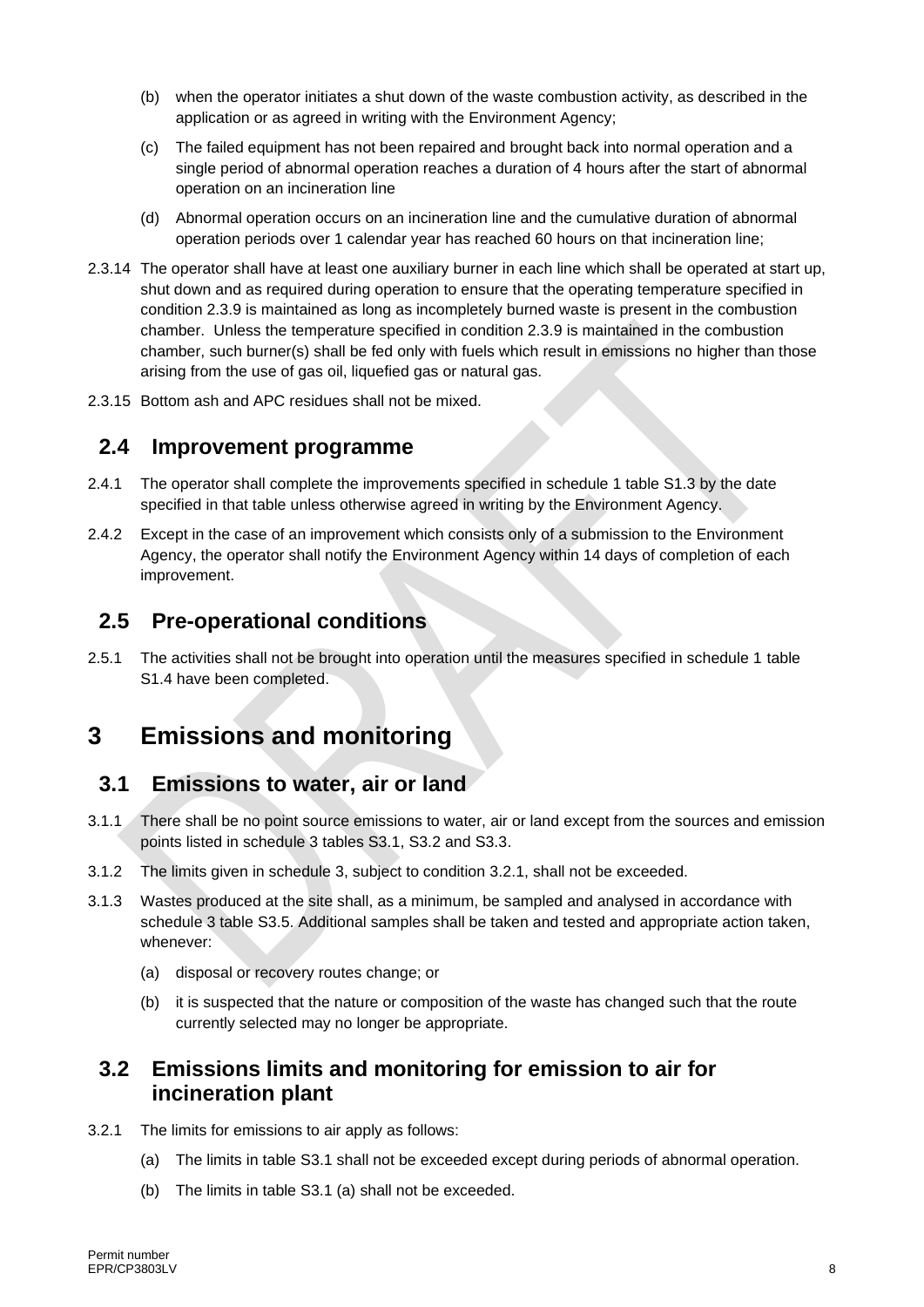- 3.2.2 Where Continuous Emission Monitors are installed to comply with the monitoring requirements in schedule 3 table S3.1 and S3.1(a); the Continuous Emission Monitors shall be used such that;
	- (a) the values of the 95% confidence intervals of a single measured result at the daily emission limit value shall not exceed the following percentages of the emission limit values:

| Carbon monoxide                                     | 10%        |
|-----------------------------------------------------|------------|
| Sulphur dioxide                                     | <b>20%</b> |
| Oxides of nitrogen (NO & $NO2$ expressed as $NO2$ ) | <b>20%</b> |
| Particulate matter                                  | 30%        |
| Total organic carbon (TOC)                          | 30%        |
| Hydrogen chloride                                   | 40%        |
| Ammonia                                             | 40%        |

- (b) valid half-hourly average values or 10-minute averages shall be determined within the effective operating time (excluding the start-up and shut-down periods) from the measured values after having subtracted the value of the confidence intervals in condition 3.2.2 (a).
- (c) where it is necessary to calibrate or maintain the monitor and this means that data are not available for a complete half-hour or 10 minute period, the half-hourly average or 10-minute average shall in any case be considered valid if measurements are available for a minimum of 20 minutes or 7 minutes during the half-hour or 10-minute period respectively. The number of half-hourly or 10-minute averages so validated shall not exceed 5 or 15 respectively per day;
- (d) daily average values shall be calculated as follows:
	- (i) the average of valid half hourly averages or 10 minute averages over calendar day excluding half hourly averages or 10 minute averages during periods of abnormal operation. The daily average value shall be considered valid if no more than five half-hourly average or fifteen 10-minute average values in any day have been determined not to be valid;
- (e) no more than ten daily average values per year shall be determined not to be valid.

#### **3.3 Emissions of substances not controlled by emission limits**

- 3.3.1 Emissions of substances not controlled by emission limits (excluding odour) shall not cause pollution. The operator shall not be taken to have breached this condition if appropriate measures, including, but not limited to, those specified in any approved emissions management plan, have been taken to prevent or where that is not practicable, to minimise, those emissions.
- 3.3.2 All liquids in containers, whose emission to water or land could cause pollution, shall be provided with secondary containment, unless the operator has used other appropriate measures to prevent or where that is not practicable, to minimise, leakage and spillage from the primary container.
- 3.3.3 Periodic monitoring shall be carried out at least once every 5 years for groundwater and 10 years for soil, unless such monitoring is based on a systematic appraisal of the risk of contamination.

#### **3.4 Odour**

3.4.1 Emissions from the activities shall be free from odour at levels likely to cause pollution outside the site, as perceived by an authorised officer of the Environment Agency, unless the operator has used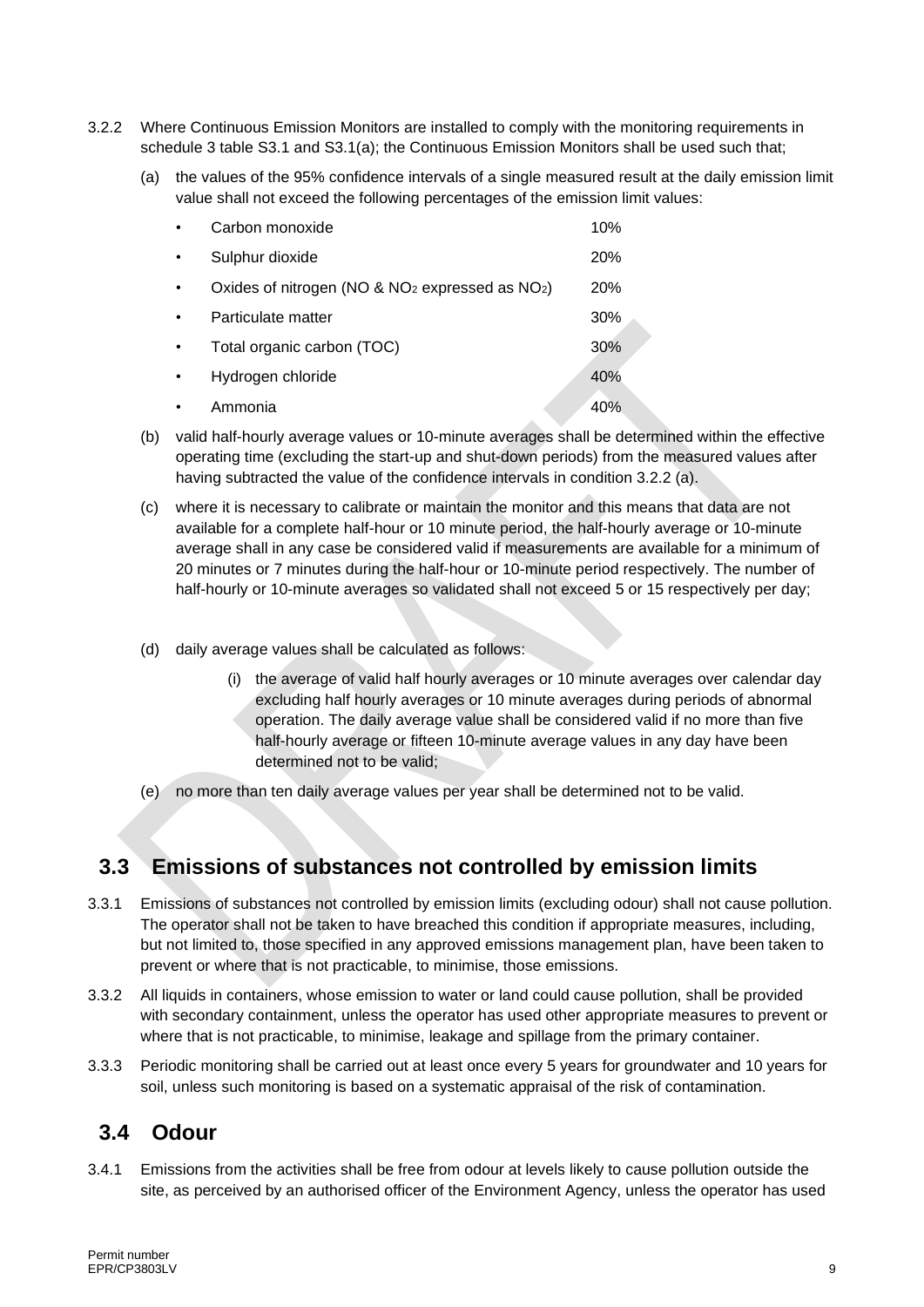appropriate measures, including, but not limited to, those specified in any approved odour management plan, to prevent or where that is not practicable to minimise the odour.

- 3.4.2 The operator shall:
	- (a) if notified by the Environment Agency that the activities are giving rise to pollution outside the site due to odour, submit to the Environment Agency for approval within the period specified, an odour management plan which identifies and minimises the risks of pollution from odour;
	- (b) implement the approved odour management plan, from the date of approval, unless otherwise agreed in writing by the Environment Agency.

#### **3.5 Noise and vibration**

- 3.5.1 Emissions from the activities shall be free from noise and vibration at levels likely to cause pollution outside the site, as perceived by an authorised officer of the Environment Agency, unless the operator has used appropriate measures, including, but not limited to, those specified in any approved noise and vibration management plan to prevent or where that is not practicable to minimise the noise and vibration.
- 3.5.2 The operator shall:
	- (a) if notified by the Environment Agency that the activities are giving rise to pollution outside the site due to noise and vibration, submit to the Environment Agency for approval within the period specified, a noise and vibration management plan which identifies and minimises the risks of pollution from noise and vibration;
	- (b) implement the approved noise and vibration management plan, from the date of approval, unless otherwise agreed in writing by the Environment Agency.

#### **3.6 Monitoring**

- 3.6.1 The operator shall, unless otherwise agreed in writing by the Environment Agency, undertake the monitoring specified in the following tables in schedule 3 to this permit:
	- (a) point source emissions specified in tables S3.1, S3.1(a), S3.2 and S3.3;
	- (b) process monitoring specified in table S3.4;
	- (c) residue quality in table S3.5.
- 3.6.2 The operator shall maintain records of all monitoring required by this permit including records of the taking and analysis of samples, instrument measurements (periodic and continual), calibrations, examinations, tests and surveys and any assessment or evaluation made on the basis of such data.
- 3.6.3 Monitoring equipment, techniques, personnel and organisations employed for the emissions monitoring programme and the environmental or other monitoring specified in condition 3.6.1 shall have either MCERTS certification or MCERTS accreditation (as appropriate) unless otherwise agreed in writing by the Environment Agency. Newly installed CEMs, or CEMs replacing existing CEMs, shall have MCERTS certification and have an MCERTS certified range which is not greater than 1.5 times the daily emission limit value (ELV) specified in schedule 3 table S3.1. The CEM shall also be able to measure instantaneous values over the ranges which are to be expected during all operating conditions. If it is necessary to use more than one range setting of the CEM to achieve this requirement, the CEM shall be verified for monitoring supplementary, higher ranges.
- 3.6.4 Permanent means of access shall be provided to enable sampling/monitoring to be carried out in relation to the emission points specified in schedule 3 tables S3.1, S3.1(a), S3.2 and S3.3 unless otherwise agreed in writing by the Environment Agency.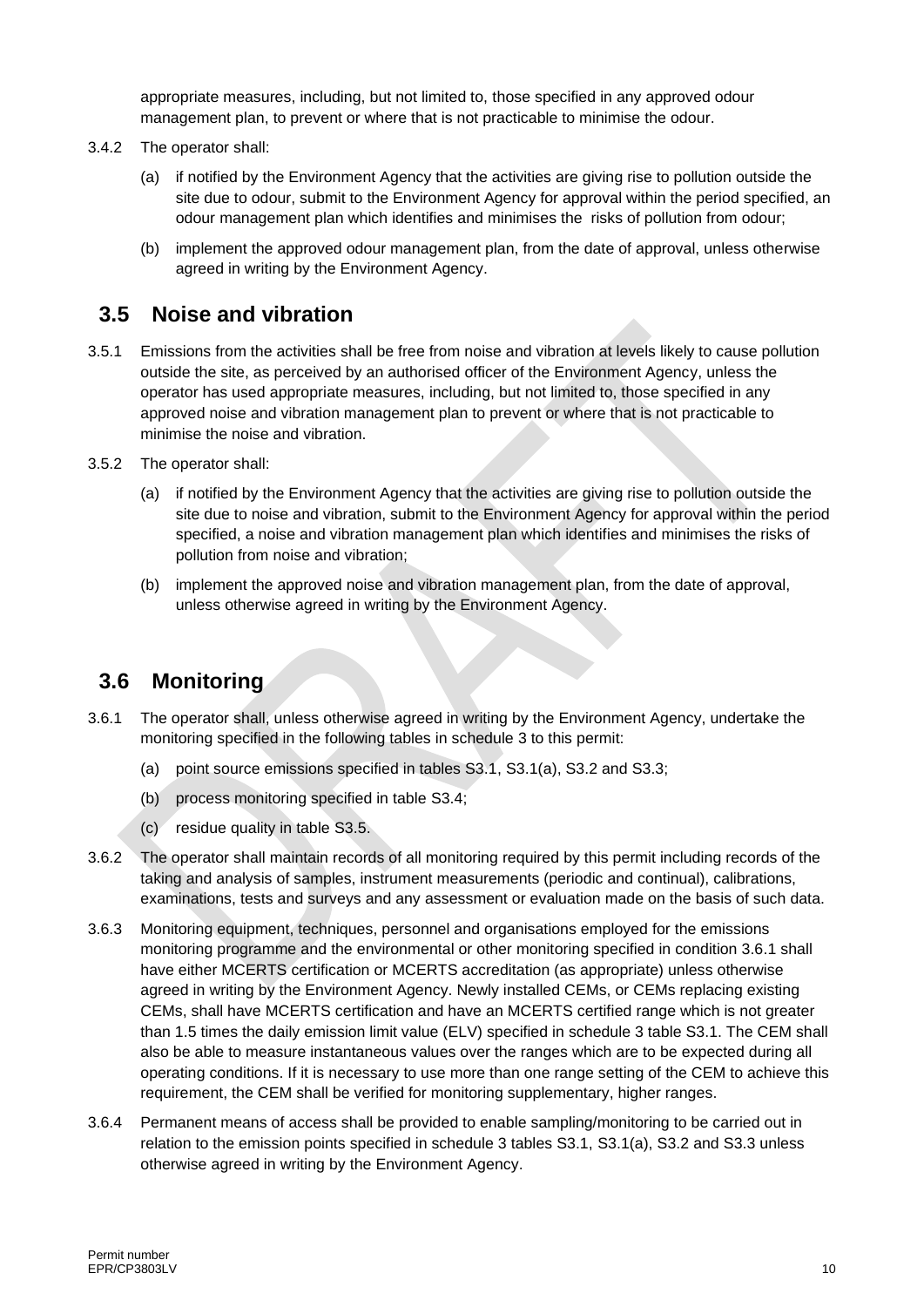### **3.7 Pests**

- 3.7.1 The activities shall not give rise to the presence of pests which are likely to cause pollution, hazard or annoyance outside the boundary of the site. The operator shall not be taken to have breached this condition if appropriate measures, including, but not limited to, those specified in any approved pests management plan, have been taken to prevent or where that is not practicable, to minimise the presence of pests on the site.
- 3.7.2 The operator shall:
	- (a) if notified by the Environment Agency, submit to the Environment Agency for approval within the period specified, a pests management plan which identifies and minimises risks of pollution from pests;
	- (b) implement the pests management plan, from the date of approval, unless otherwise agreed in writing by the Environment Agency.

#### **3.8 Fire prevention**

3.8.1 The operator shall take all appropriate measures to prevent fires on site and minimise the risk of pollution from them including, but not limited to, those specified in any approved fire prevention plan.

### **4 Information**

#### **4.1 Records**

- 4.1.1 All records required to be made by this permit shall:
	- (a) be legible:
	- (b) be made as soon as reasonably practicable;
	- (c) if amended, be amended in such a way that the original and any subsequent amendments remain legible, or are capable of retrieval; and
	- (d) be retained, unless otherwise agreed in writing by the Environment Agency, for at least 6 years from the date when the records were made, or in the case of the following records until permit surrender:
		- (i) off-site environmental effects; and
		- (ii) matters which affect the condition of the land and groundwater.
- 4.1.2 The operator shall keep on site all records, plans and the management system required to be maintained by this permit, unless otherwise agreed in writing by the Environment Agency.

#### **4.2 Reporting**

- 4.2.1 The operator shall send all reports and notifications required by the permit to the Environment Agency using the contact details supplied in writing by the Environment Agency.
- 4.2.2 A report or reports on the performance of the activities over the previous year shall be submitted to the Environment Agency by 31 January (or other date agreed in writing by the Environment Agency) each year using the annual report form specified in schedule 4, table S4.4 or otherwise in a format agreed with the Environment Agency. The report(s) shall include as a minimum:
	- (a) a review of the results of the monitoring and assessment carried out in accordance with the permit including an interpretive review of that data;
	- (b) the annual production /treatment data set out in schedule 4 table S4.2;
	- (c) the performance parameters set out in schedule 4 table S4.3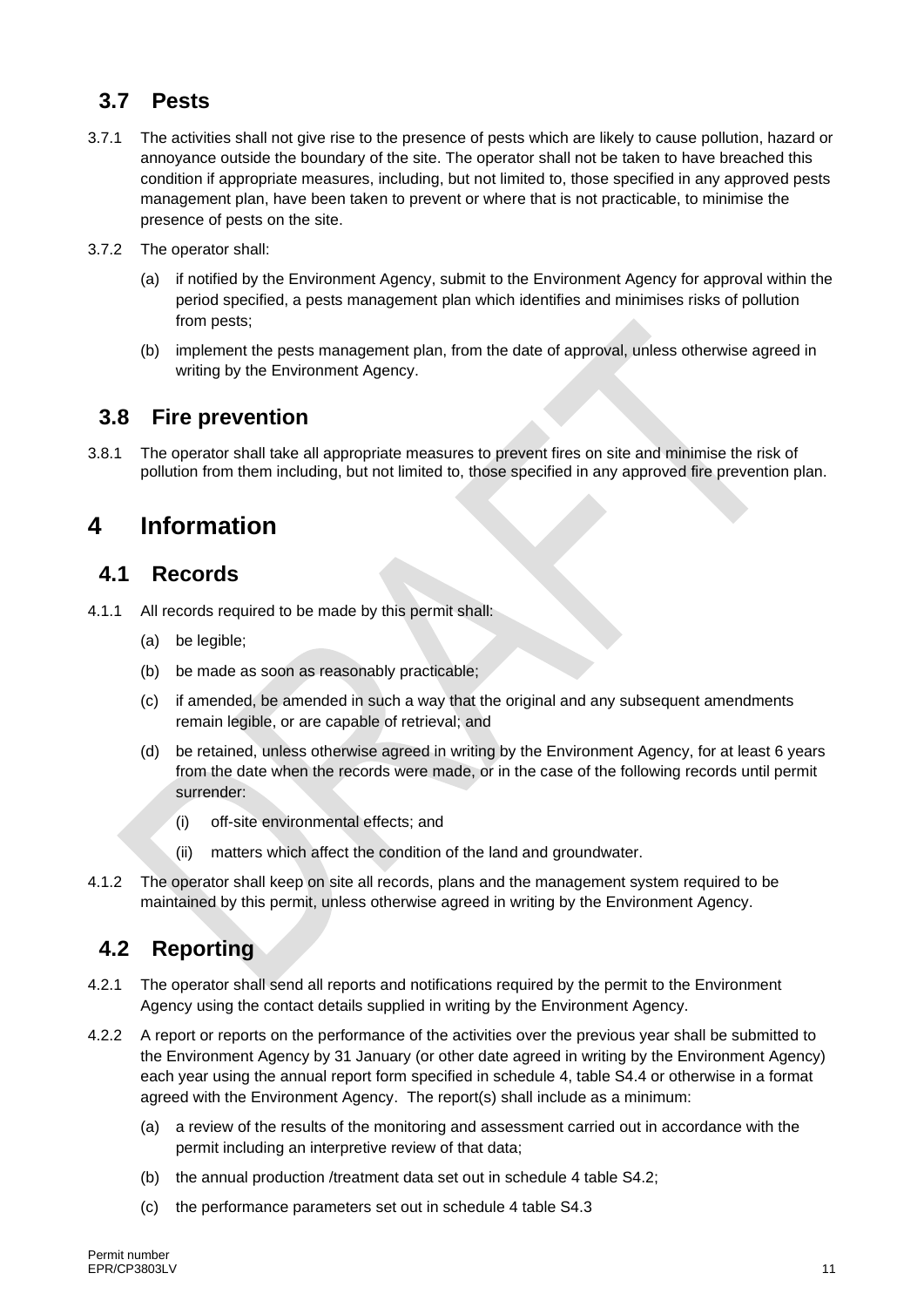- (d) the functioning and monitoring of the incineration plant in a format agreed with the Environment Agency. The report shall, as a minimum requirement (as required by Chapter IV of the Industrial Emissions Directive) give an account of the running of the process and the emissions into air and water compared with the emission standards in the IED.
- 4.2.3 Within 28 days of the end of the reporting period the operator shall, unless otherwise agreed in writing by the Environment Agency, submit reports of the monitoring and assessment carried out in accordance with the conditions of this permit, as follows:
	- (a) in respect of the parameters and emission points specified in schedule 4 table S4.1;
	- (b) for the reporting periods specified in schedule 4 table S4.1 and using the forms specified in schedule 4 table S4.4 ; and
	- (c) giving the information from such results and assessments as may be required by the forms specified in those tables.
- 4.2.4 The operator shall, unless notice under this condition has been served within the preceding four years, submit to the Environment Agency, within six months of receipt of a written notice, a report assessing whether there are other appropriate measures that could be taken to prevent, or where that is not practicable, to minimise pollution.
- 4.2.5 Within 1 month of the end of each quarter, the operator shall submit to the Environment Agency using the form made available for the purpose, the information specified on the form relating to the site and the waste accepted and removed from it during the previous quarter.

### **4.3 Notifications**

- 4.3.1 In the event:
	- (a) that the operation of the activities gives rise to an incident or accident which significantly affects or may significantly affect the environment, the operator must immediately—
		- (i) inform the Environment Agency,
		- (ii) take the measures necessary to limit the environmental consequences of such an incident or accident, and
		- (iii) take the measures necessary to prevent further possible incidents or accidents;
	- (b) of a breach of any permit condition the operator must immediately—
		- (i) inform the Environment Agency, and
		- (ii) take the measures necessary to ensure that compliance is restored within the shortest possible time;
	- (c) of a breach of permit condition which poses an immediate danger to human health or threatens to cause an immediate significant adverse effect on the environment, the operator must immediately suspend the operation of the activities or the relevant part of it until compliance with the permit conditions has been restored.
- 4.3.2 Any information provided under condition 4.3.1 shall be confirmed by sending the information listed in schedule 5 to this permit within the time period specified in that schedule.
- 4.3.3 Where the Environment Agency has requested in writing that it shall be notified when the operator is to undertake monitoring and/or spot sampling, the operator shall inform the Environment Agency when the relevant monitoring and/or spot sampling is to take place. The operator shall provide this information to the Environment Agency at least 14 days before the date the monitoring is to be
- 4.3.4 The Environment Agency shall be notified within 14 days of the occurrence of the following matters, except where such disclosure is prohibited by Stock Exchange rules:

Where the operator is a registered company: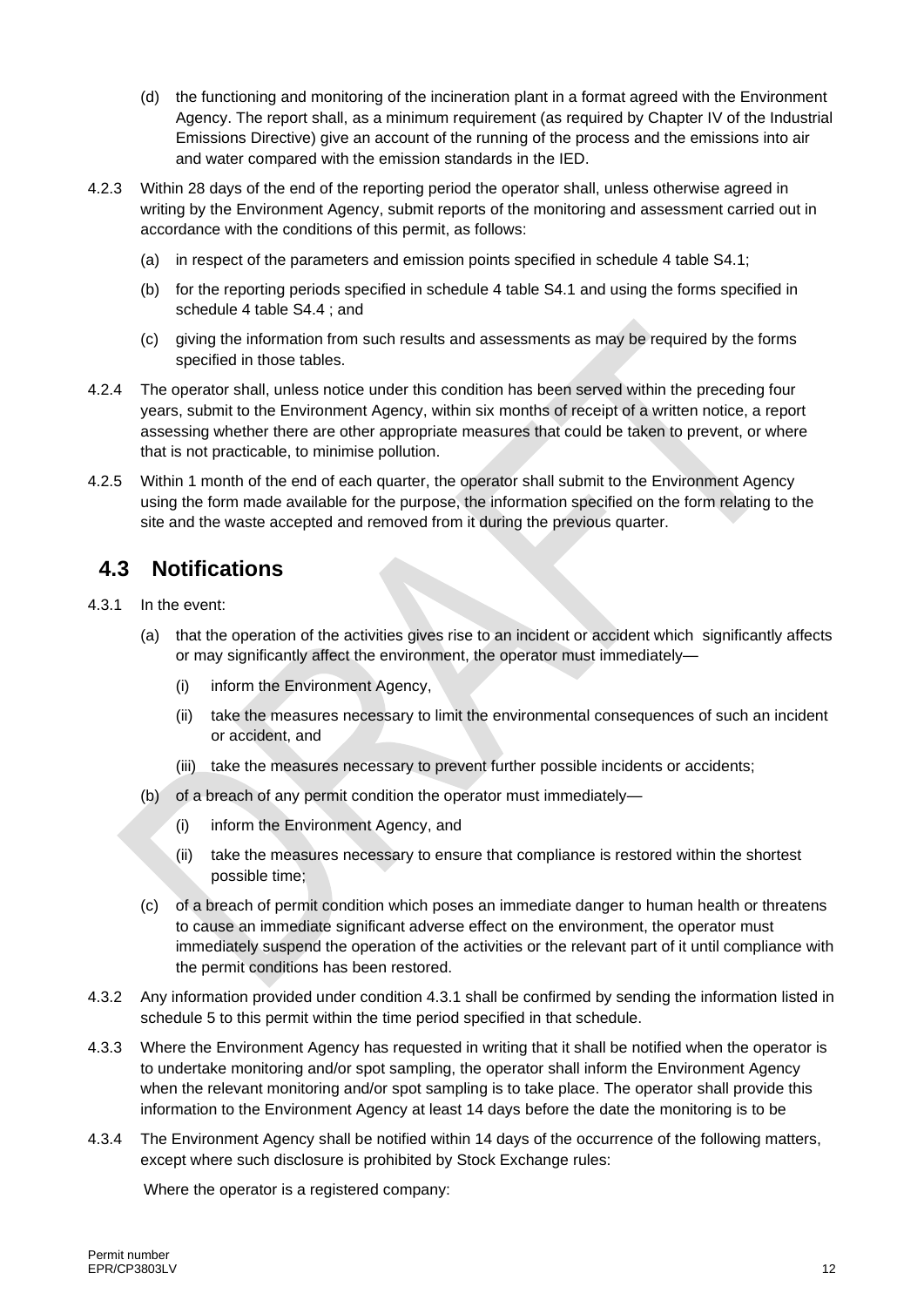- (a) any change in the operator's trading name, registered name or registered office address; and
- (b) any steps taken with a view to the operator going into administration, entering into a company voluntary arrangement or being wound up.

Where the operator is a corporate body other than a registered company:

- (a) any change in the operator's name or address; and
- (b) any steps taken with a view to the dissolution of the operator.
- 4.3.5 Where the operator proposes to make a change in the nature or functioning, or an extension of the activities, which may have consequences for the environment and the change is not otherwise the subject of an application for approval under the Regulations or this permit:
	- (a) the Environment Agency shall be notified at least 14 days before making the change; and
	- (b) the notification shall contain a description of the proposed change in operation.
- 4.3.6 The Environment Agency shall be given at least 14 days notice before implementation of any part of the site closure plan.

#### **4.4 Interpretation**

- 4.4.1 In this permit the expressions listed in schedule 6 shall have the meaning given in that schedule.
- 4.4.2 In this permit references to reports and notifications mean written reports and notifications, except where reference is made to notification being made "immediately", in which case it may be provided by telephone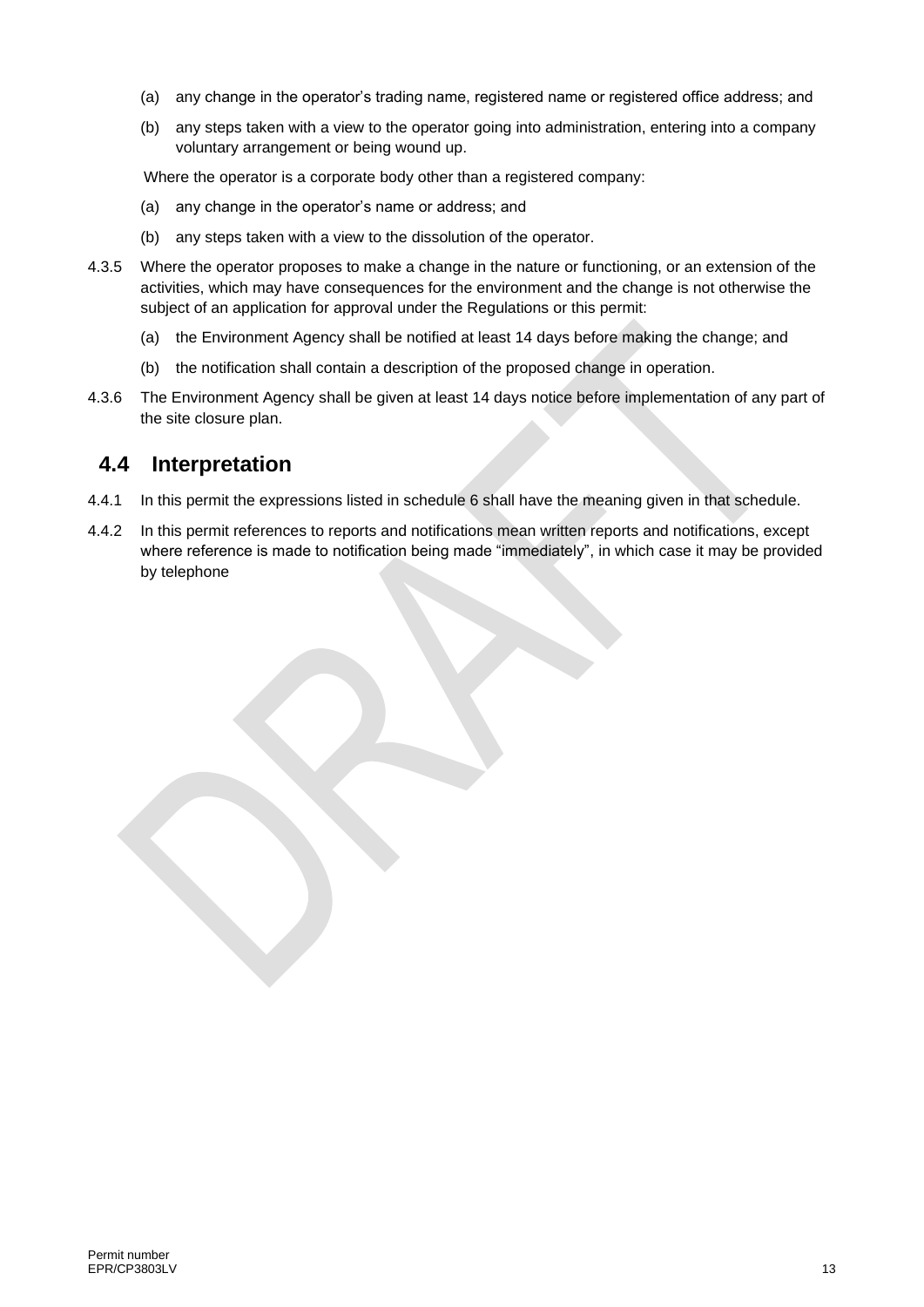# **Schedule 1 – Operations**

| <b>Table S1.1 activities</b> |                                                                         |                                                                                                                                                                    |                                                                                                                                                                      |
|------------------------------|-------------------------------------------------------------------------|--------------------------------------------------------------------------------------------------------------------------------------------------------------------|----------------------------------------------------------------------------------------------------------------------------------------------------------------------|
| <b>Activity reference</b>    | <b>Activity listed in</b><br>Schedule 1 of the<br><b>EP Regulations</b> | <b>Description of</b><br>specified activity                                                                                                                        | Limits of specified activity                                                                                                                                         |
| AR <sub>1</sub>              | S5.1 A1 (b)                                                             | The incineration of<br>non-hazardous waste<br>in a waste<br>incineration plant<br>with a capacity of 3<br>tonnes per hour or<br>more.                              | From receipt of waste to emission<br>of exhaust gas and disposal of<br>waste arising.<br>Waste types and quantities as<br>specified in Table S2.2 of this<br>permit. |
|                              | <b>Directly Associated Activities</b>                                   |                                                                                                                                                                    |                                                                                                                                                                      |
| AR <sub>2</sub>              | <b>Energy Generation</b>                                                | Generation of<br>electrical power<br>using a steam turbine<br>from energy<br>recovered from the<br>flue gases, with<br>potential to export<br>heat to local users. |                                                                                                                                                                      |
| AR <sub>3</sub>              | Back up electrical<br>generator                                         | For providing<br>emergency electrical<br>power to the plant in<br>the event of supply<br>interruption.                                                             |                                                                                                                                                                      |

| <b>Table S1.2 Operating techniques</b>          |                                                                                                       |                      |
|-------------------------------------------------|-------------------------------------------------------------------------------------------------------|----------------------|
| <b>Description</b>                              | <b>Parts</b>                                                                                          | <b>Date Received</b> |
| Application                                     | Application supporting document sections:                                                             | 20/10/20             |
|                                                 | 1.3, 2.1, 2.2 (excluding table 5), 2.3, 2.4.2, 2.4.3, 2.4.4, 2.5.2,<br>2.6.4 point 1, 2.7.1, 2.8, 2.9 |                      |
| Response to Schedule 5<br>Notice dated 20/04/21 | Response to questions 4,5,6,7,8,9,11                                                                  | 23/08/21             |
|                                                 | Air emissions management plan                                                                         |                      |
| Response to Schedule 5<br>Notice dated 22/11/21 | Response to question 1                                                                                | 06/12/21             |
|                                                 |                                                                                                       |                      |

| Table S1.3 Improvement programme requirements |                                                                                                                                                                                                                                                                                                       |                                                               |
|-----------------------------------------------|-------------------------------------------------------------------------------------------------------------------------------------------------------------------------------------------------------------------------------------------------------------------------------------------------------|---------------------------------------------------------------|
| <b>Reference</b>                              | Requirement                                                                                                                                                                                                                                                                                           | Date                                                          |
| IC1                                           | The Operator shall submit a written report to the Environment Agency on the<br>implementation of its Environmental Management System (EMS) and the<br>progress made in the certification of the system by an external body or if<br>appropriate submit a schedule by which the EMS will be certified. | Within 12 months<br>of the completion<br>οf<br>commissioning. |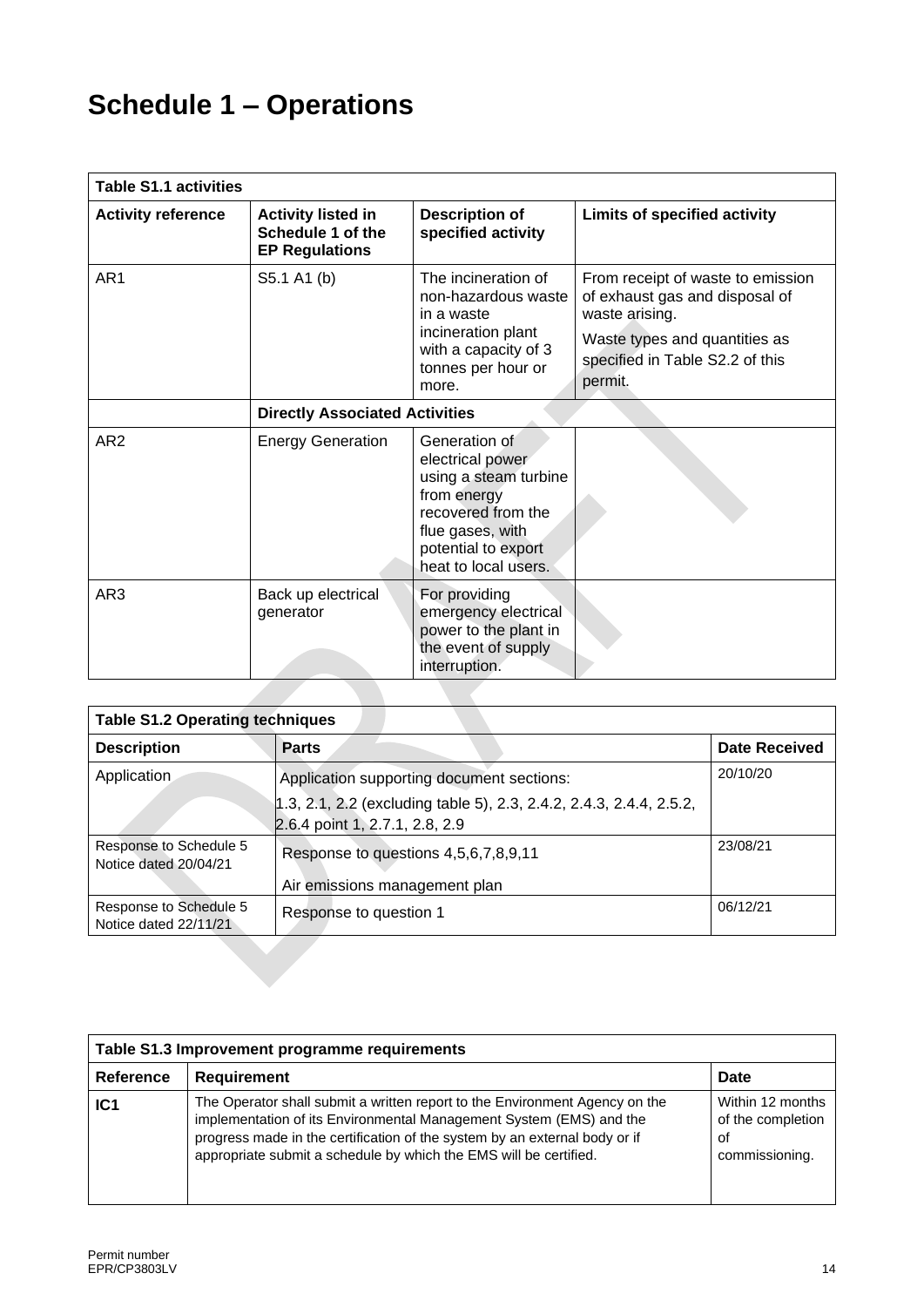| Table S1.3 Improvement programme requirements |                                                                                                                                                                                                                                                                                                                                                                                                                                                                                                                                                                                                                      |                                                                     |  |
|-----------------------------------------------|----------------------------------------------------------------------------------------------------------------------------------------------------------------------------------------------------------------------------------------------------------------------------------------------------------------------------------------------------------------------------------------------------------------------------------------------------------------------------------------------------------------------------------------------------------------------------------------------------------------------|---------------------------------------------------------------------|--|
| <b>Reference</b>                              | Requirement                                                                                                                                                                                                                                                                                                                                                                                                                                                                                                                                                                                                          | <b>Date</b>                                                         |  |
| IC <sub>2</sub>                               | The Operator shall submit a written proposal to the Environment Agency to carry<br>out tests to determine the size distribution of the particulate matter in the exhaust<br>gas emissions to air from emission point A1, identifying the fractions within the<br>PM <sub>10</sub> , and PM <sub>2.5</sub> ranges. On receipt of written approval from the Environment<br>Agency to the proposal and the timetable, the Operator shall carry out the tests<br>and submit to the Environment Agency a report on the results.                                                                                           | Within 6 months<br>of the completion<br>of<br>commissioning.        |  |
| IC <sub>3</sub>                               | The Operator shall submit a written report to the Environment Agency on the<br>commissioning of the installation. The report shall summarise the environmental<br>performance of the plant as installed against the design parameters set out in the<br>Application. The report shall also include a review of the performance of the<br>facility against the conditions of this permit and details of procedures developed<br>during commissioning for achieving and demonstrating compliance with permit<br>conditions and confirm that the Environmental Management System (EMS) has<br>been updated accordingly. | Within 4 months<br>of the completion<br>of<br>commissioning.        |  |
| IC4                                           | The operator shall notify the Environment Agency of the proposed date(s) that<br>validation testing is planned for.                                                                                                                                                                                                                                                                                                                                                                                                                                                                                                  | Notification at<br>least 3 weeks<br>prior to validation<br>testing  |  |
|                                               | During commissioning the operator shall carry out validation testing to validate the<br>residence time, minimum temperature and oxygen content of the gases in the<br>furnace whilst operating under normal load and most unfavourable operating<br>conditions. The validation shall be to the methodology as approved through pre-<br>operational condition PO8.                                                                                                                                                                                                                                                    | Validation tests<br>completed before<br>the end of<br>commissioning |  |
|                                               | The operator shall submit a written report to the Environment Agency on the<br>validation of residence time, oxygen and temperature whilst operating under<br>normal load, minimum turn down and overload conditions.                                                                                                                                                                                                                                                                                                                                                                                                | Report submitted<br>within 2 months<br>of the completion<br>of      |  |
|                                               | The report shall identify the process controls used to ensure residence time and<br>temperature requirements are complied with during operation of the incineration<br>plant.                                                                                                                                                                                                                                                                                                                                                                                                                                        | commissioning.                                                      |  |
| IC <sub>5</sub>                               | The Operator shall submit a written report to the Environment Agency describing<br>the performance and optimisation of:<br>The lime injection system for minimisation of acid gas emissions<br>The carbon injection system for minimisation of dioxin and heavy metal<br>emissions.<br>The Selective Non Catalytic Reduction (SNCR) system and combustion<br>settings to minimise oxides of nitrogen (NOx). The report shall include an<br>initial assessment of the level of NOx, N <sub>2</sub> O and NH <sub>3</sub> emissions that can be<br>achieved under optimum operating conditions.                        | Within 4 months<br>of the completion<br>οf<br>commissioning.        |  |
|                                               | The operator shall carry out a further assessment of the performance of the SNCR<br>system and submit a written report to the Environment Agency on the feasibility of<br>complying with an emission limit value (ELV) for NOx of 100 mg/Nm <sup>3</sup> as a daily<br>average, including a description of any relevant cross-media effects identified. If                                                                                                                                                                                                                                                           | Within 12 months<br>of the completion<br>of commissioning           |  |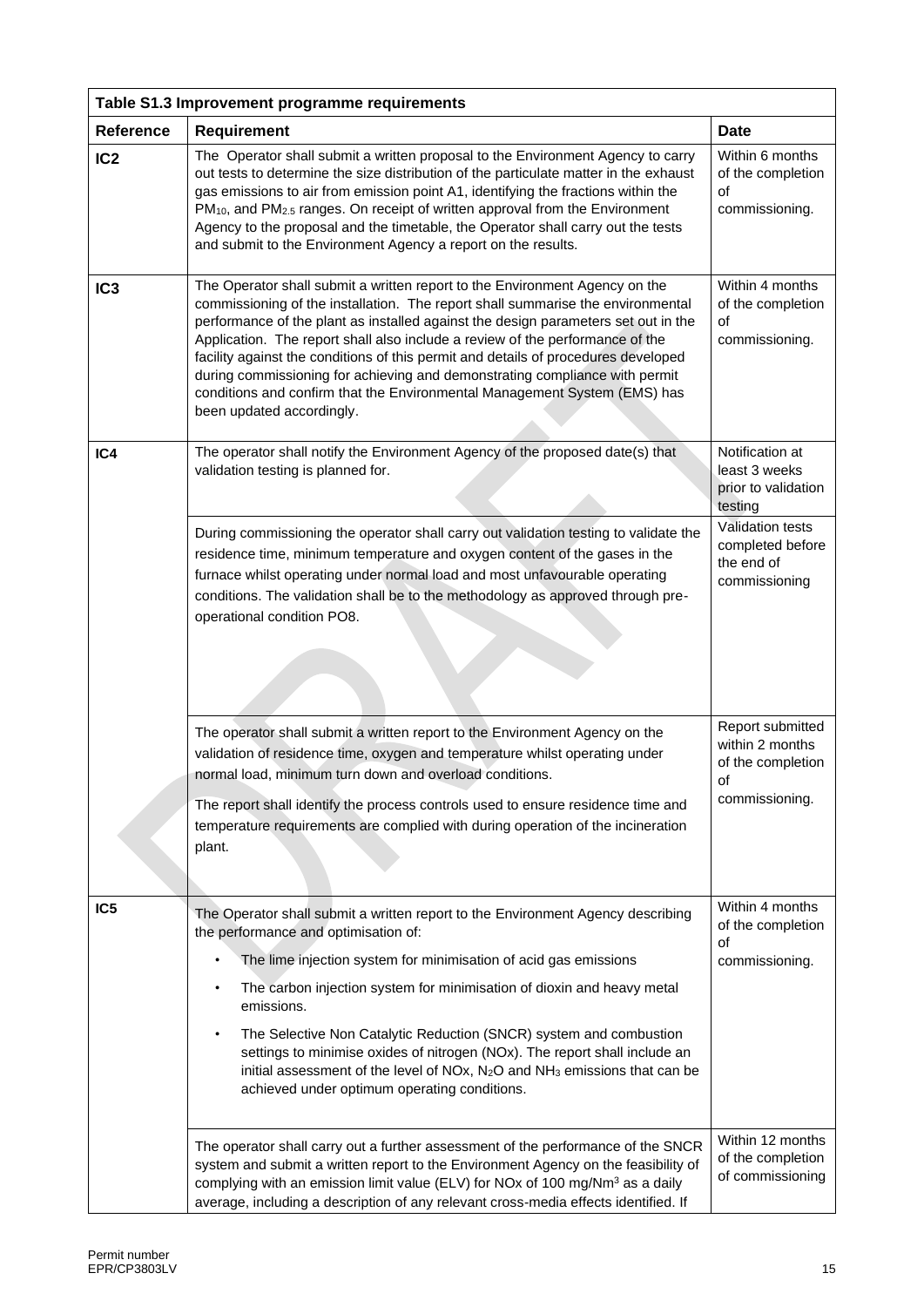| Table S1.3 Improvement programme requirements |                                                                                                                                                                                                                                                                                                                                                                                                                                                                                                                                                                                                                                                                                                       |                                                                                                                                                                                                                                                             |  |
|-----------------------------------------------|-------------------------------------------------------------------------------------------------------------------------------------------------------------------------------------------------------------------------------------------------------------------------------------------------------------------------------------------------------------------------------------------------------------------------------------------------------------------------------------------------------------------------------------------------------------------------------------------------------------------------------------------------------------------------------------------------------|-------------------------------------------------------------------------------------------------------------------------------------------------------------------------------------------------------------------------------------------------------------|--|
| <b>Reference</b>                              | Requirement                                                                                                                                                                                                                                                                                                                                                                                                                                                                                                                                                                                                                                                                                           | <b>Date</b>                                                                                                                                                                                                                                                 |  |
|                                               | an ELV for NOx of 100 mg/Nm <sup>3</sup> as a daily average is determined not to be<br>feasible, the report shall propose an alternative ELV which would provide an<br>equivalent level of NOx reduction on a long-term basis such as an annual mass<br>emission limit or percentile-based ELV.                                                                                                                                                                                                                                                                                                                                                                                                       |                                                                                                                                                                                                                                                             |  |
| IC <sub>6</sub>                               | The Operator shall carry out an assessment of the impact of emissions to air of<br>the following component metals subject to emission limit values:<br>As and Cr.<br>A report on the assessment shall be made to the Environment Agency.<br>Emissions monitoring data obtained during the first year of operation shall be used<br>to compare the actual emissions with those assumed in the impact assessment<br>submitted with the Application. An assessment shall be made of the impact of<br>each metal against the relevant ES. In the event that the assessment shows that<br>an environmental standard can be exceeded, the report shall include proposals for<br>further investigative work. | 15 months from<br>the completion of<br>commissioning                                                                                                                                                                                                        |  |
| IC7                                           | The Operator shall submit a written summary report to the Environment Agency to<br>confirm that the performance of Continuous Emission Monitors for parameters as<br>specified in Table S3.1 and Table S3.1(a) complies with the requirements of BS<br>EN 14181, specifically the requirements of QAL1, QAL2 and QAL3. The report<br>shall include the results of calibration and verification testing,                                                                                                                                                                                                                                                                                               | Initial calibration<br>report to be<br>submitted to the<br>Agency within 3<br>months of<br>completion of<br>commissioning.<br>Full summary<br>evidence<br>compliance<br>report to be<br>submitted within<br>18 months of<br>completion of<br>commissioning. |  |
| IC <sub>8</sub>                               | The operator shall carry out a programme of dioxin and dioxin like PCB monitoring<br>over a period and frequency agreed with the Environment Agency. The operator<br>shall submit a report to the Environment Agency with an analysis of whether<br>dioxin emissions can be considered to be stable.                                                                                                                                                                                                                                                                                                                                                                                                  | Within 6 months of<br>completion of<br>commissioning or<br>as agreed in<br>writing with the<br>Environment<br>Agency                                                                                                                                        |  |
| IC <sub>9</sub>                               | The operator shall carry out a programme of mercury monitoring over a period<br>and frequency agreed with the Environment Agency. The operator shall submit a<br>report to the Environment Agency with an analysis of whether the waste feed to<br>the plant can be proven to have a low and stable mercury content.                                                                                                                                                                                                                                                                                                                                                                                  | Within 6 months<br>of completion of<br>commissioning or<br>as agreed in<br>writing with the<br>Environment<br>Agency                                                                                                                                        |  |
| <b>IC10</b>                                   | The Operator shall submit a report to the Environment Agency for approval on<br>start-up and shut-down conditions over the first 12 months of operation. The<br>report shall identify any amendments to the start-up and shut-down definitions that<br>were described in the application.                                                                                                                                                                                                                                                                                                                                                                                                             | Within 15 months<br>of completion of<br>commissioning or<br>as agreed in<br>writing with the<br>Environment<br>Agency                                                                                                                                       |  |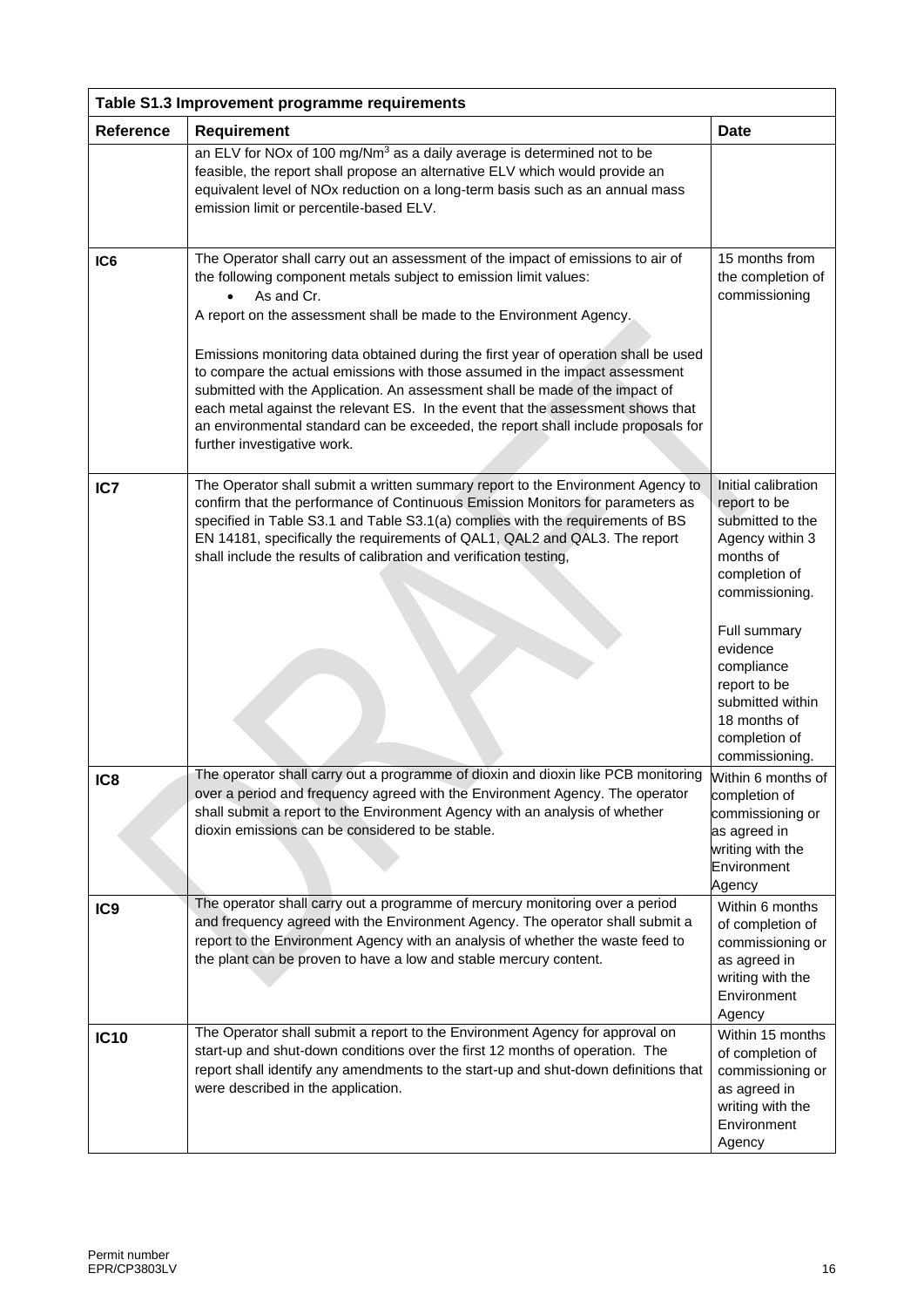| <b>Requirement</b>                                                                                                                                                                                                                                                                                                                              | <b>Date</b>                                                                                                                                                        |
|-------------------------------------------------------------------------------------------------------------------------------------------------------------------------------------------------------------------------------------------------------------------------------------------------------------------------------------------------|--------------------------------------------------------------------------------------------------------------------------------------------------------------------|
| The Operator shall undertake a noise assessment during normal operations in<br>accordance with the procedures given in BS4142: 2014 (Rating industrial noise<br>affecting mixed residential and industrial areas) in order to verify the assessment<br>provided within the application. The assessment shall include, but not be limited<br>to: | Within 4 months<br>of the completion<br>of<br>commissioning.                                                                                                       |
| ٠<br>identified as exhibiting tonal contributions, they shall be quantified by means<br>of frequency analysis.<br>A review of noise mitigation measures<br>$\bullet$                                                                                                                                                                            |                                                                                                                                                                    |
| A report shall be provided to the Environment Agency detailing the findings of the<br>assessment and a review of whether any improvements are required together with<br>proposals for their implementation.                                                                                                                                     |                                                                                                                                                                    |
| monitoring location(s) meet the requirements of BS EN 15259 and supporting<br>Method Implementation Document (MID).                                                                                                                                                                                                                             | Report to be<br>submitted within<br>3 months of<br>completion of                                                                                                   |
| A written report shall be submitted for approval setting out the results and<br>conclusions of the assessment including where necessary proposals for<br>improvements to meet the requirements. The report shall specify the design of the<br>ports for PM10 and PM2.5 sampling.                                                                | commissioning.                                                                                                                                                     |
| Where notified in writing by the Environment Agency that the requirements are not<br>met, the operator shall submit proposals or further proposals for rectifying this in<br>accordance with the time scale in the notification.<br>The proposals shall be implemented in accordance with the Environment                                       |                                                                                                                                                                    |
|                                                                                                                                                                                                                                                                                                                                                 | A review of the noise sources from the facility. Where any noise sources are<br>During commissioning, the operator shall carry out tests to assess whether the air |

|                  | <b>Table S1.4 Pre-operational measures</b>                                                                                                                                                                                                                                                                                                                                                                                                                                                                                                                                                                                                                                                                                                                                                                                            |
|------------------|---------------------------------------------------------------------------------------------------------------------------------------------------------------------------------------------------------------------------------------------------------------------------------------------------------------------------------------------------------------------------------------------------------------------------------------------------------------------------------------------------------------------------------------------------------------------------------------------------------------------------------------------------------------------------------------------------------------------------------------------------------------------------------------------------------------------------------------|
| <b>Reference</b> | <b>Pre-operational measures</b>                                                                                                                                                                                                                                                                                                                                                                                                                                                                                                                                                                                                                                                                                                                                                                                                       |
| PO <sub>1</sub>  | Prior to the commencement of commissioning, the Operator shall send a summary of the site<br>Environment Management System (EMS) to the Environment Agency and obtain the<br>Environment Agency's written approval to the EMS summary.<br>The summary shall include a copy of the full other than normal operating conditions (OTNOC)<br>management plan which shall be prepared in accordance with BAT 18 of the BAT conclusions<br>and include:<br>a list of potential OTNOC situations that are considered to be abnormal operation<br>under the definition in Schedule 6 of this permit.<br>a definition of start-up and shut-down conditions having regard to any Environment<br>Agency guidance on start-up and shut-down.<br>any updates on the design of critical equipment to minimise OTNOC since the permit<br>application |
|                  | The Operator shall make available for inspection all documents and procedures which form part<br>of the EMS. The EMS shall be developed in line with the requirements set out in Environment<br>Agency web guide on developing a management system for environmental permits (found on<br>www.gov.uk) and BAT 1 of the incineration BAT conclusions. The EMS shall include the<br>approved OTNOC management plan.<br>The documents and procedures set out in the EMS shall form the written management system<br>referenced in condition 1.1.1 (a) of the permit.                                                                                                                                                                                                                                                                     |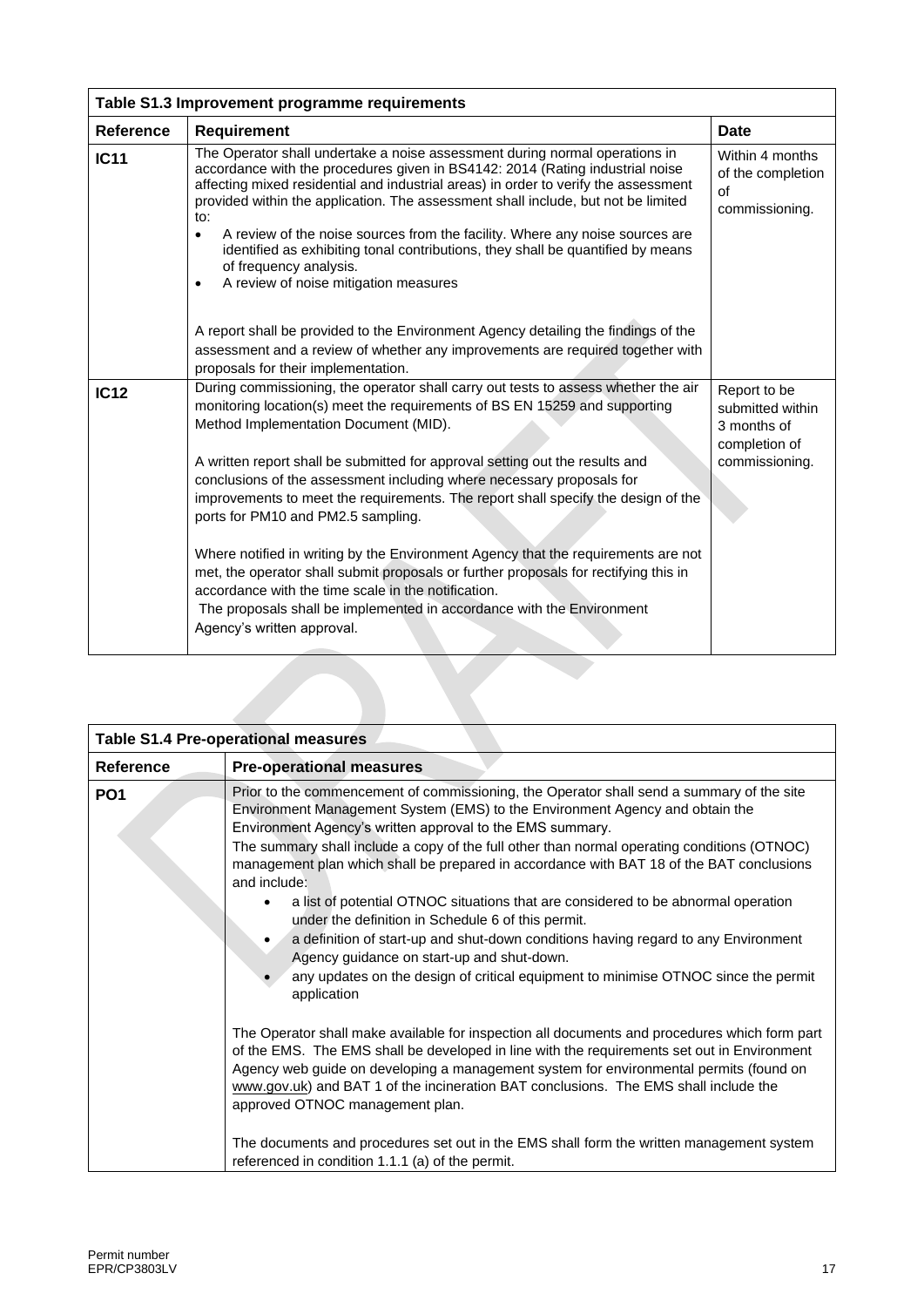| <b>Table S1.4 Pre-operational measures</b> |                                                                                                                                                                                                                                                                                                                                                                                                                                                                                                                                                                                                                                                                                                                                                                              |  |
|--------------------------------------------|------------------------------------------------------------------------------------------------------------------------------------------------------------------------------------------------------------------------------------------------------------------------------------------------------------------------------------------------------------------------------------------------------------------------------------------------------------------------------------------------------------------------------------------------------------------------------------------------------------------------------------------------------------------------------------------------------------------------------------------------------------------------------|--|
| Reference                                  | <b>Pre-operational measures</b>                                                                                                                                                                                                                                                                                                                                                                                                                                                                                                                                                                                                                                                                                                                                              |  |
| PO <sub>2</sub>                            | Prior to the commencement of commissioning, the Operator shall send a report to the<br>Environment Agency, and obtain the Environment Agency's written approval to it, which will<br>contain a comprehensive review of the options available for utilising the heat generated,<br>including operating as CHP or supplying district heating, by the waste incineration process in<br>order to ensure that it is recovered as far as practicable. The review shall detail any identified<br>proposals for improving the recovery and utilisation of heat and shall provide a timetable for their<br>implementation.                                                                                                                                                            |  |
| PO <sub>3</sub>                            | Prior to the commencement of commissioning, the Operator shall submit to the Environment<br>Agency, and obtain the Environment Agency's written approval to it, a protocol for the sampling<br>and testing of incinerator bottom ash for the purposes of assessing its hazard status. Sampling<br>and testing shall be carried out in accordance with the protocol as approved.                                                                                                                                                                                                                                                                                                                                                                                              |  |
| PO <sub>4</sub>                            | Prior to the commencement of commissioning, the Operator shall submit to the Environment<br>Agency, and obtain the Environment Agency's written approval to it, a written commissioning<br>plan, including timelines for completion, for approval by the Environment Agency. The<br>commissioning plan shall include the expected emissions to the environment during the different<br>stages of commissioning, the expected durations of commissioning activities and the actions to<br>be taken to protect the environment and report to the Environment Agency in the event that<br>actual emissions exceed expected emissions. Commissioning shall be carried out in<br>accordance with the commissioning plan as approved.                                              |  |
| PO <sub>5</sub>                            | No later than one month after the final design of the furnace and combustion chamber, the<br>operator shall submit a written report to the Environment Agency, and obtain the Environment<br>Agency's written approval to it, of the details of the computational fluid dynamic (CFD)<br>modelling. The report shall explain how the furnace has been designed to comply with the<br>residence time and temperature requirements as defined by Chapter IV and Annex VI of the IED<br>whilst operating under normal load and the most unfavourable operating conditions (including<br>minimum turn down and overload conditions), and that the design includes sufficient monitoring<br>ports to support subsequent validation of these requirements during commissioning.    |  |
| PO <sub>6</sub>                            | Prior to the commencement of commissioning, the Operator shall submit a report, and obtain the<br>Environment Agency's written approval to it, on the baseline conditions of soil and groundwater<br>at the installation. The report shall contain the information necessary to determine the state of<br>soil and groundwater contamination so as to make a quantified comparison with the state upon<br>definitive cessation of activities provided for in Article 22(3) of the IED. The report shall contain<br>information, supplementary to that already provided in application Site Condition Report, needed<br>to meet the information requirements of Article 22(2) of the IED.                                                                                     |  |
| PO <sub>7</sub>                            | At least three months before (or other date agreed in writing with the Environment Agency) the<br>commencement of commissioning, the Operator shall submit a written report to the Environment<br>Agency, and obtain the Environment Agency's written approval to it, specifying arrangements for<br>continuous and periodic monitoring of emissions to air to comply with Environment Agency<br>guidance notes M1, web guide on Monitoring stack emissions: techniques and standards for<br>periodic monitoring (previously M2) and M20. The report shall include the following:<br>Plant and equipment details, including accreditation to MCERTS<br>Methods and standards for sampling and analysis<br>Details of monitoring locations, access and working platforms<br>٠ |  |
| PO <sub>8</sub>                            | At least 3 months before the commencement of commissioning (or other date agreed in writing<br>with the Environment Agency) the Operator shall submit, for approval by the Environment<br>Agency, a methodology (having regard to Technical Report P4-100/TR Part 2 Validation of<br>Combustion Conditions) to verify the residence time, minimum temperature and oxygen content<br>of the gases in the furnace whilst operating under normal load, minimum turn down and<br>overload conditions.                                                                                                                                                                                                                                                                            |  |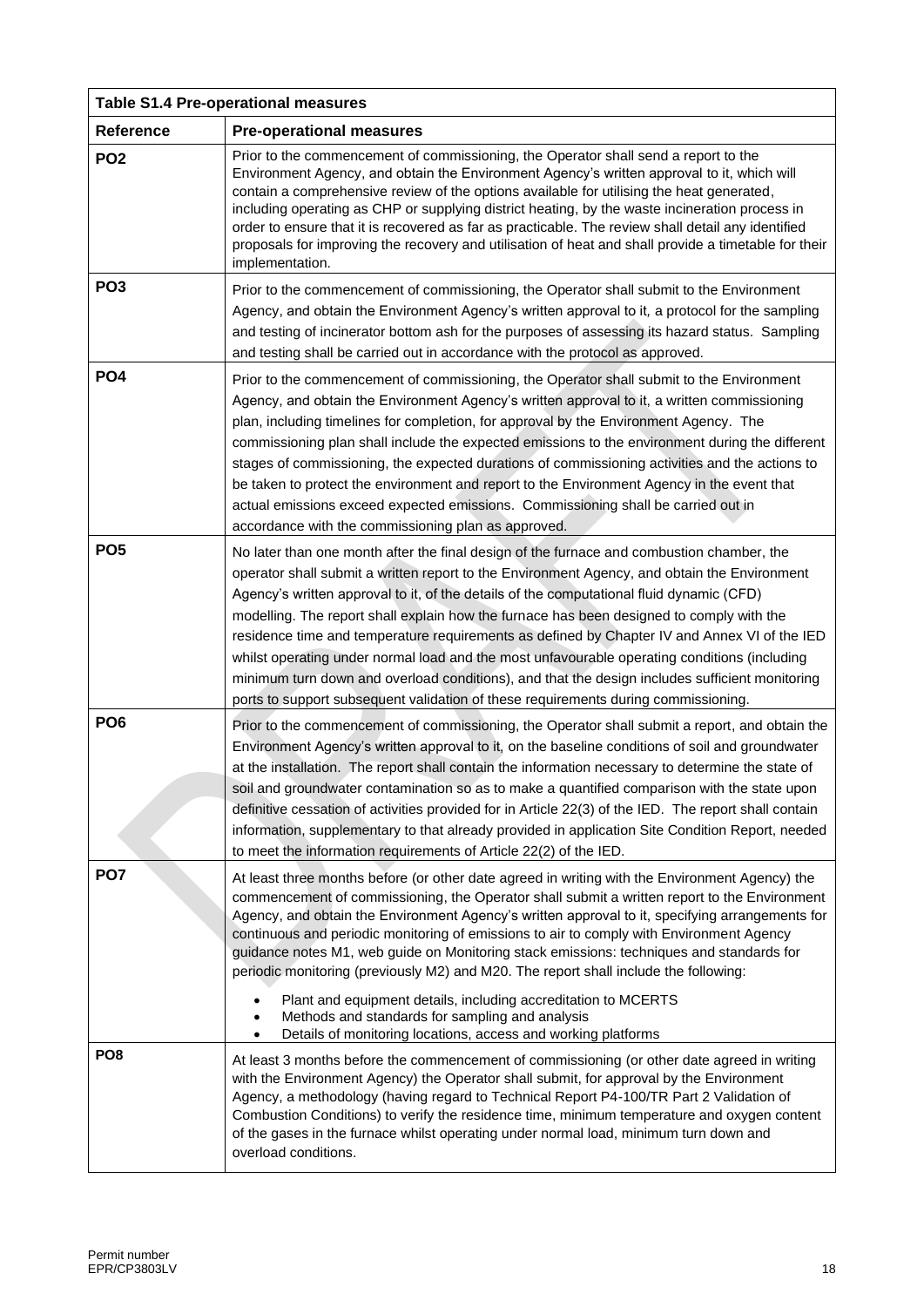| <b>Table S1.4 Pre-operational measures</b> |                                                                                                                                                                                                                                                                                                                                                                                                                                                                                                                                                                                                                                                                                                                                                                                                                                                                                                                                                    |  |
|--------------------------------------------|----------------------------------------------------------------------------------------------------------------------------------------------------------------------------------------------------------------------------------------------------------------------------------------------------------------------------------------------------------------------------------------------------------------------------------------------------------------------------------------------------------------------------------------------------------------------------------------------------------------------------------------------------------------------------------------------------------------------------------------------------------------------------------------------------------------------------------------------------------------------------------------------------------------------------------------------------|--|
| <b>Reference</b>                           | <b>Pre-operational measures</b>                                                                                                                                                                                                                                                                                                                                                                                                                                                                                                                                                                                                                                                                                                                                                                                                                                                                                                                    |  |
| PO <sub>9</sub>                            | The operator shall submit a report to the Environment Agency for approval to confirm the<br>construction details of the dirty water pit. The report shall also confirm measures that will be<br>used to prevent overfilling.                                                                                                                                                                                                                                                                                                                                                                                                                                                                                                                                                                                                                                                                                                                       |  |
| <b>PO10</b>                                | During commissioning, the operator shall carry out tests to demonstrate that negative pressure<br>(as described in the application) will be maintained throughout the reception hall both during<br>normal operation and during periods of shut-down when the alternative extraction system is<br>used.<br>Prior to completion of commissioning, the operator shall submit a report to the Environment<br>Agency and obtain the Environment Agency's written approval to that report. The report shall<br>include:<br>Details of testing carried out to show how negative pressure during normal operation<br>and shut-down is being achieved<br>Testing to show that appropriate negative pressure is maintained when reception hall<br>doors are open.<br>Testing of the building management system to ensure that is operates as described in<br>the application.<br>If required, any proposed improvements with timescales for implementation. |  |
|                                            |                                                                                                                                                                                                                                                                                                                                                                                                                                                                                                                                                                                                                                                                                                                                                                                                                                                                                                                                                    |  |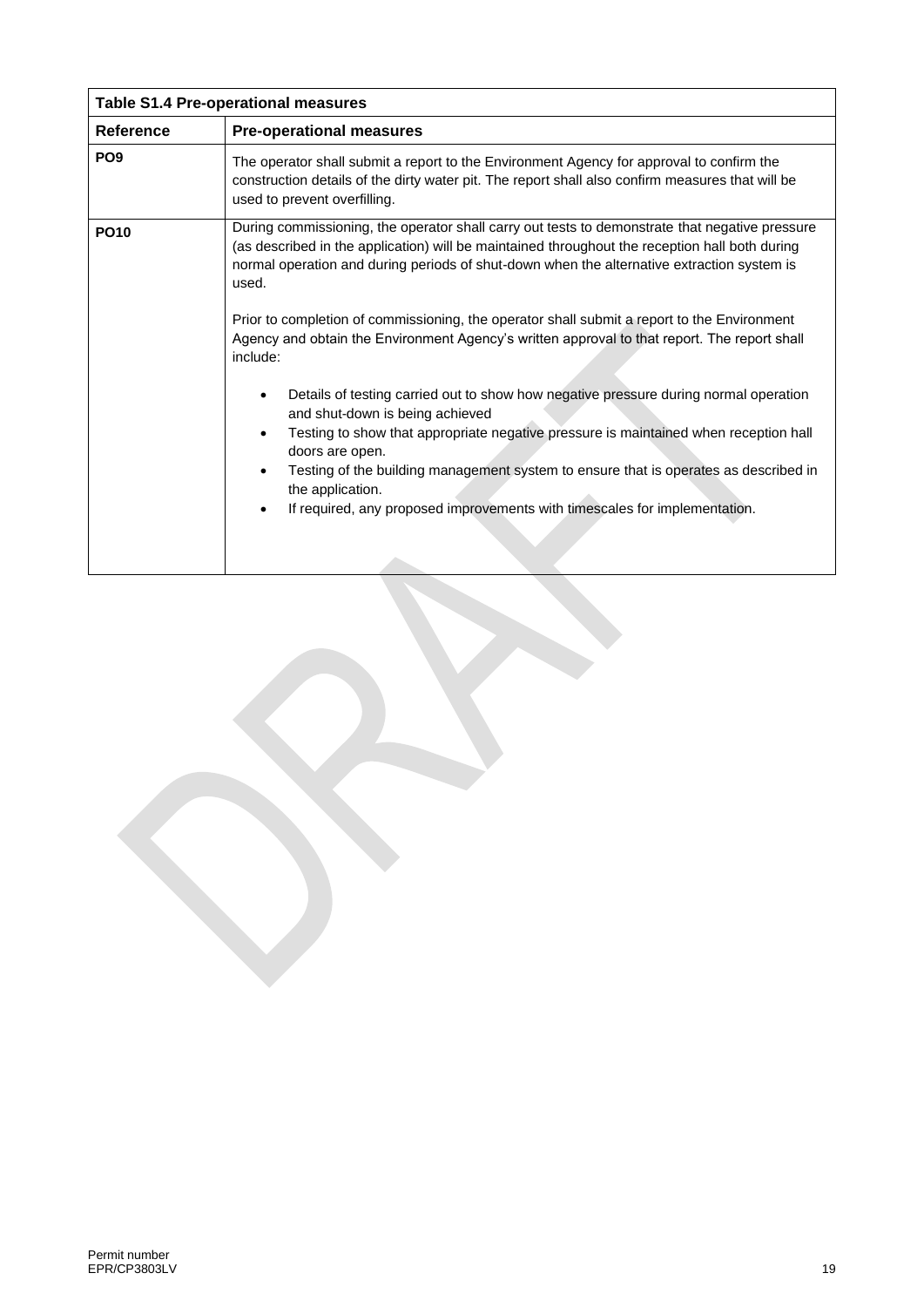# **Schedule 2 – Waste types, raw materials and fuels**

| Table S2.1 Raw materials and fuels |                                |  |  |  |
|------------------------------------|--------------------------------|--|--|--|
| Raw materials and fuel description | <b>Specification</b>           |  |  |  |
| Fuel Oil or gas oil                | $\vert$ < 0.1% sulphur content |  |  |  |

 $\lambda$ 

| Table S2.2 Permitted waste types and quantities for incineration plant |                                                                                                                       |  |  |  |  |
|------------------------------------------------------------------------|-----------------------------------------------------------------------------------------------------------------------|--|--|--|--|
| <b>Maximum quantity</b>                                                | 270,500 tonnes per year                                                                                               |  |  |  |  |
|                                                                        |                                                                                                                       |  |  |  |  |
|                                                                        |                                                                                                                       |  |  |  |  |
| <b>Waste code</b>                                                      | <b>Description</b>                                                                                                    |  |  |  |  |
| 02                                                                     | Wastes from agriculture, horticulture, aquaculture, forestry, hunting and<br>fishing, food preparation and processing |  |  |  |  |
| 02 01                                                                  | wastes from agriculture, horticulture, aquaculture, forestry, hunting and<br>fishing                                  |  |  |  |  |
| 02 01 03                                                               | plant-tissue waste                                                                                                    |  |  |  |  |
| 02 06                                                                  | wastes from the baking and confectionery industry                                                                     |  |  |  |  |
| 02 06 01                                                               | materials unsuitable for consumption or processing                                                                    |  |  |  |  |
| 03                                                                     | Wastes from wood processing and the production of panels and furniture,<br>pulp, paper and cardboard                  |  |  |  |  |
| 03 01                                                                  | wastes from wood processing and the production of panels and furniture                                                |  |  |  |  |
| 03 01 01                                                               | waste bark and cork                                                                                                   |  |  |  |  |
| 03 01 05                                                               | sawdust, shavings, cuttings, wood, particle board and veneer other than those<br>mentioned in 03 01 04                |  |  |  |  |
| 03 03                                                                  | wastes from pulp, paper and cardboard production and processing                                                       |  |  |  |  |
| 03 03 01                                                               | waste bark and wood                                                                                                   |  |  |  |  |
| 03 03 07                                                               | mechanically separated rejects from pulping of waste paper and cardboard                                              |  |  |  |  |
| 04                                                                     | Wastes from the leather, fur and textile industries                                                                   |  |  |  |  |
| 04 02                                                                  | wastes from the textile industry                                                                                      |  |  |  |  |
| 04 02 10                                                               | organic matter from natural products (for example grease, wax)                                                        |  |  |  |  |
| 04 02 21                                                               | wastes from unprocessed textile fibres                                                                                |  |  |  |  |
| 04 02 22                                                               | wastes from processed textile fibres                                                                                  |  |  |  |  |
| 15                                                                     | Waste packaging, absorbents, wiping cloths, filter materials and protective<br>clothing not otherwise specified       |  |  |  |  |
| 1501                                                                   | packaging (including separately collected municipal packaging waste)                                                  |  |  |  |  |
| 15 01 01                                                               | paper and cardboard packaging                                                                                         |  |  |  |  |
| 15 01 02                                                               | plastic packaging                                                                                                     |  |  |  |  |
| 15 01 03                                                               | wooden packaging                                                                                                      |  |  |  |  |
| 15 01 05                                                               | composite packaging                                                                                                   |  |  |  |  |
| 15 01 06                                                               | mixed packaging                                                                                                       |  |  |  |  |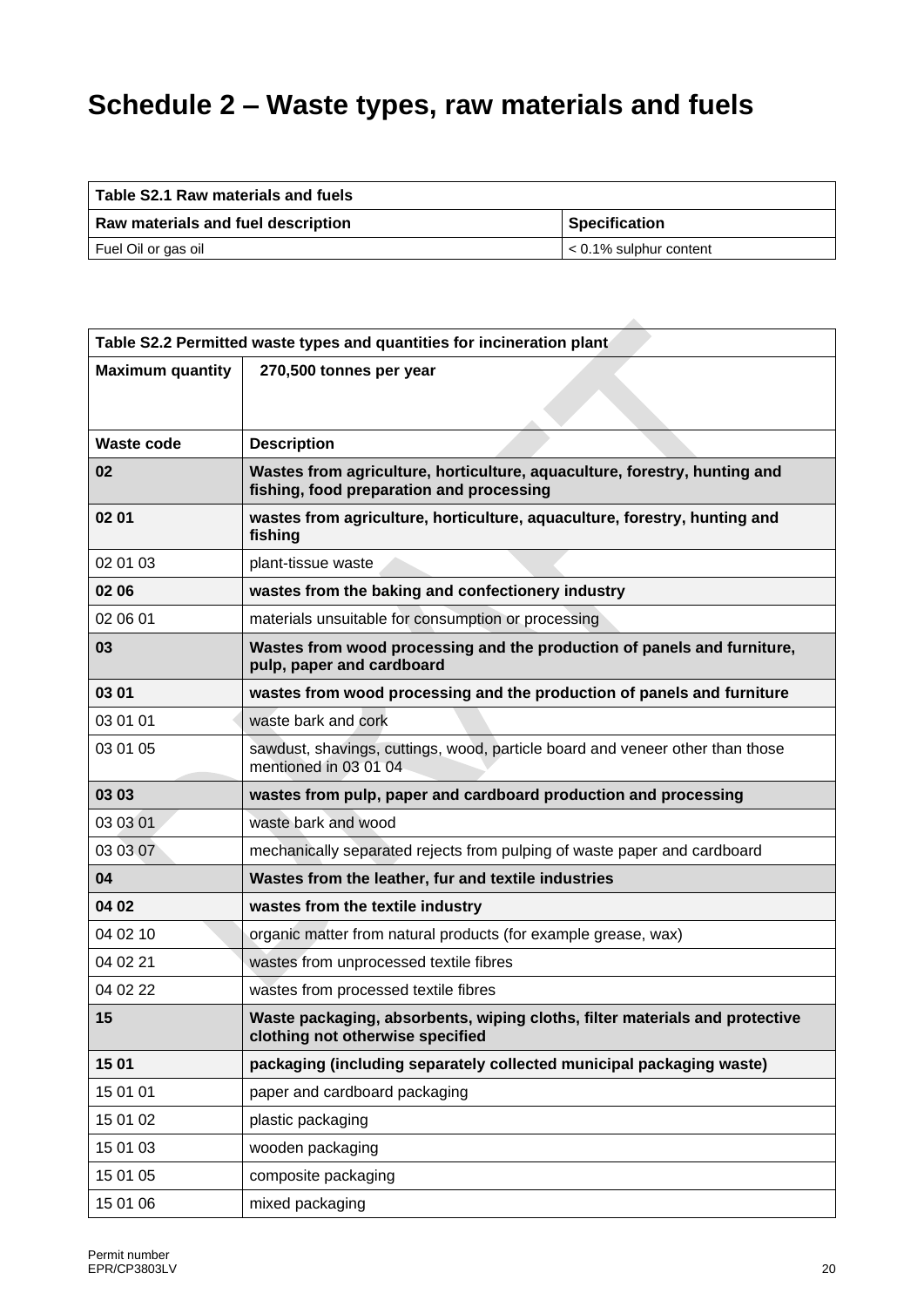| Table S2.2 Permitted waste types and quantities for incineration plant |                                                                                                                                                                               |  |  |  |
|------------------------------------------------------------------------|-------------------------------------------------------------------------------------------------------------------------------------------------------------------------------|--|--|--|
| <b>Maximum quantity</b>                                                | 270,500 tonnes per year                                                                                                                                                       |  |  |  |
|                                                                        |                                                                                                                                                                               |  |  |  |
| Waste code                                                             | <b>Description</b>                                                                                                                                                            |  |  |  |
| 15 01 09                                                               | textile packaging                                                                                                                                                             |  |  |  |
| 17                                                                     | Construction and demolition wastes (including excavated soil from<br>contaminated sites)                                                                                      |  |  |  |
| 1702                                                                   | wood, glass and plastic                                                                                                                                                       |  |  |  |
| 17 02 01                                                               | wood                                                                                                                                                                          |  |  |  |
| 17 02 03                                                               | plastic                                                                                                                                                                       |  |  |  |
| 1709                                                                   | other construction and demolition wastes                                                                                                                                      |  |  |  |
| 17 09 04                                                               | mixed construction and demolition wastes other than those mentioned in 17 09 01,<br>17 09 02 and 17 09 03                                                                     |  |  |  |
| 19                                                                     | Wastes from waste management facilities, off-site waste water treatment<br>plants and the preparation of water intended for human consumption and<br>water for industrial use |  |  |  |
| 1902                                                                   | wastes from physico/chemical treatments of waste (including dechromatation,<br>decyanidation, neutralisation)                                                                 |  |  |  |
| 19 02 03                                                               | premixed wastes composed only of non-hazardous wastes                                                                                                                         |  |  |  |
| 1905                                                                   | wastes from aerobic treatment of solid wastes                                                                                                                                 |  |  |  |
| 19 05 01                                                               | non-composted fraction of municipal and similar wastes                                                                                                                        |  |  |  |
| 19 05 02                                                               | non-composted fraction of animal and vegetable waste                                                                                                                          |  |  |  |
| 19 05 03                                                               | off-specification compost                                                                                                                                                     |  |  |  |
| 19 12                                                                  | wastes from the mechanical treatment of waste (for example sorting,<br>crushing, compacting, pelletising) not otherwise specified                                             |  |  |  |
| 19 12 01                                                               | paper and cardboard                                                                                                                                                           |  |  |  |
| 19 12 04                                                               | plastic and rubber                                                                                                                                                            |  |  |  |
| 19 12 07                                                               | wood other than that mentioned in 19 12 06                                                                                                                                    |  |  |  |
| 19 12 08                                                               | textiles                                                                                                                                                                      |  |  |  |
| 19 12 10                                                               | combustible waste (refuse derived fuel)                                                                                                                                       |  |  |  |
| 19 12 12                                                               | other wastes (including mixtures of materials) from mechanical treatment of wastes<br>other than those mentioned in 19 12 11                                                  |  |  |  |
| 20                                                                     | Municipal wastes (household waste and similar commercial, industrial and<br>institutional wastes) including separately collected fractions                                    |  |  |  |
| 20 01                                                                  | separately collected fractions (except 15 01)                                                                                                                                 |  |  |  |
| 20 01 01                                                               | paper and cardboard                                                                                                                                                           |  |  |  |
| 20 01 10                                                               | clothes                                                                                                                                                                       |  |  |  |
| 20 01 11                                                               | textiles                                                                                                                                                                      |  |  |  |
| 20 01 38                                                               | wood other than that mentioned in 20 01 37                                                                                                                                    |  |  |  |
| 20 01 39                                                               | plastics                                                                                                                                                                      |  |  |  |
| 20 02                                                                  | garden and park wastes (including cemetery waste)                                                                                                                             |  |  |  |
| 20 02 01                                                               | biodegradable waste                                                                                                                                                           |  |  |  |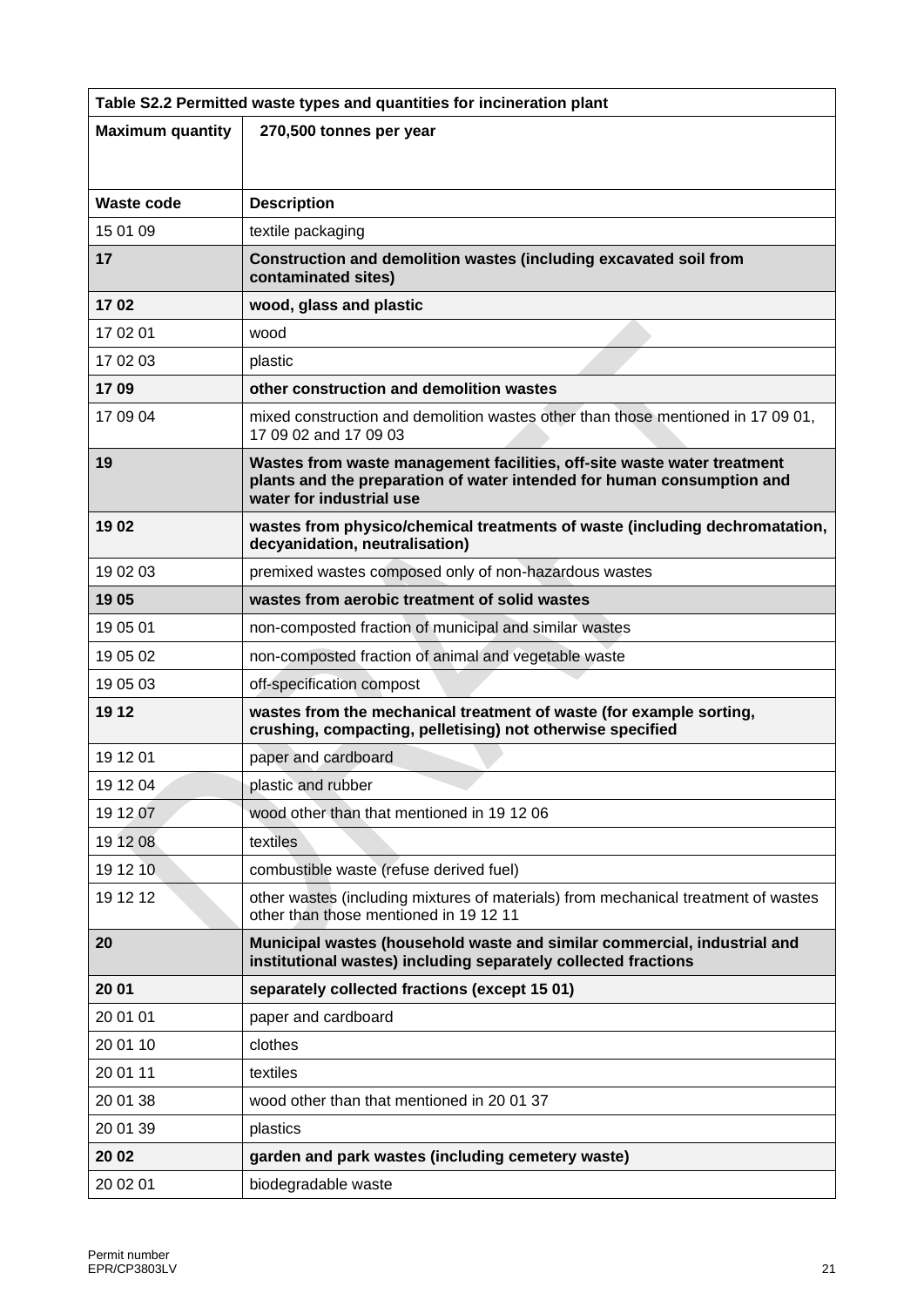| Table S2.2 Permitted waste types and quantities for incineration plant |                          |  |  |  |
|------------------------------------------------------------------------|--------------------------|--|--|--|
| <b>Maximum quantity</b>                                                | 270,500 tonnes per year  |  |  |  |
|                                                                        |                          |  |  |  |
| <b>Waste code</b>                                                      | <b>Description</b>       |  |  |  |
| 20 03                                                                  | other municipal wastes   |  |  |  |
| 20 03 01                                                               | mixed municipal waste    |  |  |  |
| 20 03 02                                                               | waste from markets       |  |  |  |
| 20 03 03                                                               | street-cleaning residues |  |  |  |
| 20 03 07                                                               | bulky waste              |  |  |  |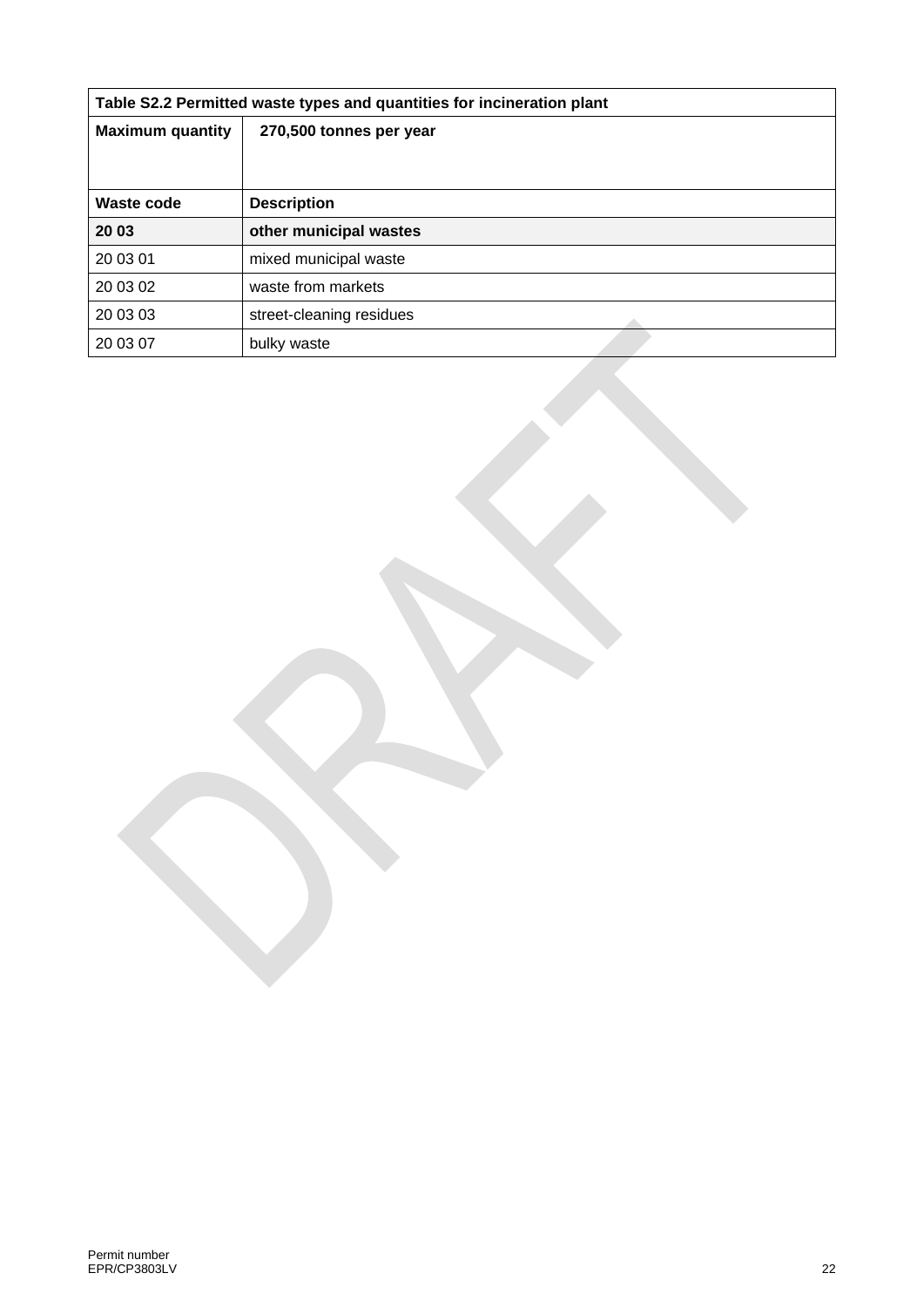## **Schedule 3 – Emissions and monitoring**

| Table S3.1 Point source emissions to air - emission limits and monitoring requirements |                                      |                      |                                  |                                                       |                                             |                                               |
|----------------------------------------------------------------------------------------|--------------------------------------|----------------------|----------------------------------|-------------------------------------------------------|---------------------------------------------|-----------------------------------------------|
| <b>Emission</b><br>point ref. &<br><b>location</b>                                     | <b>Parameter</b>                     | <b>Source</b>        | <b>Limit (including</b><br>unit) | <b>Reference period</b>                               | <b>Monitoring frequency</b>                 | <b>Monitoring standard(s)</b><br>or method(s) |
| A1 (as<br>shown on<br>site plan in<br>schedule 7)                                      | Particulate matter                   | Incinerator<br>stack | 30 mg/m $3$                      | 1/ <sub>2</sub> -hr average                           | Continuous measurement                      | <b>BS EN 14181</b>                            |
| A1 (as<br>shown on<br>site plan in<br>schedule 7)                                      | Particulate matter                   | Incinerator<br>stack | 5 mg/m $3$                       | daily average                                         | Continuous measurement                      | <b>BS EN 14181</b>                            |
| A1 (as<br>shown on<br>site plan in<br>schedule 7)                                      | <b>Total Organic Carbon</b><br>(TOC) | Incinerator<br>stack | 20 mg/m $3$                      | 1/ <sub>2</sub> -hr average                           | Continuous measurement                      | <b>BS EN 14181</b>                            |
| A1 (as<br>shown on<br>site plan in<br>schedule 7)                                      | <b>Total Organic Carbon</b><br>(TOC) | Incinerator<br>stack | 10 mg/m $3$                      | daily average                                         | Continuous measurement                      | <b>BS EN 14181</b>                            |
| A1 (as<br>shown on<br>site plan in<br>schedule 7)                                      | Hydrogen chloride                    | Incinerator<br>stack | $60$ mg/m <sup>3</sup>           | 1/ <sub>2</sub> -hr average                           | Continuous measurement                      | <b>BS EN 14181</b>                            |
| A1 (as<br>shown on<br>site plan in<br>schedule 7)                                      | Hydrogen chloride                    | Incinerator<br>stack | 6 mg/m $3$                       | daily average                                         | Continuous measurement                      | <b>BS EN 14181</b>                            |
| A1 (as<br>shown on<br>site plan in<br>schedule 7)                                      | Hydrogen fluoride                    | Incinerator<br>stack | $1$ mg/m <sup>3</sup>            | Average of three<br>consecutive<br>measurements of at | Quarterly in first year. Then Bi-<br>annual | <b>BS ISO 15713</b>                           |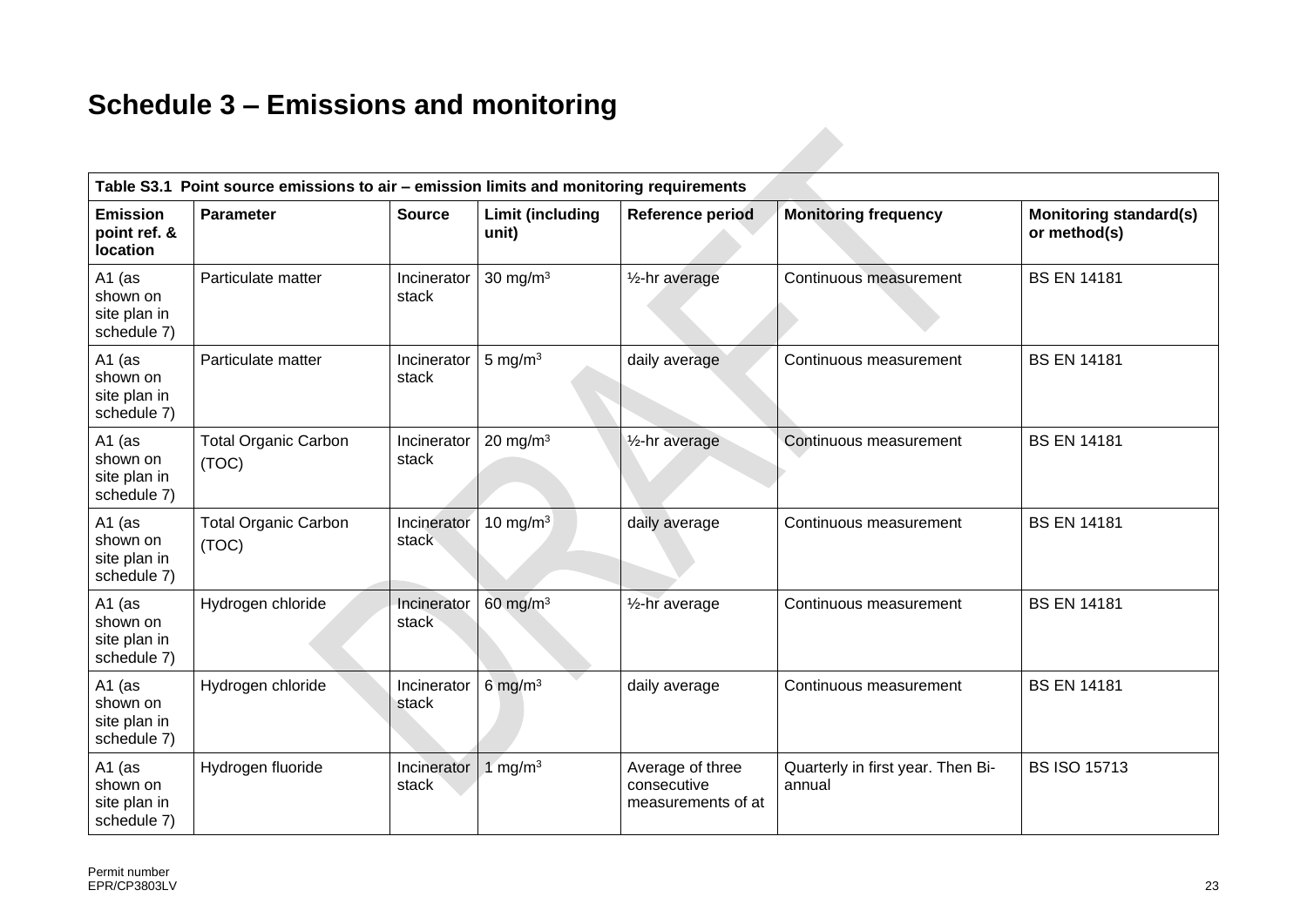| Table S3.1 Point source emissions to air - emission limits and monitoring requirements |                                                                       |                      |                                  |                                                                                   |                                             |                                               |
|----------------------------------------------------------------------------------------|-----------------------------------------------------------------------|----------------------|----------------------------------|-----------------------------------------------------------------------------------|---------------------------------------------|-----------------------------------------------|
| <b>Emission</b><br>point ref. &<br>location                                            | Parameter                                                             | <b>Source</b>        | <b>Limit (including</b><br>unit) | Reference period                                                                  | <b>Monitoring frequency</b>                 | <b>Monitoring standard(s)</b><br>or method(s) |
|                                                                                        |                                                                       |                      |                                  | least 30 minutes<br>each                                                          |                                             |                                               |
| A1 (as<br>shown on<br>site plan in<br>schedule 7)                                      | Carbon monoxide                                                       | Incinerator<br>stack | 100 mg/m <sup>3</sup>            | 1/ <sub>2</sub> -hr average                                                       | Continuous measurement                      | <b>BS EN 14181</b>                            |
| A1 $(as)$<br>shown on<br>site plan in<br>schedule 7)                                   | Carbon monoxide                                                       | Incinerator<br>stack | 50 mg/m $3$                      | daily average                                                                     | Continuous measurement                      | <b>BS EN 14181</b>                            |
| A1 (as<br>shown on<br>site plan in<br>schedule 7)                                      | Sulphur dioxide                                                       | Incinerator<br>stack | 200 mg/m $3$                     | 1/ <sub>2</sub> -hr average                                                       | Continuous measurement                      | <b>BS EN 14181</b>                            |
| A1 $(as$<br>shown on<br>site plan in<br>schedule 7)                                    | Sulphur dioxide                                                       | Incinerator<br>stack | 30 mg/m $3$                      | daily average                                                                     | Continuous measurement                      | <b>BS EN 14181</b>                            |
| A1 (as<br>shown on<br>site plan in<br>schedule 7)                                      | Oxides of nitrogen (NO<br>and NO <sub>2</sub> expressed as<br>$NO2$ ) | Incinerator<br>stack | 400 mg/m <sup>3</sup>            | 1/ <sub>2</sub> -hr average                                                       | Continuous measurement                      | <b>BS EN 14181</b>                            |
| A1 (as<br>shown on<br>site plan in<br>schedule 7)                                      | Oxides of nitrogen (NO<br>and NO <sub>2</sub> expressed as<br>$NO2$ ) | Incinerator<br>stack | 120 mg/m $3$                     | daily average                                                                     | Continuous measurement                      | <b>BS EN 14181</b>                            |
| A1 (as<br>shown on<br>site plan in<br>schedule 7)                                      | Cadmium & thallium and<br>their compounds (total)                     | Incinerator<br>stack | $0.02$ mg/m <sup>3</sup>         | Average of three<br>consecutive<br>measurements of at<br>least 30 minutes<br>each | Quarterly in first year. Then Bi-<br>annual | <b>BS EN 14385</b>                            |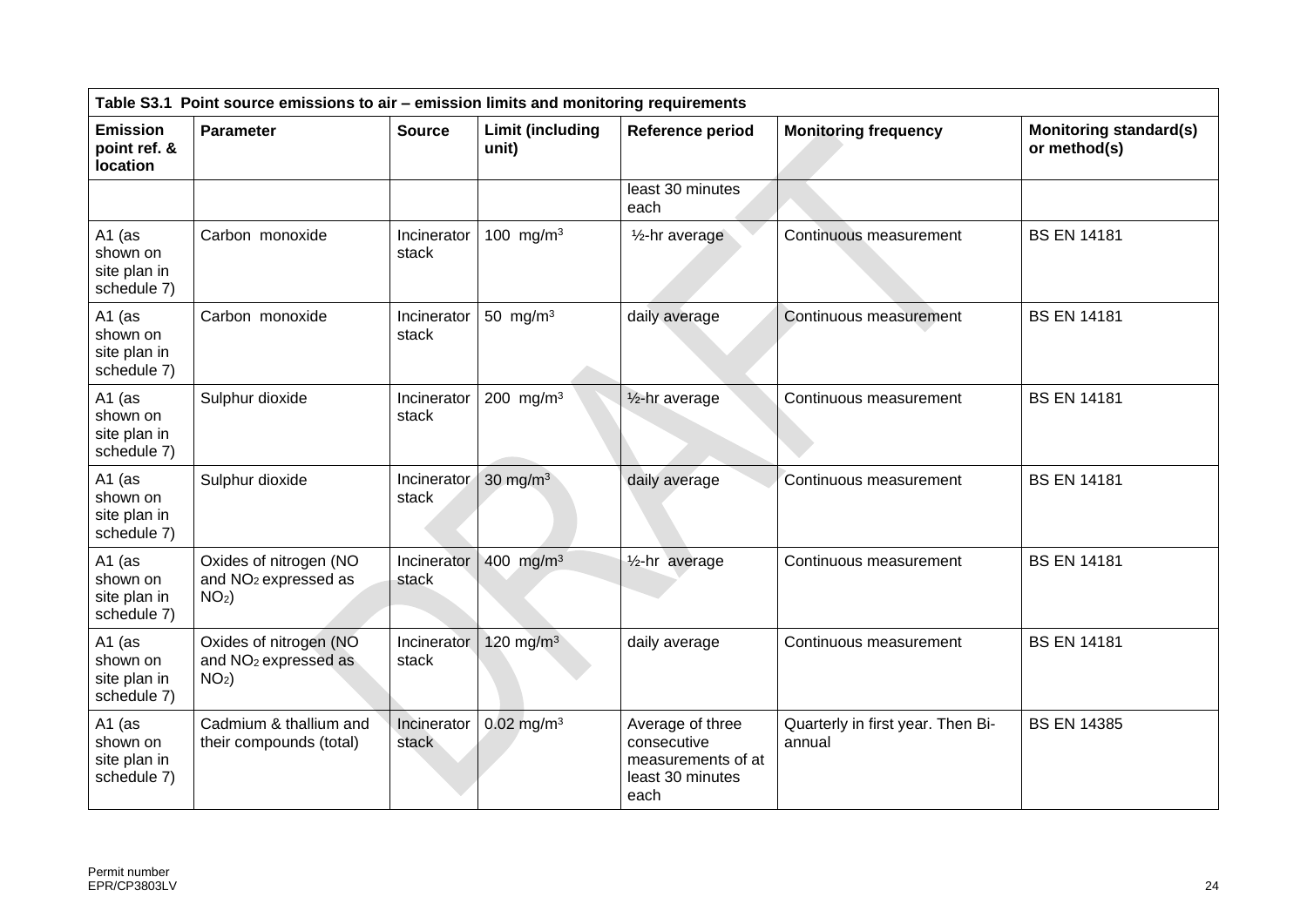| Table S3.1 Point source emissions to air - emission limits and monitoring requirements |                                                                        |                      |                                                                                                                                                                  |                                                                                   |                                                                                                                                                                                                                                    |                                               |
|----------------------------------------------------------------------------------------|------------------------------------------------------------------------|----------------------|------------------------------------------------------------------------------------------------------------------------------------------------------------------|-----------------------------------------------------------------------------------|------------------------------------------------------------------------------------------------------------------------------------------------------------------------------------------------------------------------------------|-----------------------------------------------|
| <b>Emission</b><br>point ref. &<br>location                                            | Parameter                                                              | <b>Source</b>        | <b>Limit (including</b><br>unit)                                                                                                                                 | Reference period                                                                  | <b>Monitoring frequency</b>                                                                                                                                                                                                        | <b>Monitoring standard(s)</b><br>or method(s) |
| A1 (as<br>shown on<br>site plan in<br>schedule 7)                                      | Mercury and its<br>compounds                                           | Incinerator<br>stack | $0.02$ mg/m <sup>3</sup><br>Limit does not<br>apply if continuous<br>monitoring has<br>been specified by<br>the Environment<br>Agency after<br>completion of IC9 | Average of three<br>consecutive<br>measurements of at<br>least 30 minutes<br>each | Quarterly in first year and<br>accelerated monitoring at<br>frequency agreed through IC9<br>then Bi-annual.<br>Not required if continuous<br>monitoring has been specified by<br>the Environment Agency after<br>completion of IC9 | <b>BS EN 13211</b>                            |
| A1 (as<br>shown on<br>site plan in<br>schedule 7)                                      | Mercury and its<br>compounds                                           | Incinerator<br>stack | $0.02$ mg/m <sup>3</sup>                                                                                                                                         | Daily average                                                                     | Continuous<br>Not required unless continuous<br>monitoring has been specified by<br>the Environment Agency after<br>completion of IC9.                                                                                             | <b>BS EN 14181</b>                            |
| A1 (as<br>shown on<br>site plan in<br>schedule 7)                                      | Sb, As, Pb, Cr, Co, Cu,<br>Mn, Ni and V and their<br>compounds (total) | Incinerator<br>stack | $0.3$ mg/m <sup>3</sup>                                                                                                                                          | Average of three<br>consecutive<br>measurements of at<br>least 30 minutes<br>each | Quarterly in first year. Then Bi-<br>annual                                                                                                                                                                                        | <b>BS EN 14385</b>                            |
| A1 (as<br>shown on<br>site plan in<br>schedule 7)                                      | Exhaust gas temperature                                                | Incinerator<br>stack | No limit set                                                                                                                                                     |                                                                                   | Continuous                                                                                                                                                                                                                         | Traceable to national<br>standards            |
| A1 (as<br>shown on<br>site plan in<br>schedule 7)                                      | Exhaust gas pressure                                                   | Incinerator<br>stack | No limit set                                                                                                                                                     |                                                                                   | Continuous                                                                                                                                                                                                                         | Traceable to national<br>standards            |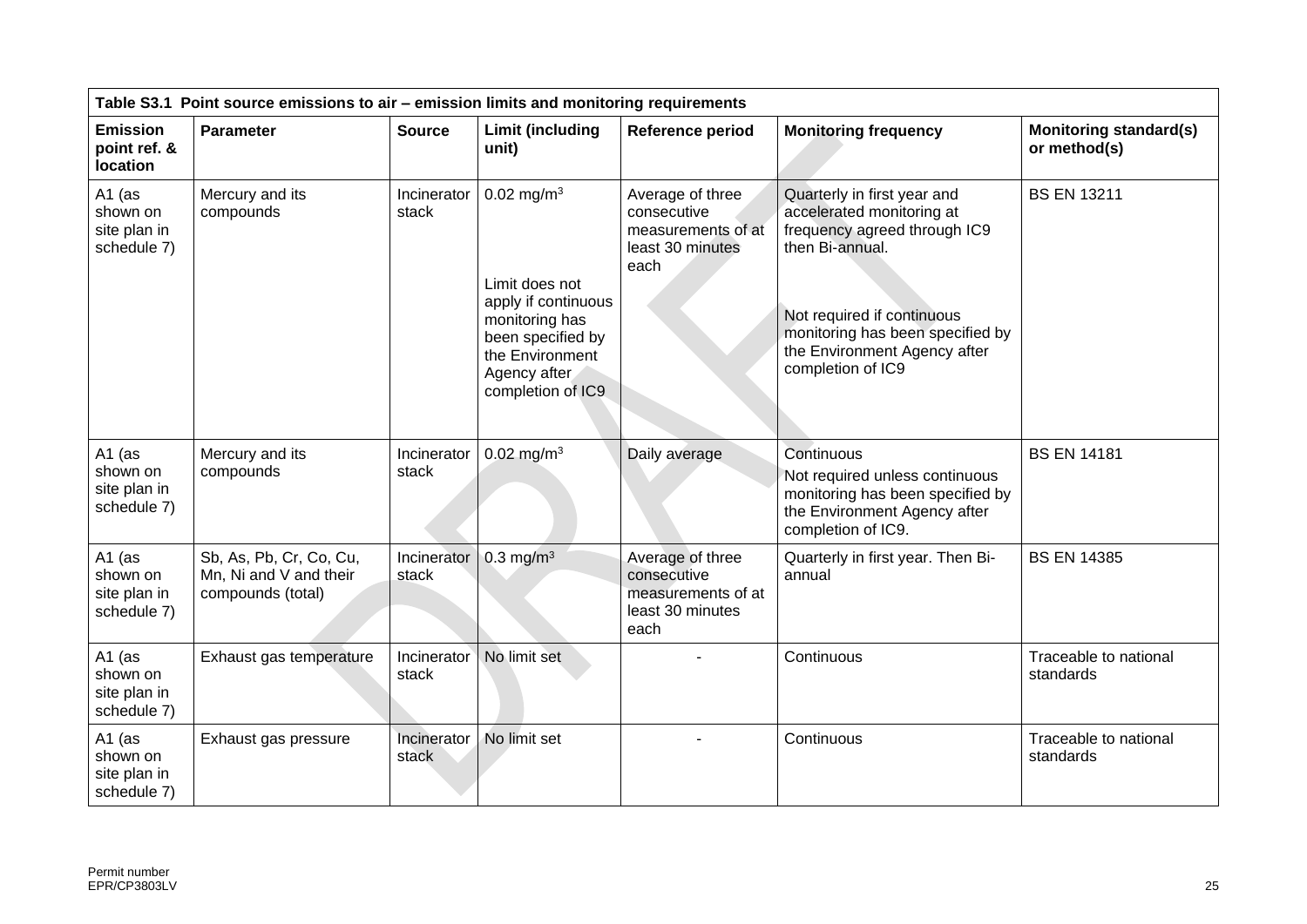| Table S3.1 Point source emissions to air - emission limits and monitoring requirements |                                     |                      |                                  |                                                                     |                                                                                                                                                        |                                               |
|----------------------------------------------------------------------------------------|-------------------------------------|----------------------|----------------------------------|---------------------------------------------------------------------|--------------------------------------------------------------------------------------------------------------------------------------------------------|-----------------------------------------------|
| <b>Emission</b><br>point ref. &<br>location                                            | Parameter                           | <b>Source</b>        | <b>Limit (including</b><br>unit) | Reference period                                                    | <b>Monitoring frequency</b>                                                                                                                            | <b>Monitoring standard(s)</b><br>or method(s) |
| A1 $(as$<br>shown on<br>site plan in<br>schedule 7)                                    | Exhaust gas flow                    | Incinerator<br>stack | No limit set                     |                                                                     | Continuous                                                                                                                                             | <b>BS EN 16911-2</b>                          |
| A1 (as<br>shown on<br>site plan in<br>schedule 7)                                      | Exhaust gas oxygen<br>content       | Incinerator<br>stack | No limit set                     |                                                                     | Continuous                                                                                                                                             | EN 14181                                      |
| A1 (as<br>shown on<br>site plan in<br>schedule 7)                                      | Exhaust gas water vapour<br>content | Incinerator<br>stack | No limit set                     |                                                                     | Continuous                                                                                                                                             | EN 14181                                      |
| A1 (as<br>shown on<br>site plan in<br>schedule 7)                                      | Ammonia (NH <sub>3</sub> )          | Incinerator<br>stack | 10 mg/m $3$                      | daily average                                                       | Continuous measurement                                                                                                                                 | <b>BS EN 14181</b>                            |
| A1 $(as$<br>shown on<br>site plan in<br>schedule 7)                                    | Nitrous oxide $(N_2O)$              | Incinerator<br>stack | No limit set                     | 1/ <sub>2</sub> -hr average and<br>daily average                    | Continuous                                                                                                                                             | EN 14181                                      |
| A1 (as<br>shown on<br>site plan in<br>schedule 7)                                      | Carbon dioxide                      | Incinerator<br>stack | No limit set                     | Continuous                                                          | Continuous                                                                                                                                             | EN 14181                                      |
| A1 (as<br>shown on<br>site plan in<br>schedule 7)                                      | Dioxins / furans (I-TEQ)            | Incinerator<br>stack | $0.04$ ng/m <sup>3</sup><br>or   | periodic over<br>minimum 6 hours,<br>maximum 8 hour<br>period<br>or | Monthly for first 6 months and<br>accelerated monitoring as agreed<br>through IC8, quarterly for<br>following 6 months and then bi-<br>annually;<br>or | BS EN 1948 Parts 1, 2<br>and 3                |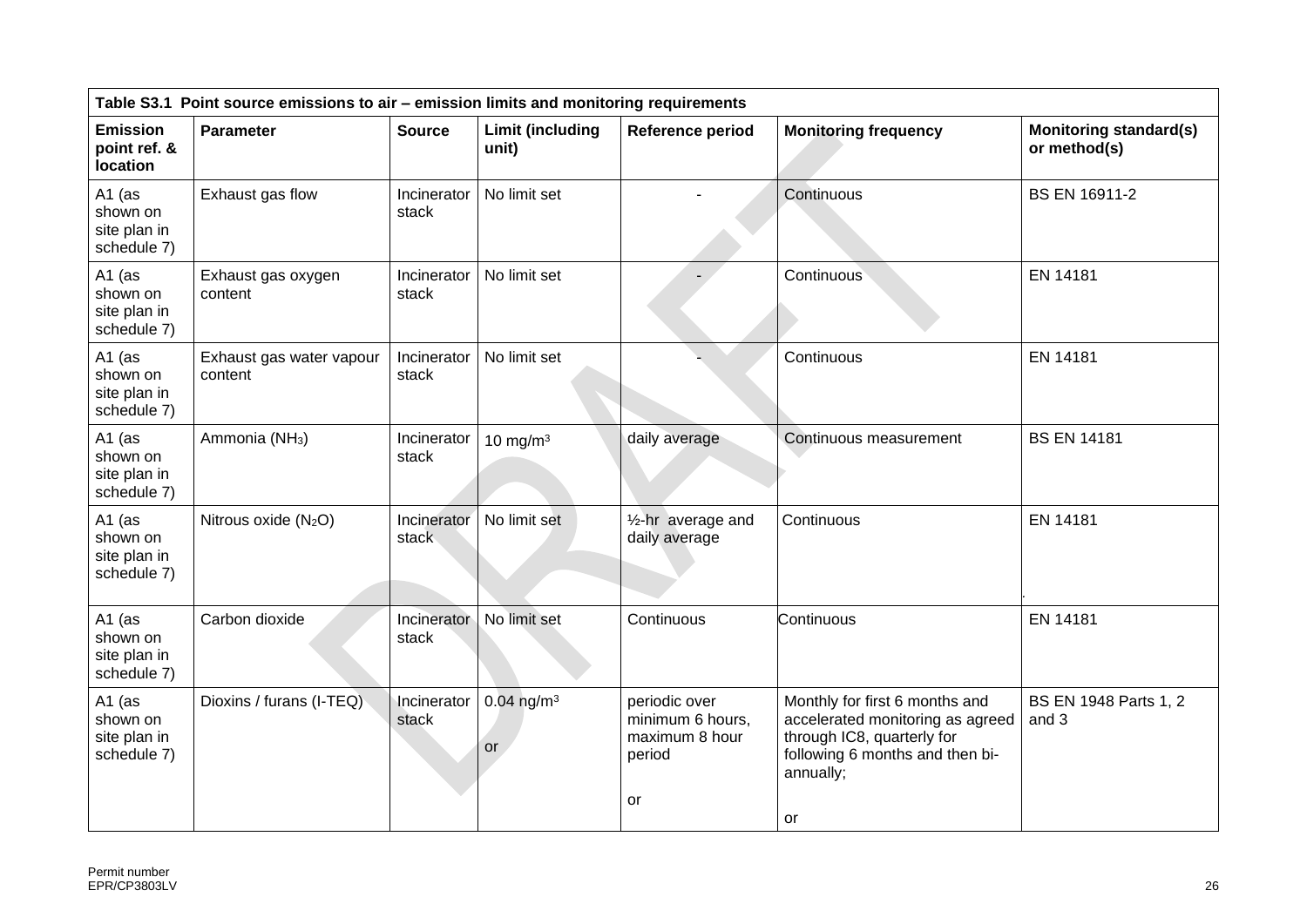| Table S3.1 Point source emissions to air - emission limits and monitoring requirements |                                                                 |                      |                                                                                                                         |                                                                            |                                                                                                                                                                                                                                           |                                                                                                      |  |
|----------------------------------------------------------------------------------------|-----------------------------------------------------------------|----------------------|-------------------------------------------------------------------------------------------------------------------------|----------------------------------------------------------------------------|-------------------------------------------------------------------------------------------------------------------------------------------------------------------------------------------------------------------------------------------|------------------------------------------------------------------------------------------------------|--|
| <b>Emission</b><br>point ref. &<br>location                                            | Parameter                                                       | <b>Source</b>        | <b>Limit (including</b><br>unit)                                                                                        | Reference period                                                           | <b>Monitoring frequency</b>                                                                                                                                                                                                               | <b>Monitoring standard(s)</b><br>or method(s)                                                        |  |
|                                                                                        |                                                                 |                      | 0.06 ng/m <sup>3</sup> if long<br>term limit is<br>specified by the<br>Environment<br>Agency after<br>completion of IC8 | value over sampling<br>period of 2 to 4<br>weeks for long term<br>sampling | long term monitoring if specified<br>by the Environment Agency after<br>completion of IC8                                                                                                                                                 | Or long term sampling<br>method if specified by the<br>Environment Agency after<br>completion of IC8 |  |
| A1 (as<br>shown on<br>site plan in<br>schedule 7)                                      | Dioxin-like PCBs (WHO-<br>TEQ Humans / Mammals,<br>Fish, Birds) | Incinerator<br>stack | No limit set                                                                                                            | periodic over<br>minimum 6 hours,<br>maximum 8 hour<br>period<br>'or       | Monthly for first 6 months and<br>accelerated monitoring as agreed<br>through IC8, quarterly for<br>following 6 months and then bi-<br>annually;<br>or                                                                                    | BS EN 1948 Parts 1, 2<br>and 4                                                                       |  |
|                                                                                        |                                                                 |                      |                                                                                                                         | value over sampling<br>period of 2 to 4<br>weeks for long term<br>sampling | long term monitoring if specified<br>by the Environment Agency after<br>completion of IC8.<br>No monitoring is required if<br>emissions have been shown to<br>be below $0.01$ ng/m <sup>3</sup> as agreed<br>with the Environment Agency. | Or long term sampling<br>method if specified by the<br>Environment Agency after<br>completion of IC8 |  |
| A1 (as<br>shown on<br>site plan in<br>schedule 7)                                      | Dioxins / furans<br>(WHO-TEQ Humans /<br>Mammals, Fish, Birds)  | Incinerator<br>stack | No limit set                                                                                                            | periodic over<br>minimum 6 hours,<br>maximum 8 hour<br>period              | Quarterly in first year. Then Bi-<br>annual                                                                                                                                                                                               | BS EN 1948 Parts 1, 2<br>and 3                                                                       |  |
| A1 (as<br>shown on                                                                     | Polybrominated dibenzo-<br>dioxins and furans                   | Incinerator<br>stack | No limit set                                                                                                            | periodic over<br>minimum 6 hours,                                          | Quarterly in first year. Then Bi-<br>annually                                                                                                                                                                                             |                                                                                                      |  |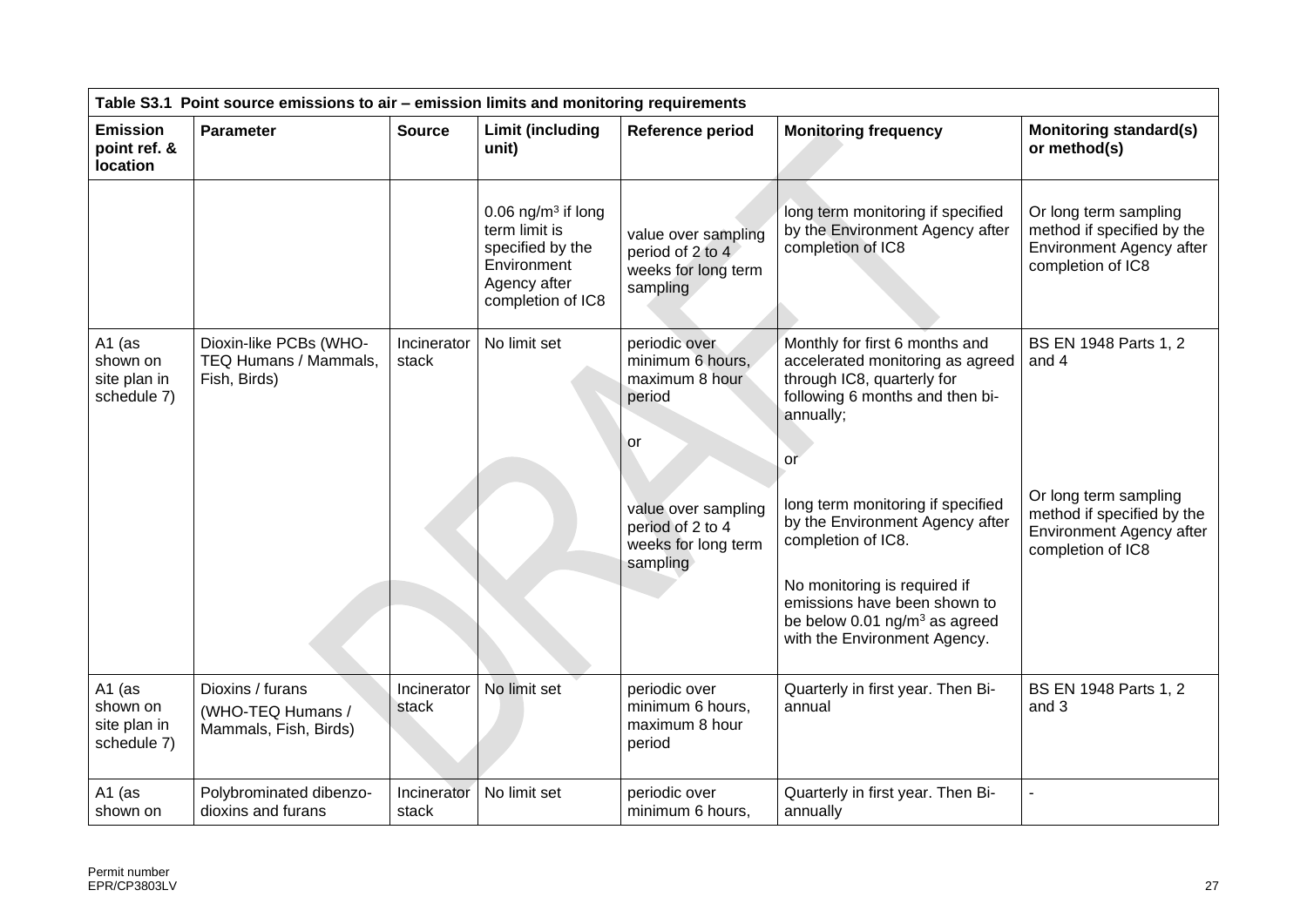| Table S3.1 Point source emissions to air - emission limits and monitoring requirements |                                                                                                     |                                    |                                  |                                                                                                                                                                              |                                                                                       |                                                                                                                                                                        |
|----------------------------------------------------------------------------------------|-----------------------------------------------------------------------------------------------------|------------------------------------|----------------------------------|------------------------------------------------------------------------------------------------------------------------------------------------------------------------------|---------------------------------------------------------------------------------------|------------------------------------------------------------------------------------------------------------------------------------------------------------------------|
| <b>Emission</b><br>point ref. &<br><b>location</b>                                     | <b>Parameter</b>                                                                                    | <b>Source</b>                      | <b>Limit (including</b><br>unit) | Reference period                                                                                                                                                             | <b>Monitoring frequency</b>                                                           | <b>Monitoring standard(s)</b><br>or method(s)                                                                                                                          |
| site plan in<br>schedule 7)                                                            |                                                                                                     |                                    |                                  | maximum 8 hour<br>period                                                                                                                                                     |                                                                                       |                                                                                                                                                                        |
| A1 (as<br>shown on<br>site plan in<br>schedule 7)                                      | Specific individual poly-<br>cyclic aromatic<br>hydrocarbons (PAHs), as<br>specified in Schedule 6. | Incinerator<br>stack               | No limit set                     | periodic over<br>minimum 6 hours,<br>maximum 8 hour<br>period                                                                                                                | Quarterly in first year then<br>annually                                              | <b>BS ISO 11338 Parts 1</b><br>and 2                                                                                                                                   |
| $A2$ (as<br>shown on<br>site plan in<br>schedule 7)                                    | No parameters set                                                                                   | Odour<br>abatement<br>unit         | No limit set                     |                                                                                                                                                                              |                                                                                       |                                                                                                                                                                        |
| A3                                                                                     | Carbon monoxide                                                                                     | Back-up<br>electrical<br>generator | No limit set                     | In line with web<br>guide 'Monitoring<br>stack emissions: low<br>risk MCPs and<br>specified<br>generators'<br>Published 16<br>February 2021<br>(formerly known as<br>TGN M5) | Every 1500 hours of operation or<br>once every five years (whichever<br>comes first). | In line with web guide<br>'Monitoring stack<br>emissions: low risk MCPs<br>and specified generators'<br>Published 16 February<br>2021<br>(formerly known as TGN<br>M5) |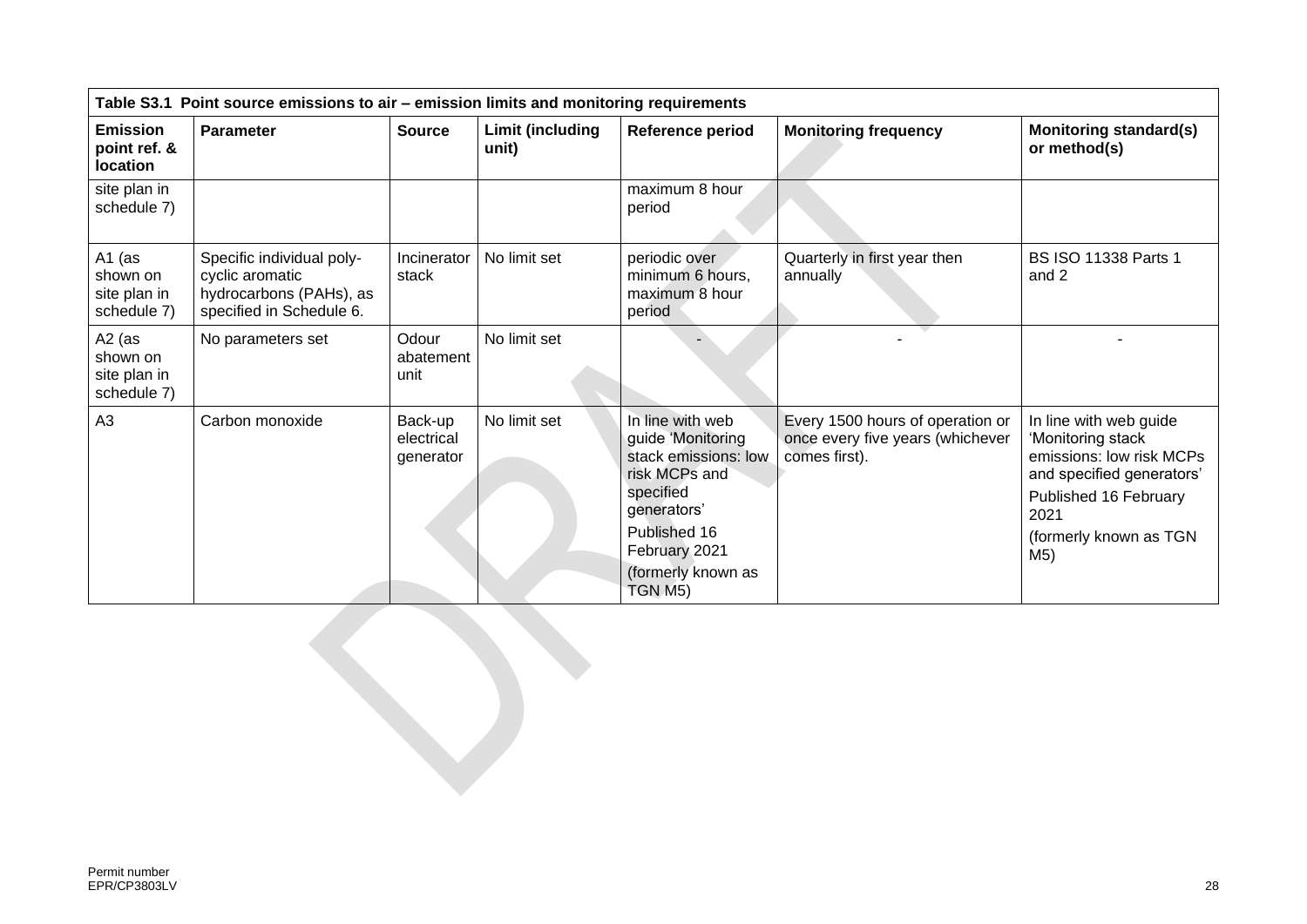| Table S3.1(a) Point source emissions to air during abnormal operation of incineration plant - emission limits and monitoring requirements |                                      |                          |                                  |                             |                                |                                                                                                                                                               |
|-------------------------------------------------------------------------------------------------------------------------------------------|--------------------------------------|--------------------------|----------------------------------|-----------------------------|--------------------------------|---------------------------------------------------------------------------------------------------------------------------------------------------------------|
| <b>Emission</b><br>point ref. &<br>location                                                                                               | <b>Parameter</b>                     | <b>Source</b>            | <b>Limit (including</b><br>unit) | Reference period            | <b>Monitoring</b><br>frequency | <b>Monitoring standard or</b><br>method                                                                                                                       |
| A1 (as shown<br>on site plan in<br>schedule 7)                                                                                            | Particulate matter                   | <b>Incinerator Stack</b> | 150 mg/m $3$                     | 1/ <sub>2</sub> -hr average | Continuous<br>measurement      | <b>BS EN 14181</b><br>or<br>alternative surrogate as agreed in<br>writing with the environment agency<br>during failure of the continuous<br>emission monitor |
| A1 (as shown<br>on site plan in<br>schedule 7)                                                                                            | <b>Total Organic</b><br>Carbon (TOC) | Incinerator stack        | 20 mg/m $3$                      | 1/ <sub>2</sub> -hr average | Continuous<br>measurement      | <b>BS EN 14181</b><br>or<br>alternative surrogate as agreed in<br>writing with the environment agency<br>during failure of the continuous<br>emission monitor |
| A1 (as shown<br>on site plan in<br>schedule 7)                                                                                            | Carbon monoxide                      | Incinerator stack        | 100 mg/m <sup>3</sup>            | 1/ <sub>2</sub> -hr average | Continuous<br>measurement      | <b>BS EN 14181</b><br>or<br>alternative surrogate as agreed in<br>writing with the environment agency<br>during failure of the continuous<br>emission monitor |
|                                                                                                                                           |                                      |                          |                                  |                             |                                |                                                                                                                                                               |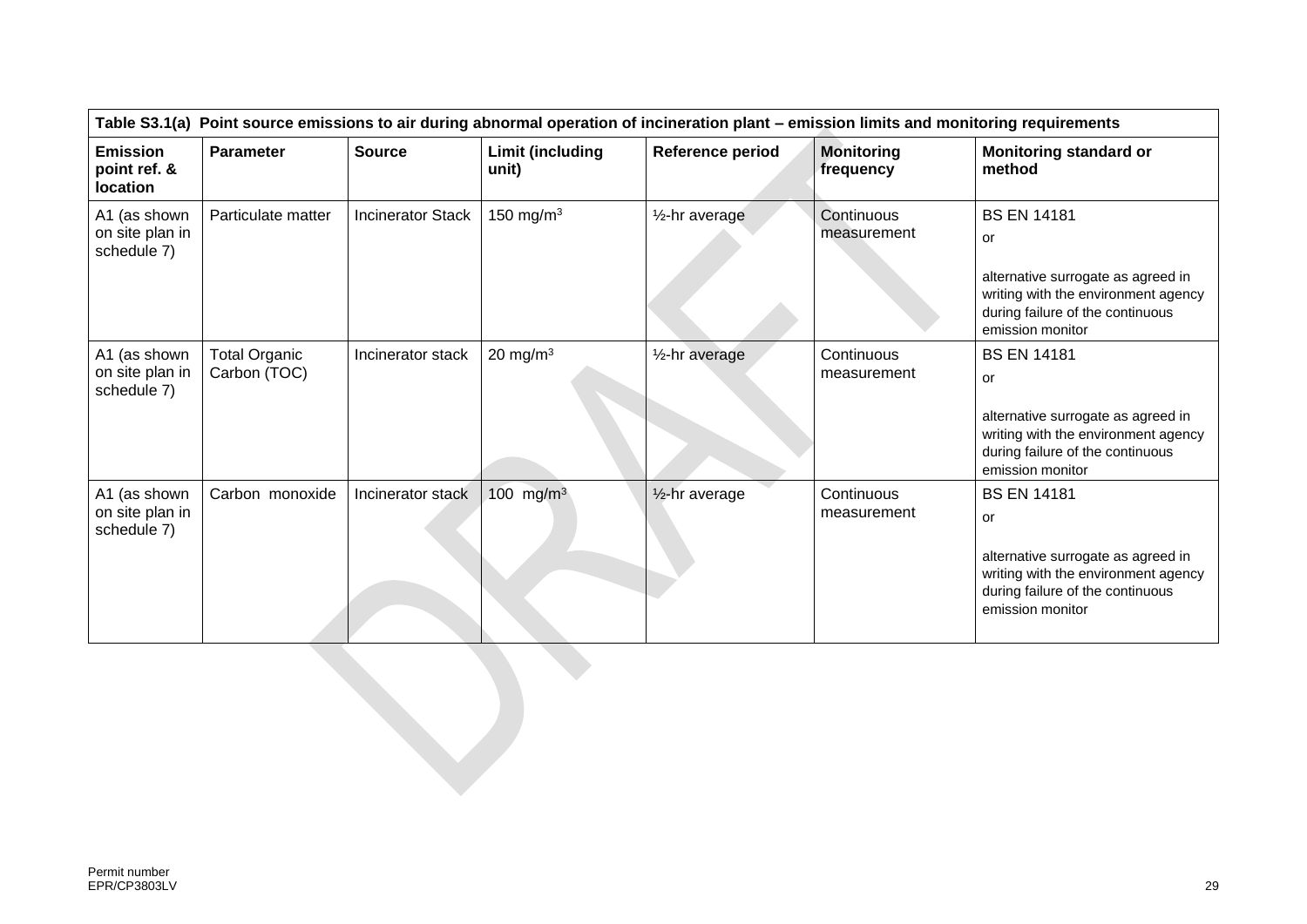#### **Table S3.2 Point Source emissions to water (other than sewer) and land – emission limits and monitoring requirements**

| <b>Emission</b><br>point ref. &<br><b>location</b>                                                                 | <b>Source</b>                   | <b>Parameter</b>         | Limit<br>(incl.<br>unit) | Reference<br><b>Period</b> | <b>Monitoring</b><br>frequency | <b>Monitoring</b><br>standard or<br>method |
|--------------------------------------------------------------------------------------------------------------------|---------------------------------|--------------------------|--------------------------|----------------------------|--------------------------------|--------------------------------------------|
| W1 (emission<br>to Northacre<br>trading estate<br>drainage<br>system as<br>shown on site<br>plan in<br>schedule 7) | Uncontaminated<br>surface water | No.<br>parameters<br>set | No limit<br>set          |                            |                                |                                            |

| Table S3.3 Point source emissions to sewer, effluent treatment plant or other transfers off-site-<br>emission limits and monitoring requirements |                            |                         |                          |                     |                                |                                            |
|--------------------------------------------------------------------------------------------------------------------------------------------------|----------------------------|-------------------------|--------------------------|---------------------|--------------------------------|--------------------------------------------|
| <b>Emission point</b><br>ref. & location                                                                                                         | <b>Source</b>              | <b>Parameter</b>        | Limit<br>(incl.<br>Unit) | Reference<br>period | <b>Monitoring</b><br>frequency | <b>Monitoring</b><br>standard or<br>method |
| S1 (as shown on<br>site plan in<br>schedule 7)                                                                                                   | <b>Process</b><br>effluent | No<br>parameters<br>set | No limit<br>set          |                     |                                |                                            |

| Table S3.4 Process monitoring requirements                                                                         |                                    |                                                                                                                                                                           |                                                                                                                        |                                          |
|--------------------------------------------------------------------------------------------------------------------|------------------------------------|---------------------------------------------------------------------------------------------------------------------------------------------------------------------------|------------------------------------------------------------------------------------------------------------------------|------------------------------------------|
| <b>Emission point reference</b><br>or source or description<br>of point of measurement                             | <b>Parameter</b>                   | <b>Monitoring</b><br>frequency                                                                                                                                            | <b>Monitoring</b><br>standard or<br>method                                                                             | <b>Other specifications</b>              |
| As identified in the<br>Application                                                                                | Wind Speed and<br><b>Direction</b> | Continuous                                                                                                                                                                | Anemometer                                                                                                             |                                          |
| Location close to the<br><b>Combustion Chamber inner</b><br>wall or as identified and<br>justified in Application. | Temperature<br>$(^{\circ}C)$       | Continuous                                                                                                                                                                | Traceable to<br>national<br>standards                                                                                  | As agreed in writing<br>with the Agency. |
| Incineration plant                                                                                                 | Gross electrical<br>efficiency     | Within 6<br>months of<br>completion of<br>commissioning<br>and then<br>within 6<br>months of any<br>modification<br>that<br>significantly<br>affects energy<br>efficiency | Performance<br>test at full<br>load or other<br>method as<br>agreed in<br>writing with<br>the<br>Environment<br>Agency |                                          |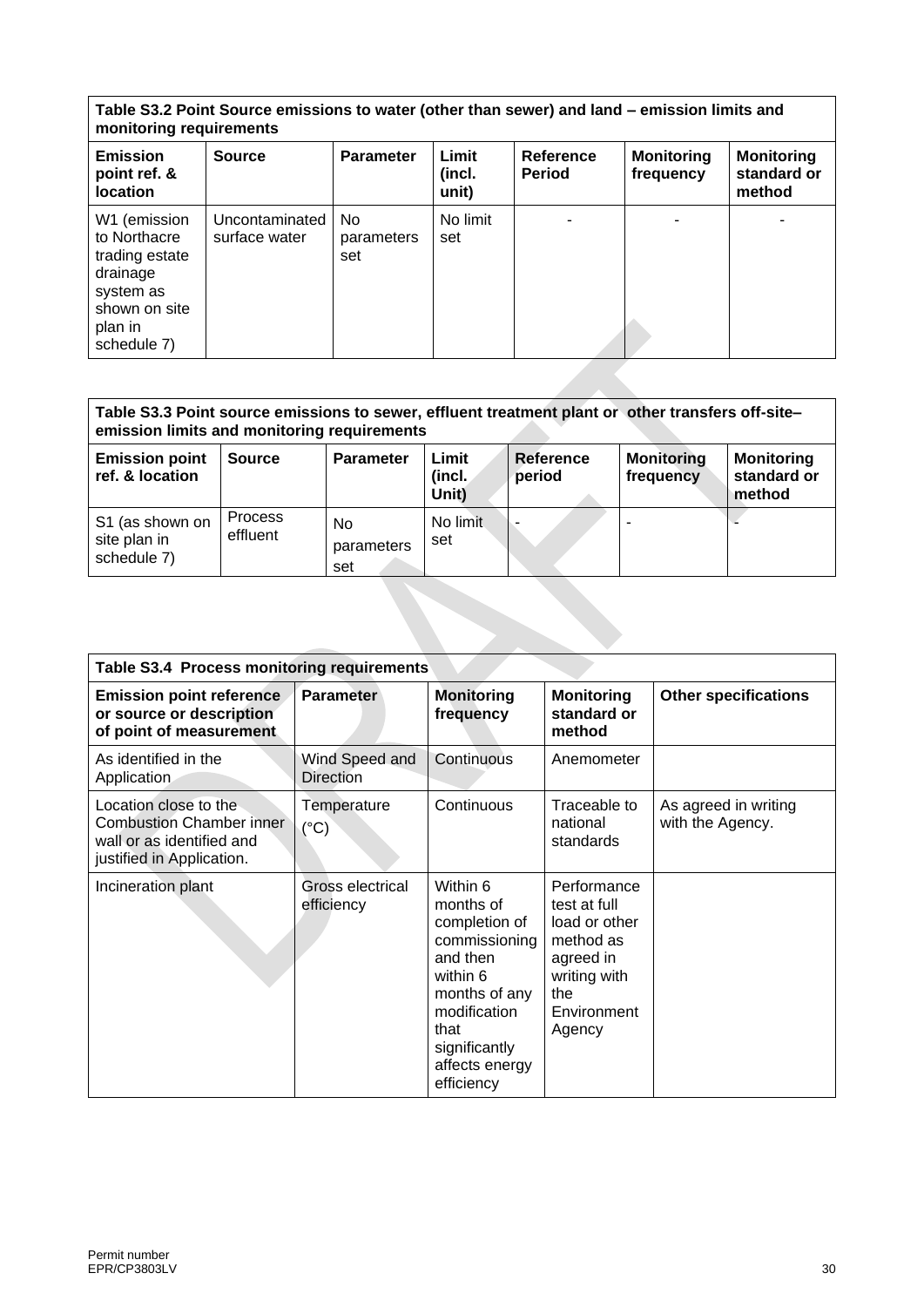| Table S3.5 Residue quality                                                             |                                                                                                                                                                                                       |                |                                                                     |                                                                                                                                                                     |                                                                                                                                                                                                                                                                                 |
|----------------------------------------------------------------------------------------|-------------------------------------------------------------------------------------------------------------------------------------------------------------------------------------------------------|----------------|---------------------------------------------------------------------|---------------------------------------------------------------------------------------------------------------------------------------------------------------------|---------------------------------------------------------------------------------------------------------------------------------------------------------------------------------------------------------------------------------------------------------------------------------|
| <b>Emission point reference or</b><br>source or description of<br>point of measurement | <b>Parameter</b>                                                                                                                                                                                      | Limit          | <b>Monitoring</b><br>frequency                                      | <b>Monitoring</b><br>standard or<br>method *                                                                                                                        | <b>Other</b><br>specifications                                                                                                                                                                                                                                                  |
| <b>Bottom Ash</b>                                                                      | <b>TOC</b><br>or<br>LOI                                                                                                                                                                               | 3%<br>or<br>5% | Monthly in the first<br>year of operation.<br>Then Quarterly        | <b>BS EN 14899</b><br>and either BS<br>EN 13137 or BS<br>EN 15936 for<br><b>TOC</b><br><b>BS EN 14899</b><br>and either BS<br>EN 15169 or BS<br>EN 15935 for<br>LOI | <b>Environment Agency</b><br>Guidance, 'TGN M4<br>- Guidelines for Ash<br>Sampling and<br>Analysis'<br>Monitoring and limit<br>shall be either TOC<br>or LOI. The operator<br>shall agree in writing<br>with the Environment<br>Agency (before<br>operation<br>commences) as to |
|                                                                                        |                                                                                                                                                                                                       |                |                                                                     |                                                                                                                                                                     | which will apply.                                                                                                                                                                                                                                                               |
| <b>Bottom Ash</b>                                                                      | Metals (Antimony, Cadmium,<br>Thallium, Mercury, Lead,<br>Chromium, Copper,<br>Manganese, Nickel, Arsenic,<br>Cobalt, Vanadium, Zinc) and<br>their compounds, dioxins/furans<br>and dioxin-like PCBs. |                | Monthly in the first<br>year of operation.<br><b>Then Quarterly</b> | Environment<br>Agency<br>Guidance, 'TGN<br>$M4 -$ Guidelines<br>for Ash Sampling<br>and Analysis'                                                                   |                                                                                                                                                                                                                                                                                 |
| <b>Bottom Ash</b>                                                                      | Total soluble fraction and<br>metals (Antimony, Cadmium,<br>Thallium, Mercury, Lead,<br>Chromium, Copper,<br>Manganese, Nickel, Arsenic,<br>Cobalt, Vanadium, Zinc)<br>soluble fractions              |                | Before use of a new<br>disposal or recycling<br>route               | Environment<br>Agency<br>Guidance, 'TGN<br>$MA - Guidelines$<br>for Ash Sampling<br>and Analysis'                                                                   |                                                                                                                                                                                                                                                                                 |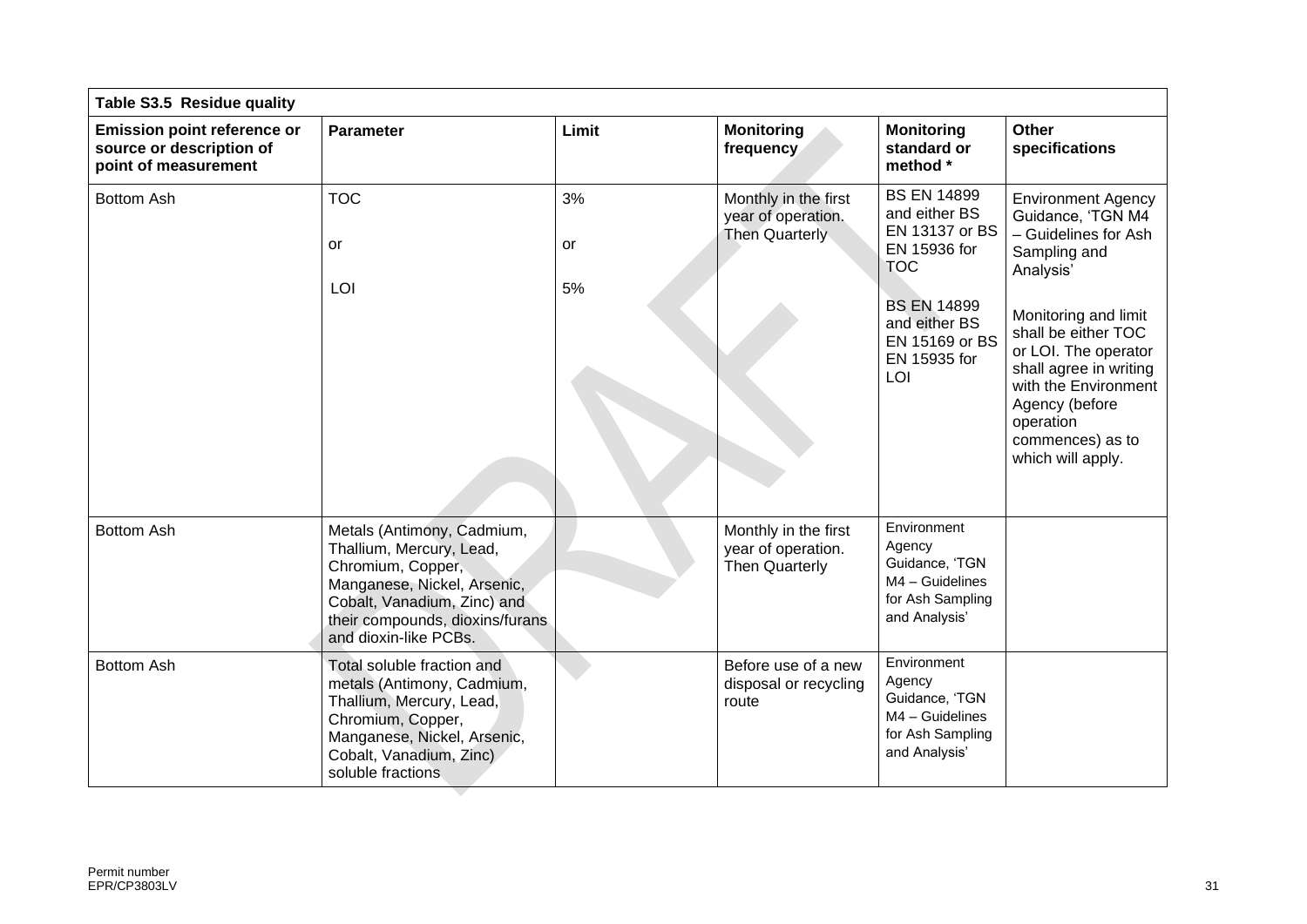| Table S3.5 Residue quality                                                             |                                                                                                                                                                                                       |       |                                                              |                                                                                                   |                         |
|----------------------------------------------------------------------------------------|-------------------------------------------------------------------------------------------------------------------------------------------------------------------------------------------------------|-------|--------------------------------------------------------------|---------------------------------------------------------------------------------------------------|-------------------------|
| <b>Emission point reference or</b><br>source or description of<br>point of measurement | <b>Parameter</b>                                                                                                                                                                                      | Limit | <b>Monitoring</b><br>frequency                               | <b>Monitoring</b><br>standard or<br>method *                                                      | Other<br>specifications |
| <b>APC Residues</b>                                                                    | Metals (Antimony, Cadmium,<br>Thallium, Mercury, Lead,<br>Chromium, Copper,<br>Manganese, Nickel, Arsenic,<br>Cobalt, Vanadium, Zinc) and<br>their compounds, dioxins/furans<br>and dioxin-like PCBs. |       | Monthly in the first<br>year of operation.<br>Then Quarterly | Environment<br>Agency<br>Guidance, 'TGN<br>$MA - Guidelines$<br>for Ash Sampling<br>and Analysis' |                         |
| <b>APC Residues</b>                                                                    | Total soluble fraction and<br>metals (Antimony, Cadmium,<br>Thallium, Mercury, Lead,<br>Chromium, Copper,<br>Manganese, Nickel, Arsenic,<br>Cobalt, Vanadium, Zinc)<br>soluble fractions              |       | Before use of a new<br>disposal or recycling<br>route        | Environment<br>Agency<br>Guidance, 'TGN<br>$MA - Guidelines$<br>for Ash Sampling<br>and Analysis' |                         |

\* Or other equivalent standard as agreed in writing with the Environment Agency.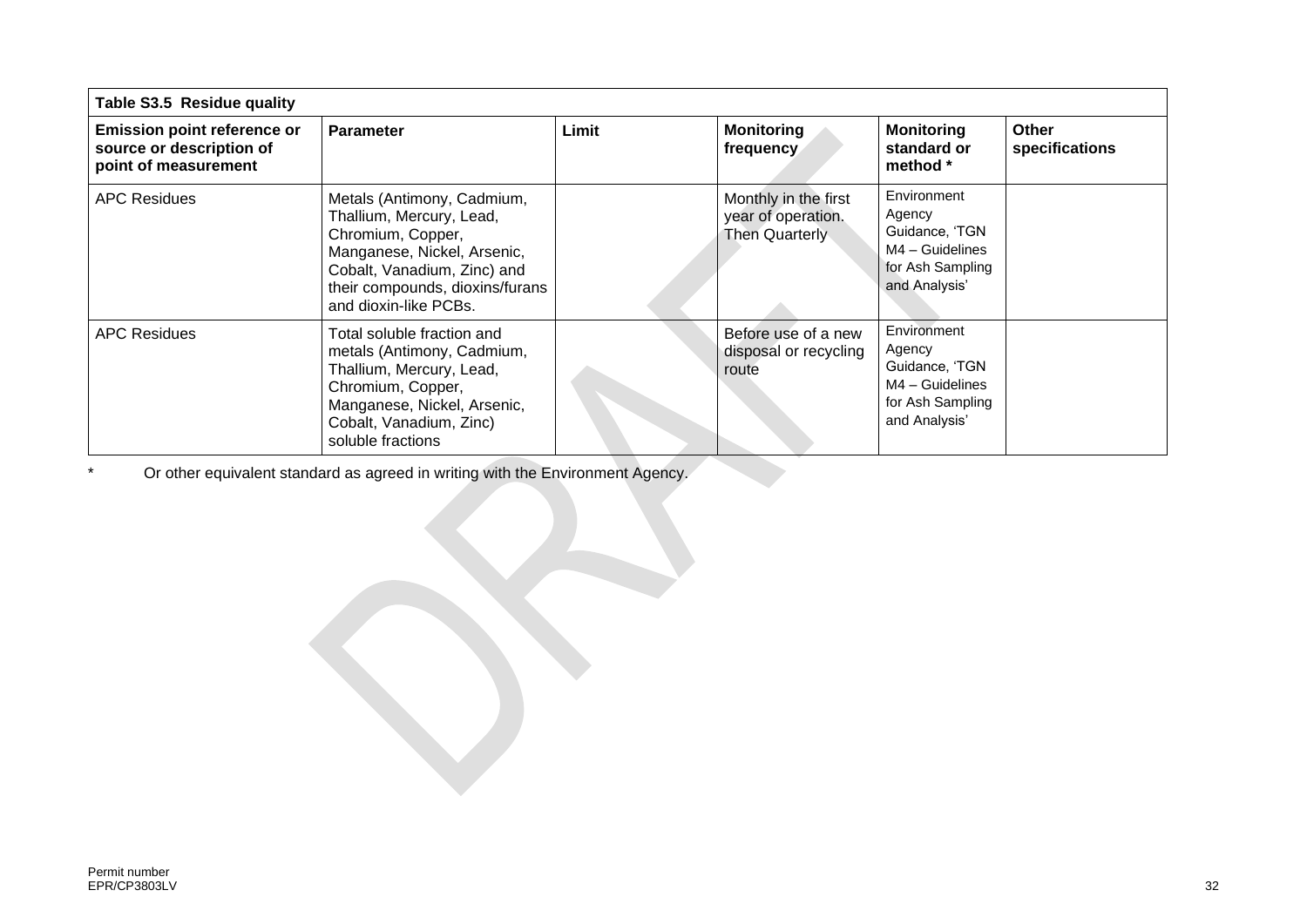# **Schedule 4 – Reporting**

Parameters, for which reports shall be made, in accordance with conditions of this permit, are listed below.

| Table S4.1 Reporting of monitoring data                                                                                                                                                                                                                                    |                                                  |                                                                  |                                  |
|----------------------------------------------------------------------------------------------------------------------------------------------------------------------------------------------------------------------------------------------------------------------------|--------------------------------------------------|------------------------------------------------------------------|----------------------------------|
| <b>Parameter</b>                                                                                                                                                                                                                                                           | <b>Emission or monitoring</b><br>point/reference | <b>Reporting period</b>                                          | <b>Period begins</b>             |
| Emissions to air<br>Parameters as required by<br>condition 3.6.1.                                                                                                                                                                                                          | A1                                               | Quarterly                                                        | 1 Jan, 1 Apr, 1 Jul<br>and 1 Oct |
| <b>TOC or LOI</b><br>Parameters as required by<br>condition 3.6.1<br>Reporting of the monitoring and<br>limit shall be either TOC or LOI. The<br>operator shall agree in writing with<br>the Environment Agency (before<br>operation commences) as to which<br>will apply. | <b>Bottom Ash</b>                                | Quarterly (but<br>monthly for the<br>first year of<br>operation) | 1 Jan, 1 Apr, 1 Jul<br>and 1 Oct |
| Metals (Antimony, Cadmium,<br>Thallium, Mercury, Lead,<br>Chromium, Copper, Manganese,<br>Nickel, Arsenic, Cobalt, Vanadium,<br>Zinc) and their compounds,<br>dioxins/furans and dioxin-like PCBs<br>Parameters as required by<br>condition 3.6.1                          | <b>Bottom Ash</b>                                | Quarterly (but<br>monthly for the<br>first year of<br>operation) | 1 Jan, 1 Apr, 1 Jul<br>and 1 Oct |
| Total soluble fraction and metals<br>(Antimony, Cadmium, Thallium,<br>Mercury, Lead, Chromium, Copper,<br>Manganese, Nickel, Arsenic,<br>Cobalt, Vanadium, Zinc) soluble<br>fractions<br>Parameters as required by<br>condition 3.6.1                                      | <b>Bottom Ash</b>                                | Before use of a<br>new disposal or<br>recycling route            |                                  |
| Metals (Antimony, Cadmium,<br>Thallium, Mercury, Lead,<br>Chromium, Copper, Manganese,<br>Nickel, Arsenic, Cobalt, Vanadium,<br>Zinc) and their compounds,<br>dioxins/furans and dioxin-like PCBs<br>Parameters as required by<br>condition 3.6.1                          | <b>APC Residues</b>                              | Quarterly (but<br>monthly for the<br>first year of<br>operation) | 1 Jan, 1 Apr, 1 Jul<br>and 1 Oct |
| Total soluble fraction and metals<br>(Antimony, Cadmium, Thallium,<br>Mercury, Lead, Chromium, Copper,<br>Manganese, Nickel, Arsenic,<br>Cobalt, Vanadium, Zinc) soluble<br>fractions<br>Parameters as required by<br>condition 3.6.1                                      | <b>APC Residues</b>                              | Before use of a<br>new disposal or<br>recycling route            |                                  |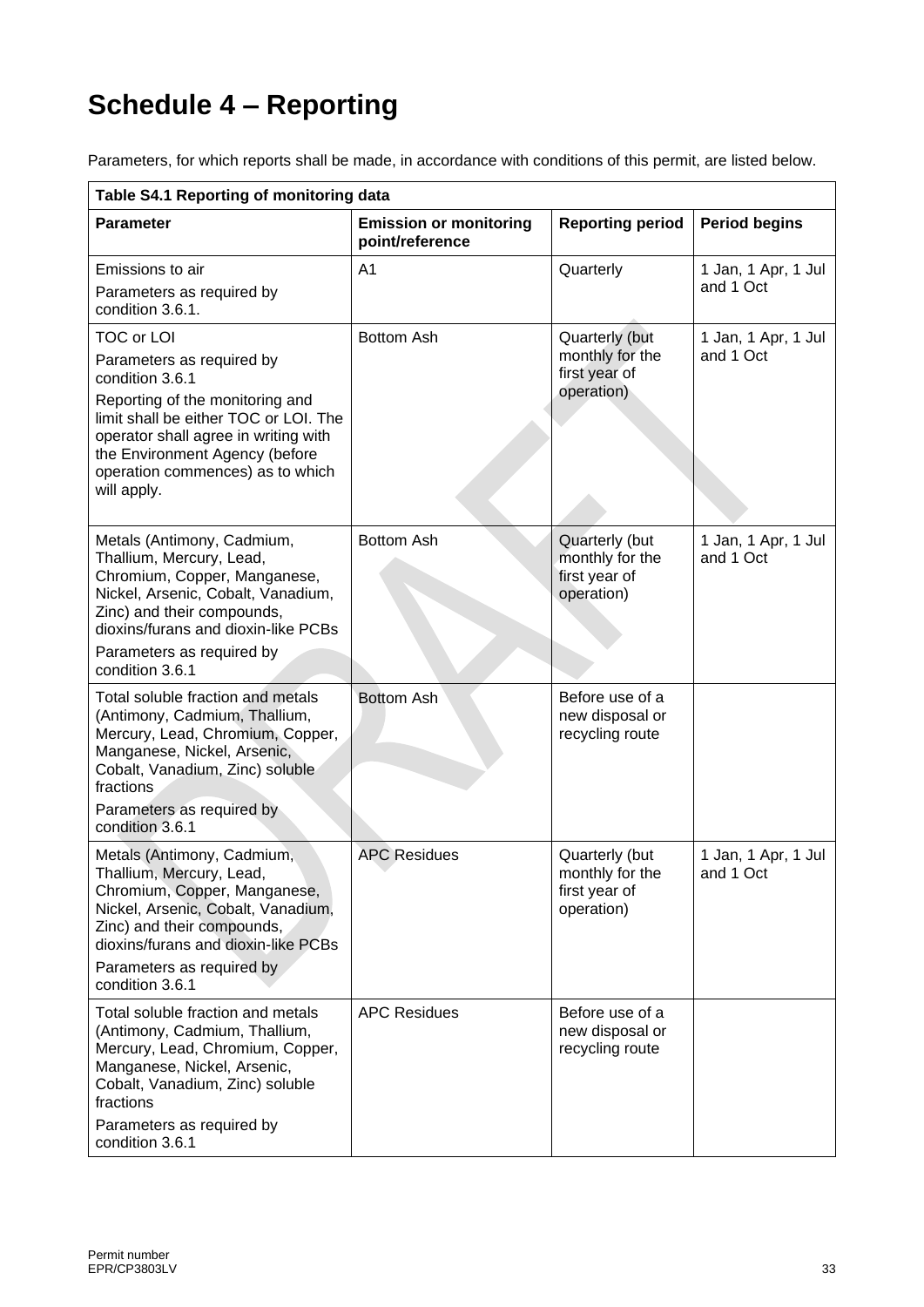| Table S4.2: Annual production/treatment |              |  |
|-----------------------------------------|--------------|--|
| <b>Parameter</b>                        | <b>Units</b> |  |
| Total waste Incinerated                 | tonnes       |  |
| Electrical energy produced              | <b>KWh</b>   |  |
| Electrical energy exported              | <b>KWh</b>   |  |
| Electrical energy used on installation  | <b>KWh</b>   |  |
| Waste heat utilised by the installation | <b>KWh</b>   |  |

| <b>Parameter</b>                                                     | <b>Frequency of assessment</b> | <b>Units</b>                                                                           |
|----------------------------------------------------------------------|--------------------------------|----------------------------------------------------------------------------------------|
| Annual Report as required by<br>condition 4.2.2                      | Annually                       |                                                                                        |
| Electrical energy exported, imported<br>and used at the installation | Annually                       | KWh / tonne of waste<br>incinerated                                                    |
| Fuel oil consumption                                                 | Annually                       | Kg / tonne of waste<br>incinerated                                                     |
| Bottom Ash residue                                                   | Annually                       | Route, tonnes and<br>tonnes / tonne of<br>waste incinerated                            |
| APC residue                                                          | Annually                       | Route, tonnes and<br>tonnes / tonne of<br>waste incinerated                            |
| Ammonia consumption                                                  | Annually                       | Kg / tonne of waste<br>incinerated                                                     |
| Activated Carbon consumption                                         | Annually                       | Kg / tonne of waste<br>incinerated                                                     |
| Lime consumption                                                     | Annually                       | Kg / tonne of waste<br>incinerated                                                     |
| Water consumption                                                    | Annually                       | Kg / tonne of waste<br>incinerated                                                     |
| Periods of abnormal operation                                        | Annually                       | No of occasions and<br>cumulative hours for<br>current calendar year<br>for each line. |

| <b>Table S4.4 Reporting forms</b>            |                                                                                       |                 |  |
|----------------------------------------------|---------------------------------------------------------------------------------------|-----------------|--|
| Media/parameter                              | <b>Reporting format</b>                                                               | Date of form    |  |
| Annual report required by<br>condition 4.2.2 | Annual performance report template                                                    | DD/MM/YY        |  |
| Air                                          | Forms air 1-9 or other forms as agreed in writing by the<br><b>Environment Agency</b> | <b>DD/MM/YY</b> |  |
| Residue quality                              | Forms residue 1 and 2 or other form as agreed in writing<br>by the Environment Agency | DD/MM/YY        |  |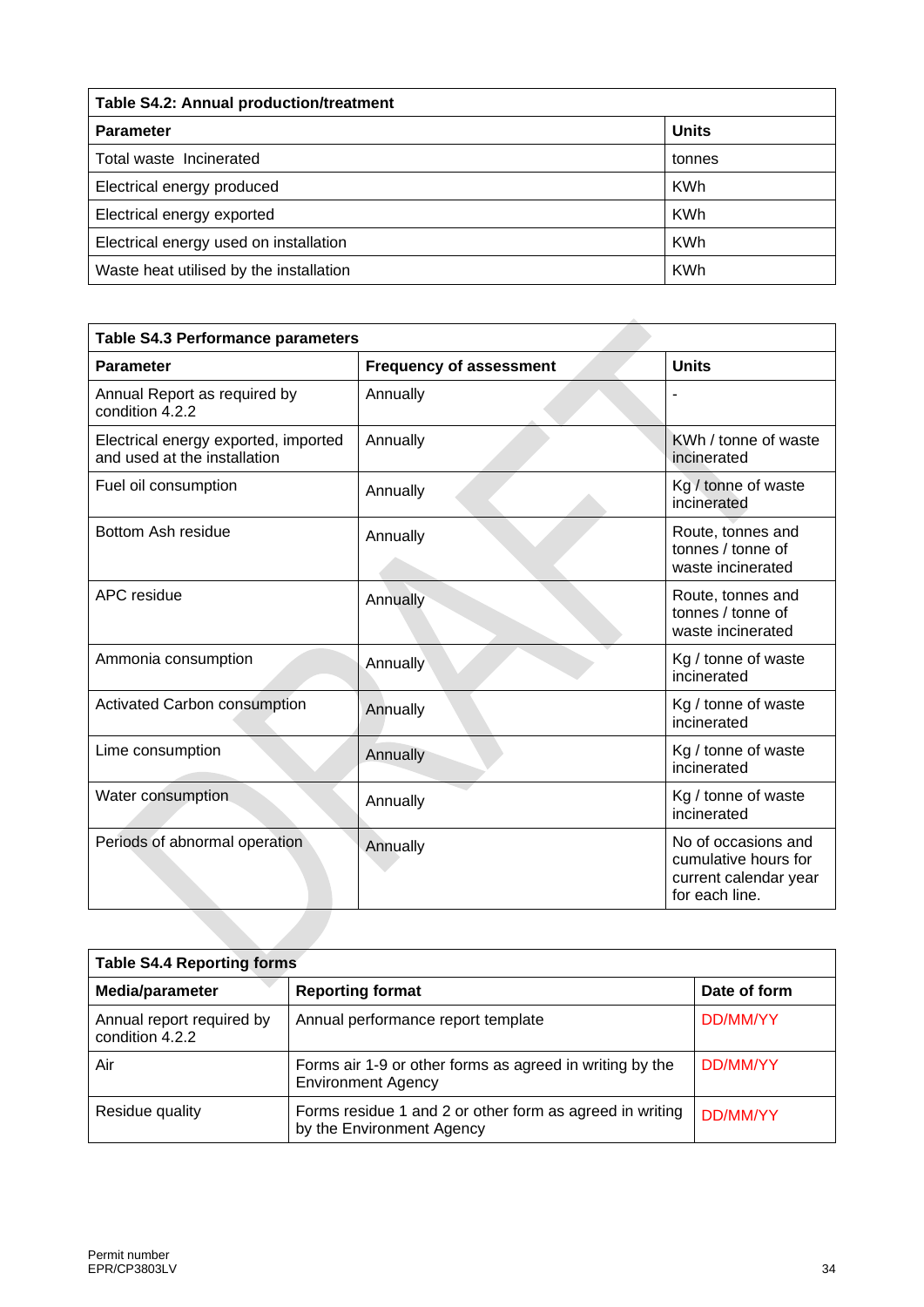## **Schedule 5 – Notification**

These pages outline the information that the operator must provide.

Units of measurement used in information supplied under Part A and B requirements shall be appropriate to the circumstances of the emission. Where appropriate, a comparison should be made of actual emissions and authorised emission limits.

If any information is considered commercially confidential, it should be separated from non-confidential information, supplied on a separate sheet and accompanied by an application for commercial confidentiality under the provisions of the EP Regulations.

### **Part A**

| Permit Number                  |  |  |
|--------------------------------|--|--|
| Name of operator               |  |  |
| <b>Location of Facility</b>    |  |  |
| Time and date of the detection |  |  |
|                                |  |  |

| (a) Notification requirements for any malfunction, breakdown or failure of equipment or techniques,<br>accident, or emission of a substance not controlled by an emission limit which has caused, is<br>causing or may cause significant pollution |  |  |  |
|----------------------------------------------------------------------------------------------------------------------------------------------------------------------------------------------------------------------------------------------------|--|--|--|
| To be notified within 24 hours of detection                                                                                                                                                                                                        |  |  |  |
| Date and time of the event                                                                                                                                                                                                                         |  |  |  |
| Reference or description of the<br>location of the event                                                                                                                                                                                           |  |  |  |
| Description of where any release<br>into the environment took place                                                                                                                                                                                |  |  |  |
| Substances(s) potentially<br>released                                                                                                                                                                                                              |  |  |  |
| Best estimate of the quantity or<br>rate of release of substances                                                                                                                                                                                  |  |  |  |
| Measures taken, or intended to be<br>taken, to stop any emission                                                                                                                                                                                   |  |  |  |
| Description of the failure or<br>accident.                                                                                                                                                                                                         |  |  |  |

| (b) Notification requirements for the breach of a limit                      |  |  |
|------------------------------------------------------------------------------|--|--|
| To be notified within 24 hours of detection unless otherwise specified below |  |  |
| Emission point reference/ source                                             |  |  |
| Parameter(s)                                                                 |  |  |
| Limit                                                                        |  |  |
| Measured value and uncertainty                                               |  |  |
| Date and time of monitoring                                                  |  |  |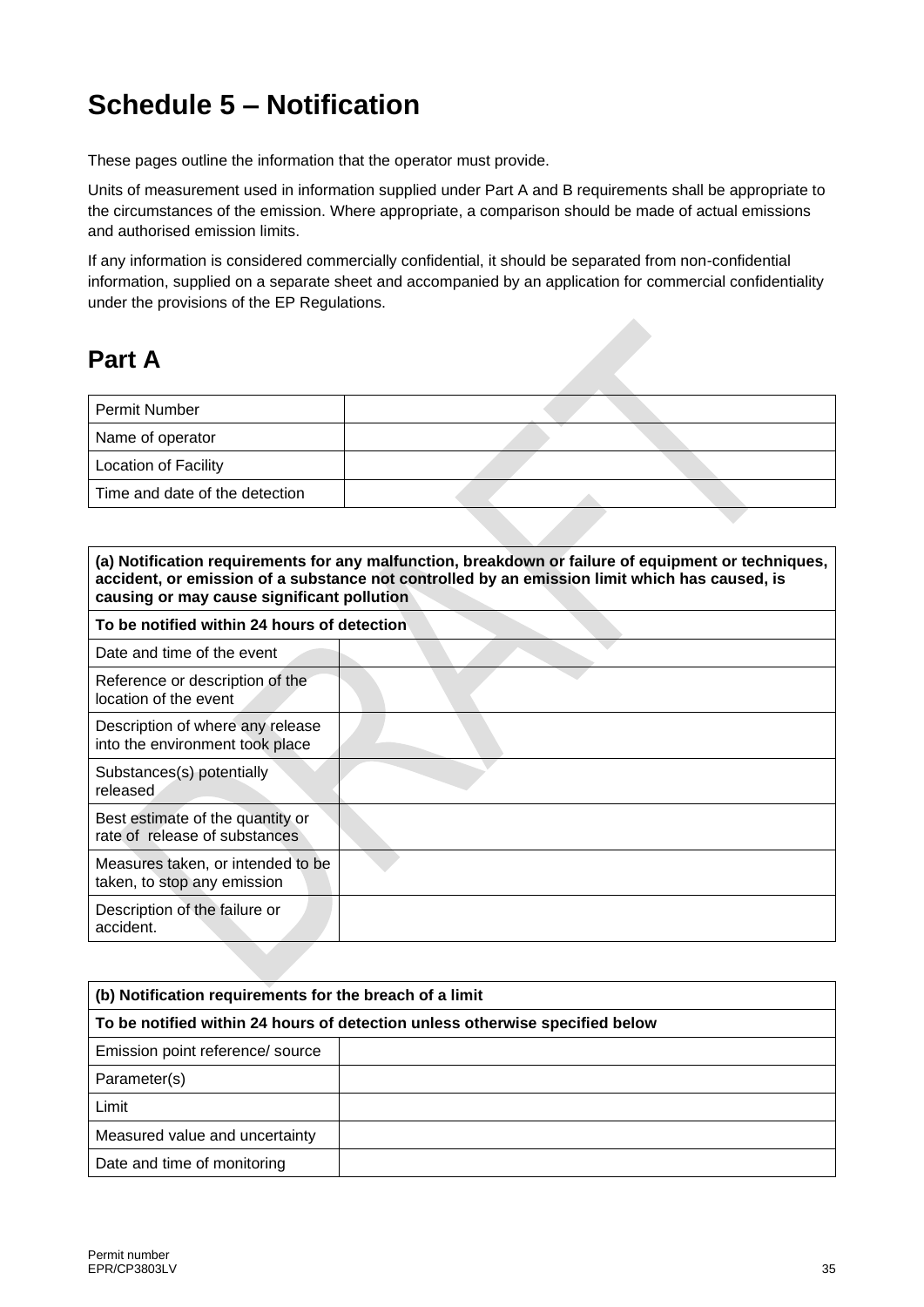| (b) Notification requirements for the breach of a limit                      |  |  |
|------------------------------------------------------------------------------|--|--|
| To be notified within 24 hours of detection unless otherwise specified below |  |  |
| Measures taken, or intended to be<br>taken, to stop the emission             |  |  |

| Time periods for notification following detection of a breach of a limit |                            |  |  |  |
|--------------------------------------------------------------------------|----------------------------|--|--|--|
| <b>Parameter</b>                                                         | <b>Notification period</b> |  |  |  |
|                                                                          |                            |  |  |  |
|                                                                          |                            |  |  |  |
|                                                                          |                            |  |  |  |

| (c) Notification requirements for the breach of permit conditions not related to limits |  |  |  |  |
|-----------------------------------------------------------------------------------------|--|--|--|--|
| To be notified within 24 hours of detection                                             |  |  |  |  |
| Condition breached                                                                      |  |  |  |  |
| Date, time and duration of breach                                                       |  |  |  |  |
| Details of the permit breach i.e.<br>what happened including impacts<br>observed.       |  |  |  |  |
| Measures taken, or intended to be<br>taken, to restore permit<br>compliance.            |  |  |  |  |

| (d) Notification requirements for the detection of any significant adverse environmental effect |  |  |  |  |
|-------------------------------------------------------------------------------------------------|--|--|--|--|
| To be notified within 24 hours of detection                                                     |  |  |  |  |
| Description of where the effect on<br>the environment was detected                              |  |  |  |  |
| Substances(s) detected                                                                          |  |  |  |  |
| Concentrations of substances<br>detected                                                        |  |  |  |  |
| Date of monitoring/sampling                                                                     |  |  |  |  |

## **Part B – to be submitted as soon as practicable**

| Any more accurate information on the matters for<br>I notification under Part A.      |  |
|---------------------------------------------------------------------------------------|--|
| Measures taken, or intended to be taken, to prevent<br>I a recurrence of the incident |  |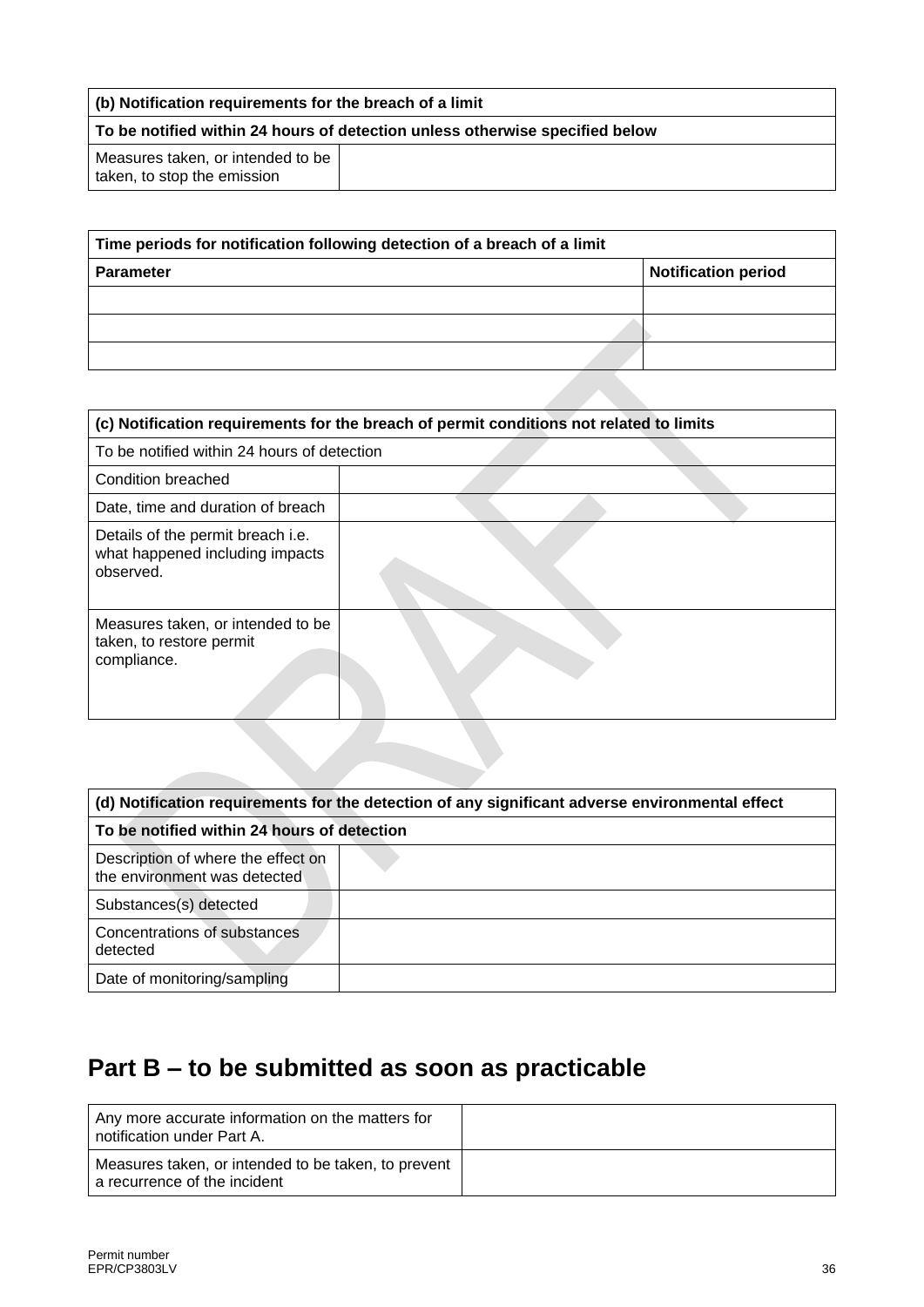| Measures taken, or intended to be taken, to rectify,<br>limit or prevent any pollution of the environment<br>which has been or may be caused by the emission |  |
|--------------------------------------------------------------------------------------------------------------------------------------------------------------|--|
| The dates of any unauthorised emissions from the<br>facility in the preceding 24 months.                                                                     |  |

| Name*     |  |
|-----------|--|
| Post      |  |
| Signature |  |
| Date      |  |

\* authorised to sign on behalf of the operator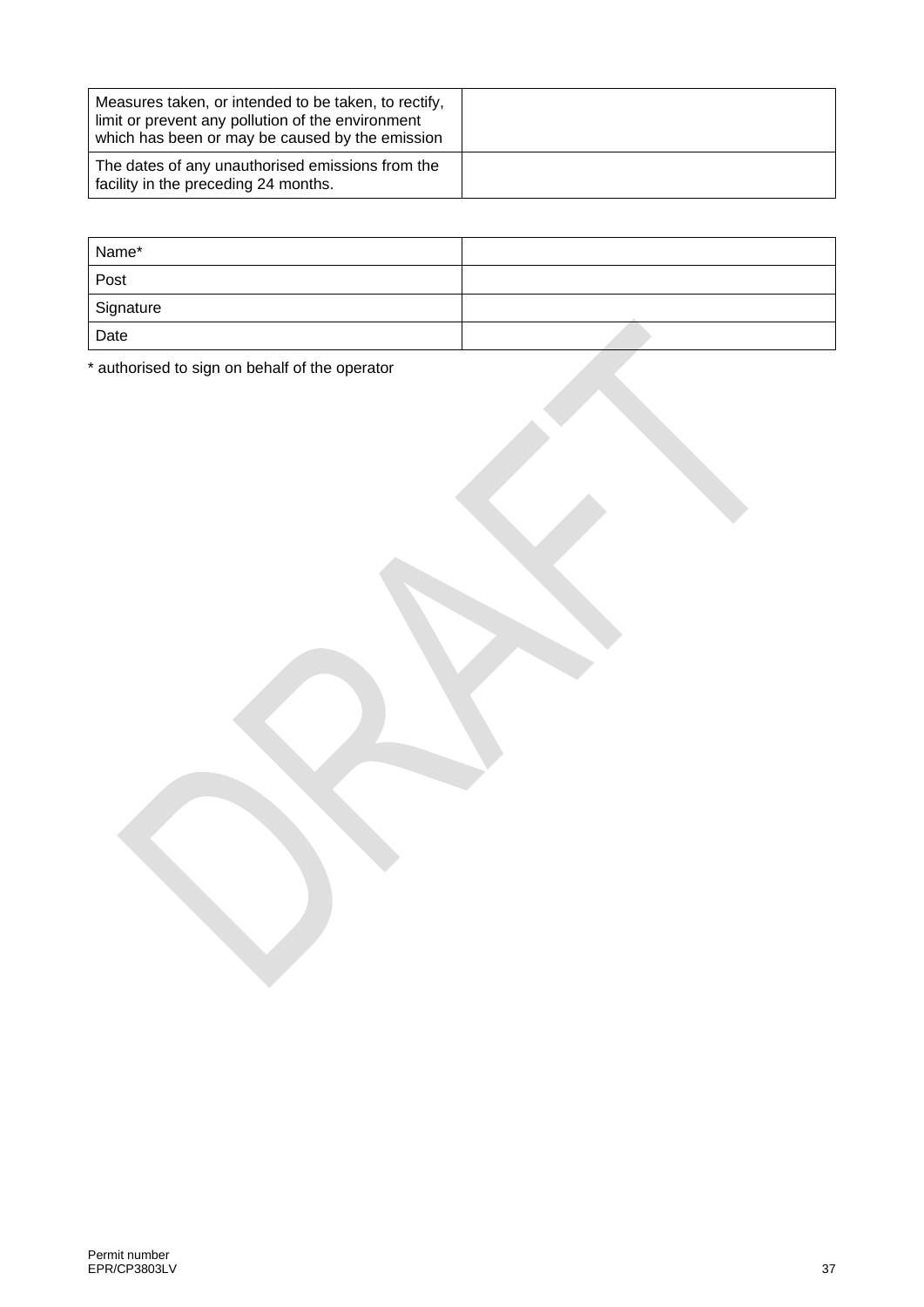## **Schedule 6 – Interpretation**

"abatement equipment" means that equipment dedicated to the removal of polluting substances from releases from the installation to air or water media.

"abnormal operation" means: any technically unavoidable stoppages, disturbances, or failures of the plant or the measurement devices. Abnormal operation starts as defined in condition 2.3.12 and ends as defined in condition 2.3.13. Abnormal operation is limited to 4 hours for a single occurrence and a total of 60 hours per year per line.

"accident" means an accident that may result in pollution.

"APC residues" means air pollution control residues

"application" means the application for this permit, together with any additional information supplied by the operator as part of the application and any response to a notice served under Schedule 5 to the EP Regulations.

"authorised officer" means any person authorised by the Environment Agency under section 108(1) of The Environment Act 1995 to exercise, in accordance with the terms of any such authorisation, any power specified in section 108(4) of that Act.

"BAT conclusions" means Best Available Techniques (BAT) Conclusions published by the European Commission.

"bottom ash" means ash falling through the grate or transported by the grate

"CEM" Continuous emission monitor

"CEN" means Commité Européen de Normalisation

"bi-annual" means twice per year with at least five months between tests;

"Commissioning" means testing of the new incineration plant that involves any operation of the furnace or as agreed with the Environment Agency.

"dioxin and furans" means polychlorinated dibenzo-p-dioxins and polychlorinated dibenzofurans.

"disposal". Means any of the operations provided for in Annex I to Directive 2008/98/EC of the European Parliament and of the Council on waste.

"emissions to land" includes emissions to groundwater.

"EP Regulations" means The Environmental Permitting (England and Wales) Regulations SI 2016 No.1154 and words and expressions used in this permit which are also used in the Regulations have the same meanings as in those Regulations.

"emissions of substances not controlled by emission limits" means emissions of substances to air, water or land from the activities, either from the emission points specified in schedule 3 or from other localised or diffuse sources, which are not controlled by an emission limit.

"groundwater" means all water, which is below the surface of the ground in the saturation zone and in direct contact with the ground or subsoil.

'Hazardous property' has the meaning in Annex lll of the Waste Framework Directive

"incineration line" means all of the incineration equipment related to a common discharge to air location.

"Industrial Emissions Directive" means DIRECTIVE 2010/75/EU OF THE EUROPEAN PARLIAMENT AND OF THE COUNCIL of 24 November 2010 on industrial emissions

"ISO" means International Standards Organisation.

'List of Wastes' means the list of wastes established by Commission Decision [2000/532/EC](http://www.legislation.gov.uk/european/decision/2000/0532) replacing Decision [94/3/EC](http://www.legislation.gov.uk/european/decision/1994/0003) establishing a list of wastes pursuant to Article 1(a) of Council Directive [75/442/EEC](http://www.legislation.gov.uk/european/directive/1975/0442) on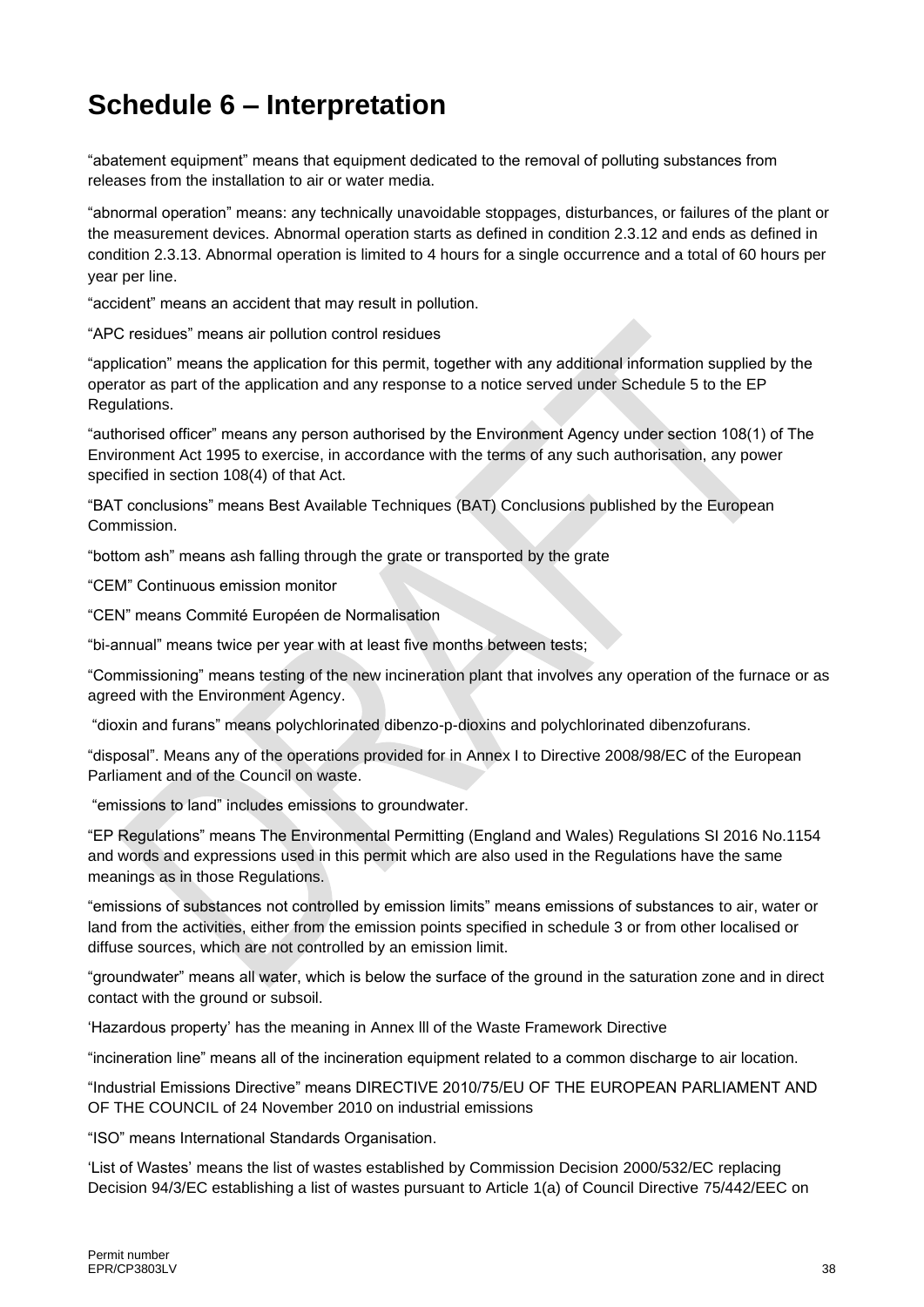waste and Council Decision [94/904/EC](http://www.legislation.gov.uk/european/decision/1994/0904) establishing a list of hazardous waste pursuant to Article 1(4) of Council Directive [91/689/EEC](http://www.legislation.gov.uk/european/decision/1991/0689) on hazardous waste, as amended from time to time

"LOI" means loss on ignition a technique used to determine the combustible material by heating the ash residue to a high temperature

"MCERTS" means the Environment Agency's Monitoring Certification Scheme.

"PAH" means Poly-cyclic aromatic hydrocarbon, and comprises Anthanthrene, Benzo[a]anthracene, Benzo[b]fluoranthene, Benzo[k]fluoranthene, Benzo[b]naph(2,1-d)thiophene, Benzo[c]phenanthrene, Benzo[ghi]perylene, Benzo[a]pyrene, Cholanthrene, Chrysene, Cyclopenta[c,d]pyrene, Dibenzo[ah]anthracene, Dibenzo[a,i]pyrene Fluoranthene, Indo[1,2,3-cd]pyrene, Naphthalene

"PCB" means Polychlorinated Biphenyl. Dioxin-like PCBs are the non-ortho and mono-ortho PCBs listed in the table below.

"Pests" means Birds, Vermin and Insects.

"quarter" means a calendar year quarter commencing on 1 January, 1 April, 1 July or 1 October.

"recovery" means any of the operations provided for in Annex II to Directive 2008/98/EC of the European Parliament and of the Council on waste.

"start up" is any period, where the plant has been non-operational, until waste has been fed to the plant in a sufficient quantity to initiate steady-state conditions as described in the application or agreed in writing with the Environment Agency.

"shut down" is any period where the plant is being returned to a non-operational state as described in the application or agreed in writing with the Environment Agency.

"TOC" means Total Organic Carbon. In respect of releases to air, this means the gaseous and vaporous organic substances, expressed as TOC. In respect of Bottom Ash, this means the total carbon content of all organic species present in the ash (excluding carbon in elemental form).

'Waste code' means the six digit code referable to a type of waste in accordance with the List of Wastes and in relation to hazardous waste, includes the asterisk

"Waste Framework Directive" or "WFD" means Waste Framework Directive 2008/98/EC of the European Parliament and of the Council on waste, as read in accordance with Schedule 1A to the Environmental Permitting (England and Wales) Regulations 2016.

Where a minimum limit is set for any emission parameter, for example pH, reference to exceeding the limit shall mean that the parameter shall not be less than that limit.

Unless otherwise stated, any references in this permit to concentrations of substances in emissions into air means:

- (a) in relation to emissions from combustion processes, the concentration in dry air at a temperature of 273K, at a pressure of 101.3 kPa and with an oxygen content of 3% dry for liquid and gaseous fuels, 6% dry for solid fuels; and/or
- (b) in relation to emissions from non-combustion sources, the concentration at a temperature of 273K and at a pressure of 101.3 kPa, with no correction for water vapour content
- (c) in relation to gases from incineration plants other than those burning waste oil, the concentration in dry air at a temperature of 273K, at a pressure of 101.3 kPa and with an oxygen content of 11% dry

For dioxins/furans and dioxin-like PCBs the determination of the toxic equivalence concentration (I-TEQ, & WHO-TEQ for dioxins/furans, WHO-TEQ for dioxin-like PCBs) stated as a release limit and/ or reporting requirement, the mass concentrations of the following congeners have to be multiplied with their respective toxic equivalence factors before summing. When reporting on measurements of dioxins/furans and dioxinlike PCBs, the toxic equivalence concentrations should be reported as a range based on: all congeners less than the detection limit assumed to be zero as a minimum, and all congeners less than the detection limit assumed to be at the detection limit as a maximum. However the minimum value should be used when assessing compliance with the emission limit value in table S3.1.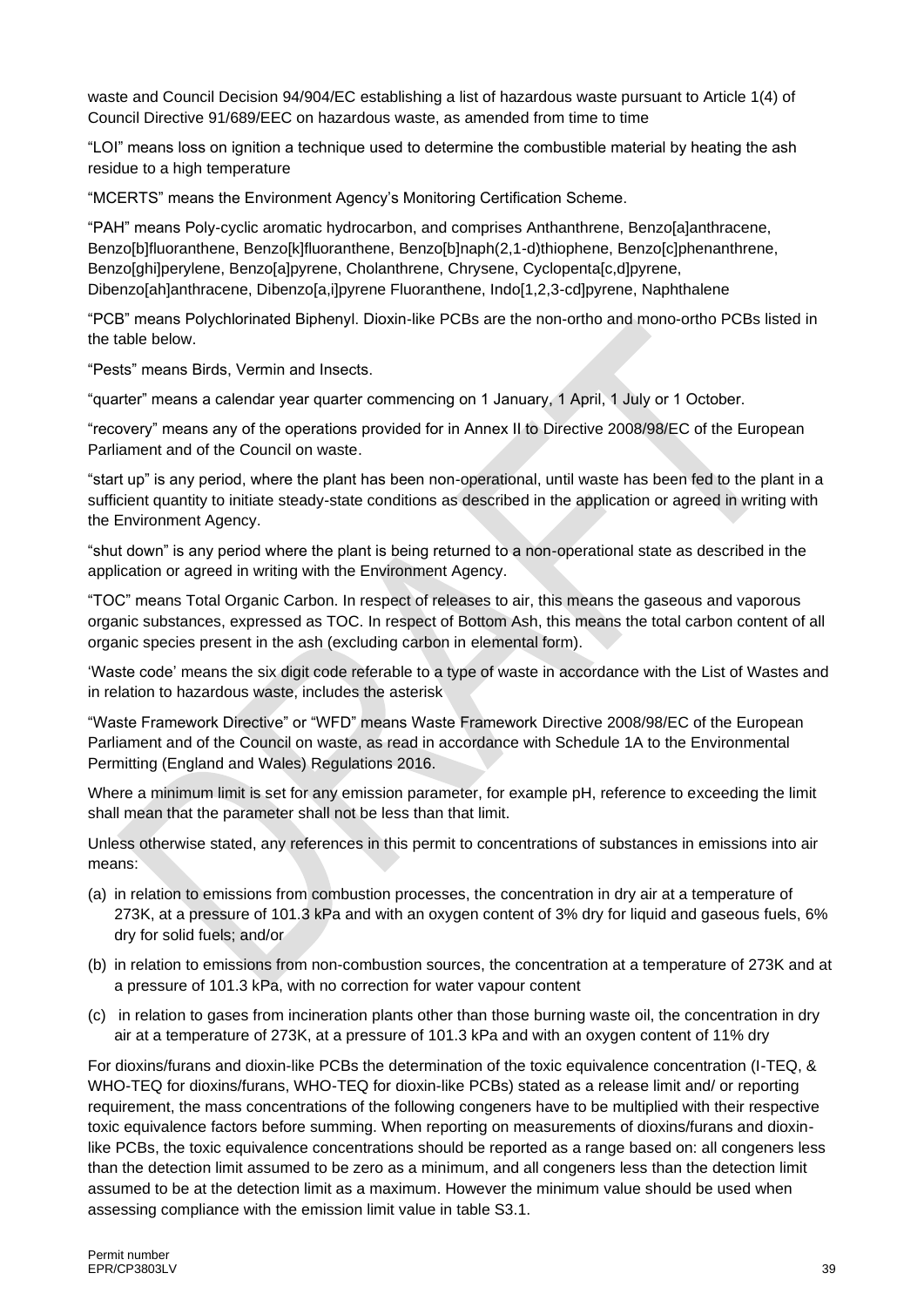| Congener            | <b>I-TEF</b> | <b>WHO-TEF</b>             |              |                          |  |
|---------------------|--------------|----------------------------|--------------|--------------------------|--|
|                     | 1990         | 2005                       | 1997/8       |                          |  |
|                     |              | Humans /<br><b>Mammals</b> | Fish         | <b>Birds</b>             |  |
| <b>Dioxins</b>      |              |                            |              |                          |  |
| 2,3,7,8-TCDD        | $\mathbf{1}$ | $\overline{1}$             | $\mathbf{1}$ | $\overline{1}$           |  |
| 1,2,3,7,8-PeCDD     | 0.5          | 1                          | 1            | $\mathbf{1}$             |  |
| 1,2,3,4,7,8-HxCDD   | 0.1          | 0.1                        | 0.5          | 0.05                     |  |
| 1,2,3,6,7,8-HxCDD   | 0.1          | 0.1                        | 0.01         | 0.01                     |  |
| 1,2,3,7,8,9-HxCDD   | 0.1          | 0.1                        | 0.01         | 0.1                      |  |
| 1,2,3,4,6,7,8-HpCDD | 0.01         | 0.01                       | 0.001        | < 0.001                  |  |
| <b>OCDD</b>         | 0.001        | 0.0003                     | ÷            | $\overline{\phantom{a}}$ |  |
| <b>Furans</b>       |              |                            |              |                          |  |
| 2,3,7,8-TCDF        | 0.1          | 0.1                        | 0.05         | $\overline{1}$           |  |
| 1,2,3,7,8-PeCDF     | 0.05         | 0.03                       | 0.05         | 0.1                      |  |
| 2,3,4,7,8-PeCDF     | 0.5          | 0.3                        | 0.5          | $\mathbf{1}$             |  |
| 1,2,3,4,7,8-HxCDF   | 0.1          | 0.1                        | 0.1          | 0.1                      |  |
| 1,2,3,7,8,9-HxCDF   | 0.1          | 0.1                        | 0.1          | 0.1                      |  |
| 1,2,3,6,7,8-HxCDF   | 0.1          | 0.1                        | 0.1          | 0.1                      |  |
| 2,3,4,6,7,8-HxCDF   | 0.1          | 0.1                        | 0.1          | 0.1                      |  |
| 1,2,3,4,6,7,8_HpCDF | 0.01         | 0.01                       | 0.01         | 0.01                     |  |
| 1,2,3,4,7,8,9-HpCDF | 0.01         | 0.01                       | 0.01         | 0.01                     |  |
| <b>OCDF</b>         | 0.001        | 0.0003                     | 0.0001       | 0.0001                   |  |

| <b>TEF schemes for dioxin-like PCBs</b> |                     |             |              |  |
|-----------------------------------------|---------------------|-------------|--------------|--|
| Congener                                | <b>WHO-TEF</b>      |             |              |  |
|                                         | 2005                | 1997/8      |              |  |
|                                         | Humans /<br>mammals | <b>Fish</b> | <b>Birds</b> |  |
| <b>Non-ortho PCBs</b>                   |                     |             |              |  |
| $3,4,4',5$ -TCB $(81)$                  | 0.0001              | 0.0005      | 0.1          |  |
| 3,3',4,4'-TCB (77)                      | 0.0003              | 0.0001      | 0.05         |  |
| 3,3',4,4',5 - PeCB (126)                | 0.1                 | 0.005       | 0.1          |  |
| 3,3',4,4',5,5'-HxCB(169)                | 0.03                | 0.00005     | 0.001        |  |
| <b>Mono-ortho PCBs</b>                  |                     |             |              |  |
| 2,3,3',4,4'-PeCB (105)                  | 0.00003             | < 0.000005  | 0.0001       |  |
| 2,3,4,4',5-PeCB (114)                   | 0.00003             | < 0.000005  | 0.0001       |  |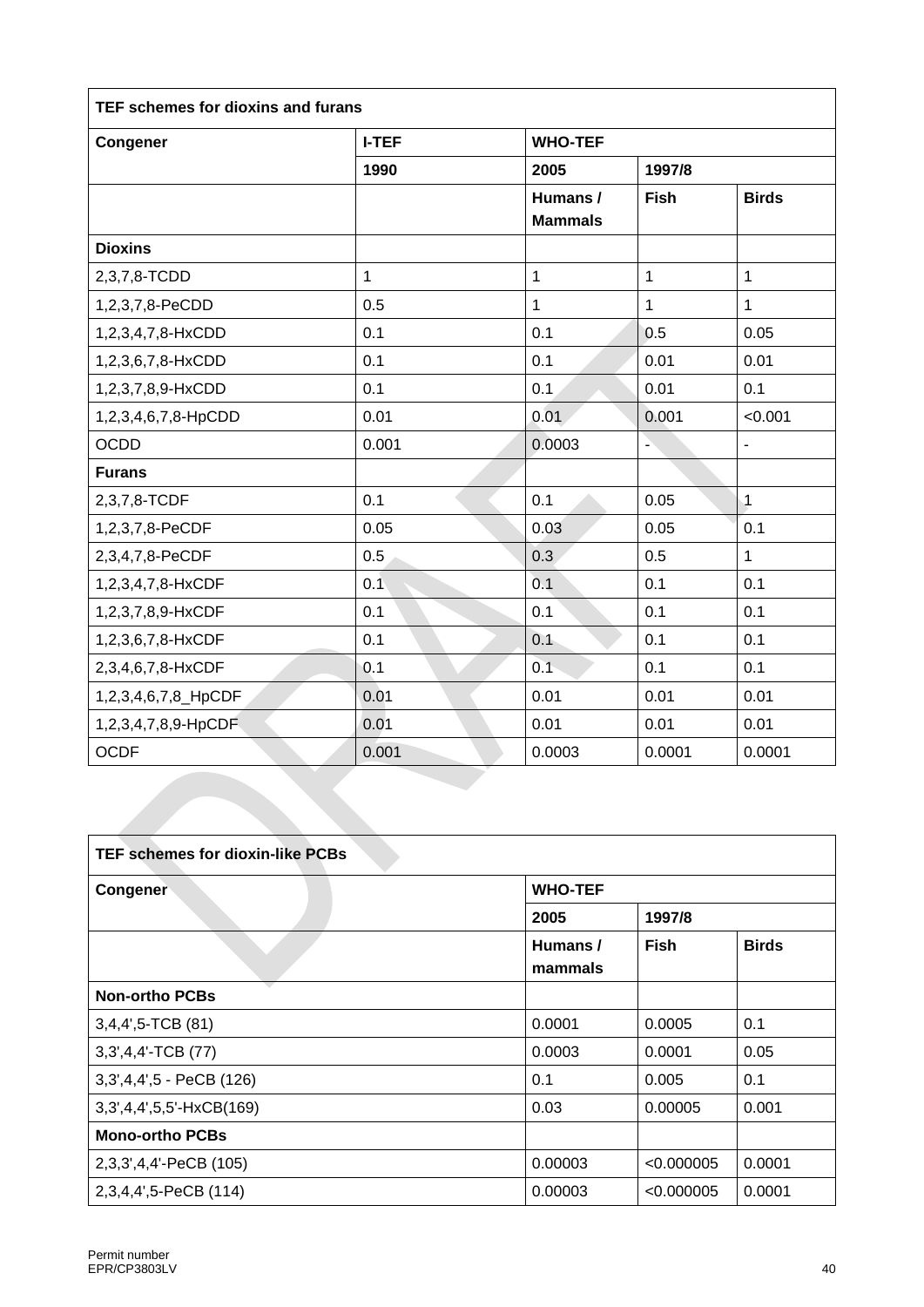| TEF schemes for dioxin-like PCBs |                |            |              |
|----------------------------------|----------------|------------|--------------|
| <b>Congener</b>                  | <b>WHO-TEF</b> |            |              |
|                                  | 2005<br>1997/8 |            |              |
|                                  | Humans /       | Fish       | <b>Birds</b> |
|                                  | mammals        |            |              |
| 2,3',4,4',5-PeCB (118)           | 0.00003        | < 0.000005 | 0.00001      |
| 2', 3, 4, 4', 5-PeCB (123)       | 0.00003        | < 0.000005 | 0.00001      |
| 2,3,3',4,4',5-HxCB (156)         | 0.00003        | < 0.000005 | 0.0001       |
| 2,3,3',4,4',5'-HxCB (157)        | 0.00003        | < 0.000005 | 0.0001       |
| 2,3',4,4',5,5'-HxCB (167)        | 0.00003        | < 0.000005 | 0.00001      |
| 2,3,3',4,4',5,5'-HpCB (189)      | 0.00003        | < 0.000005 | 0.00001      |

"year" means calendar year ending 31 December.